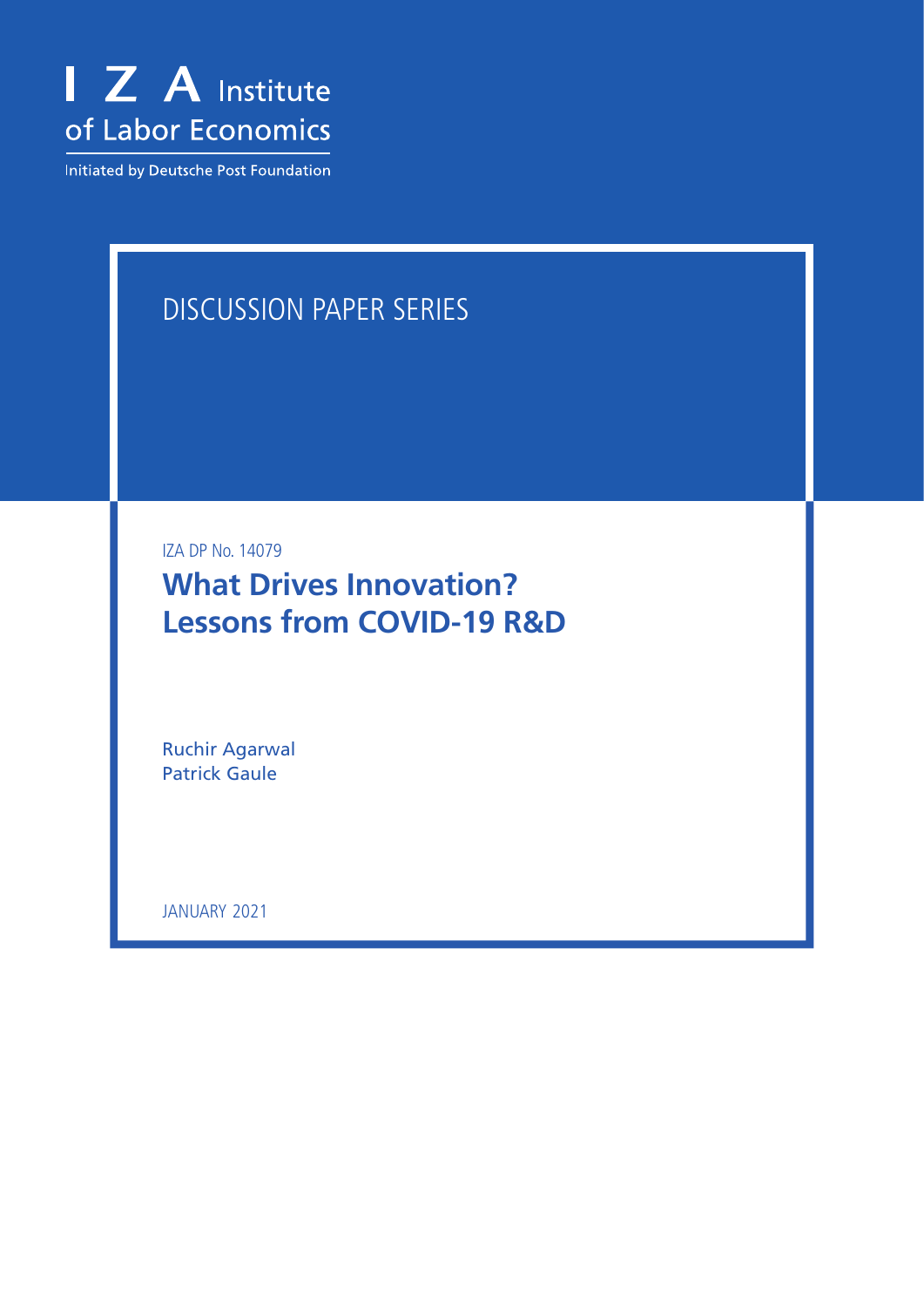

Initiated by Deutsche Post Foundation

## DISCUSSION PAPER SERIES

IZA DP No. 14079

## **What Drives Innovation? Lessons from COVID-19 R&D**

**Ruchir Agarwal** *International Monetary Fund*

**Patrick Gaule** *University of Bath and IZA*

JANUARY 2021

Any opinions expressed in this paper are those of the author(s) and not those of IZA. Research published in this series may include views on policy, but IZA takes no institutional policy positions. The IZA research network is committed to the IZA Guiding Principles of Research Integrity.

The IZA Institute of Labor Economics is an independent economic research institute that conducts research in labor economics and offers evidence-based policy advice on labor market issues. Supported by the Deutsche Post Foundation, IZA runs the world's largest network of economists, whose research aims to provide answers to the global labor market challenges of our time. Our key objective is to build bridges between academic research, policymakers and society.

IZA Discussion Papers often represent preliminary work and are circulated to encourage discussion. Citation of such a paper should account for its provisional character. A revised version may be available directly from the author.

ISSN: 2365-9793

**IZA – Institute of Labor Economics**

| Schaumburg-Lippe-Straße 5-9 | Phone: +49-228-3894-0       |             |
|-----------------------------|-----------------------------|-------------|
| 53113 Bonn, Germany         | Email: publications@iza.org | www.iza.org |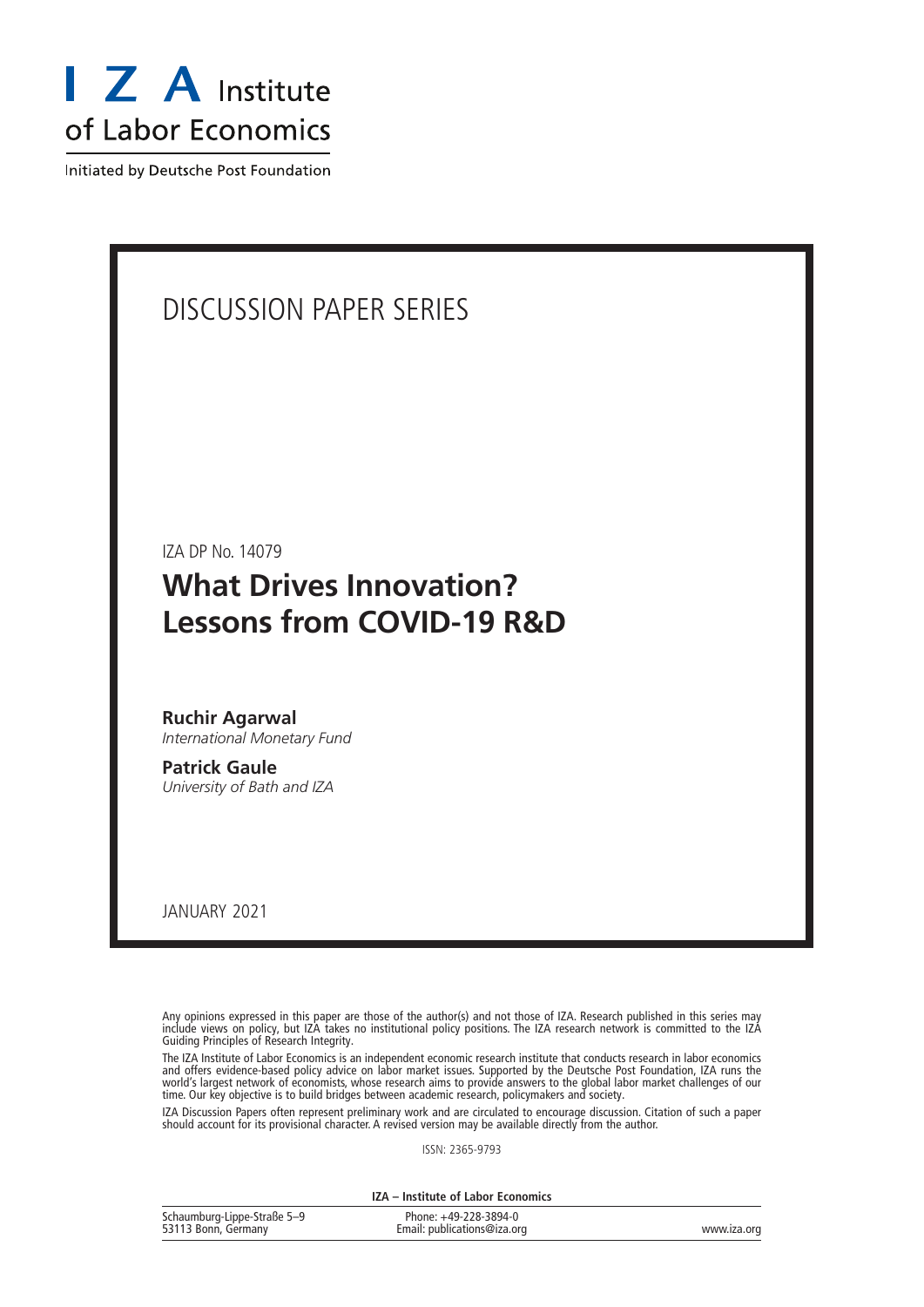## ABSTRACT

# **What Drives Innovation? Lessons from COVID-19 R&D\***

To examine the drivers of innovation, this paper studies the global R&D effort to fight the deadliest diseases and presents four results. We find: (1) global pharmaceutical R&D activity—measured by clinical trials—typically follows the 'law of diminishing efforts': i.e. the elasticity of R&D effort with respect to market size is about 1/2 in the cross-section of diseases; (2) the R&D response to COVID-19 has been a major exception to this law, with the number of COVID-19 trials being 7 to 20 times greater than that implied by its market size; (3) the aggregate short-term elasticity of science and innovation can be very large, as demonstrated by aggregate flow of clinical trials increasing by 38% in 2020, with limited crowding out of trials for non-COVID diseases; and (4) public institutions and government-led incentives were a key driver of the COVID-19 R&D effort—with public research institutions accounting for 70 percent of all COVID-19 clinical trials globally and being 10 percentage points more likely to conduct a COVID-19 trial relative to private firms. Overall, while economists are naturally in favor of market size as a driving force for innovation (i.e."*if the market size is sufficiently large then innovation will happen*"), our work suggests that scaling up global innovation may require a broader perspective on the drivers of innovation—including early-stage incentives, non-monetary incentives, and public institutions.

| <b>JEL Classification:</b> | 031, 038, J24                                              |
|----------------------------|------------------------------------------------------------|
| Keywords:                  | COVID-19, innovation, market size, pharmaceutical industry |

### **Corresponding author:**

Patrick Gaule Economics Department University of Bath Claverton Down Bath BA2 7AY United Kingdom E-mail: patrickgaule@gmail.com

<sup>\*</sup> We thank Dan Cao, Annamaria Conti, Tom Cunningham, Ehsan Ebrahimy, Dominique Foray, Ina Ganguli, Stefano Giglio, Luigi Iovino, Nikolas Mittag, Amon Salter, Rossella Salandra, and Holger Spamann for helpful discussions and comments. All errors are our own. The views expressed therein are those of the authors and do not necessarily represent the views of the IMF, its Executive Board, or IMF management.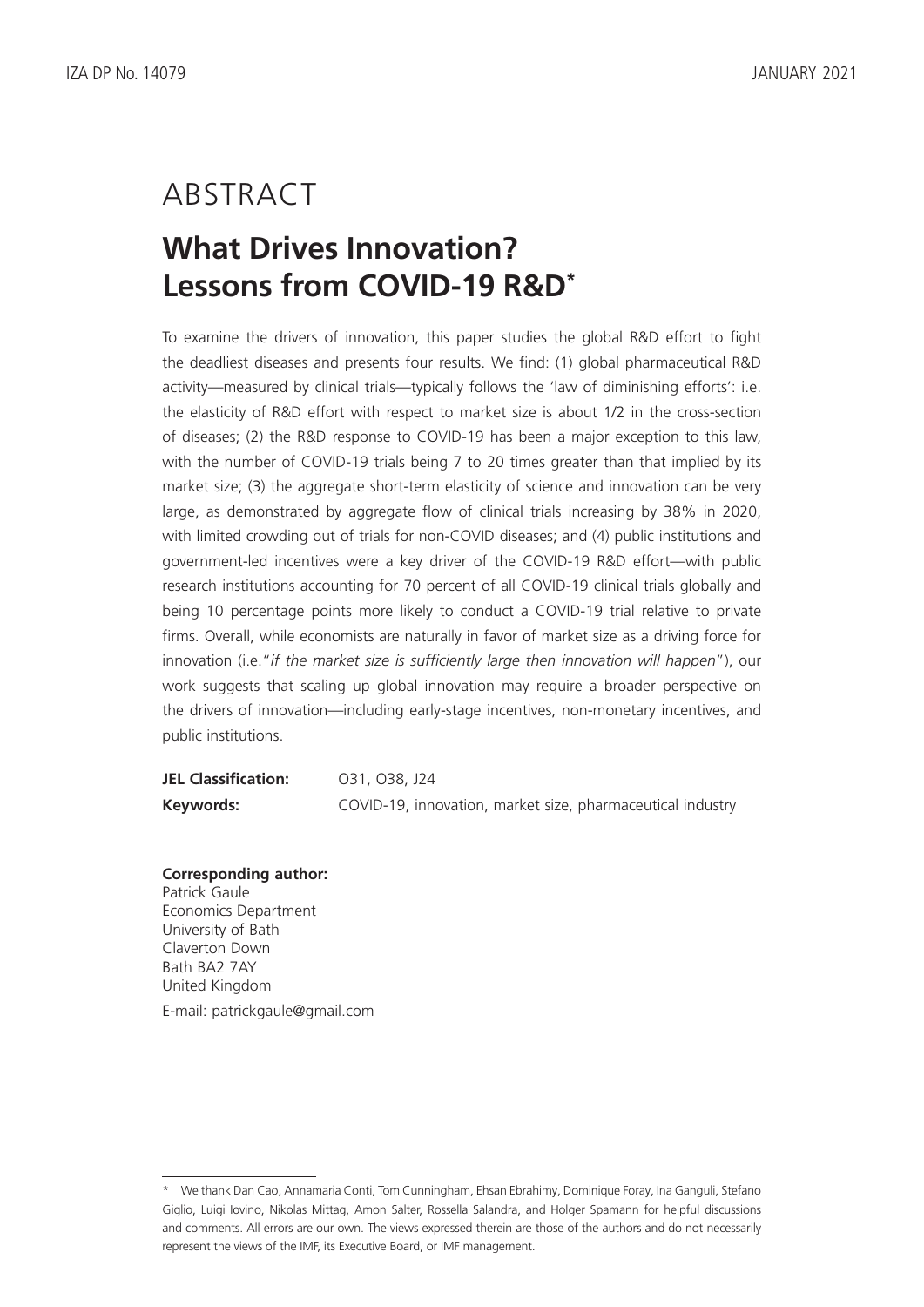## 1 Introduction

The COVID-19 pandemic is one of the greatest challenges ever faced by modern medicine. When China publicly shared the genetic sequence of COVID-19 on January 12th, 2020, scientists quickly began working on vaccines, treatments, and diagnostics to fight SARS-CoV-2. However, the world was not hopeful for quick success.<sup>[1](#page-3-0)</sup> On the vaccine front, the fastest any vaccine had previously been developed was four years, for mumps in the 1960s, and thus even predictions of success by the summer of 2021 seemed highly optimistic (Ball 2021). Similarly, on the treatment front, limited progress had been made on the other known coronaviruses that cause disease in humans despite decades of research.

The scientific community responded with a massive R&D effort to fight the COVID-19 pandemic.<sup>[2](#page-3-1)</sup> By December 2020, several vaccine candidates had excellent results in large trials, with two vaccines (developed by Pfizer/BionTech and Moderna) receiving emergency use authorization in several countries. Similarly, on the treatment front, researchers had identified various treatments—e.g. dexamethasone, IL-6 blockers, monoclonal antibodies—that could bring a moderate reduction in mortality rates.<sup>[3](#page-3-2)</sup> While, major challenges remain in scaling up the production and distribution of vaccines and tackling the new virus strains, the pharmaceutical innovation response to COVID-19 has already turned out to be an unprecedented success in terms of product discovery and development.

The COVID-19 experience demonstrates that drug development can potentially proceed rapidly—without compromising on safety—when there is a global emergency and sufficient resources available for research and development (R&D) . This begs the question: what lessons can we draw from the innovation response to COVID-19 about the drivers of innovation, and how can it inform the global effort to scale up innovation to fight other deadly diseases? Shedding light on this question is the key focus of our paper.

The COVID-19 pandemic is a rare instance of a large discrete shift in global medical needs, and thus the market size for the pharmaceutical industry. This allows us to examine how the entire landscape of clinical trials altered in response to the COVID-19 shift. With that aim, we present four key results based on publicly available data on pharmaceutical clinical trials around the world. To set up the discussion of our results it is

<span id="page-3-0"></span> ${}^{1}$ Begum et al. (2020) and Saif (2020) listed multiple bottlenecks in COVID-19 vaccine development, including the absence of animal models that could appropriately mimic the human COVID-19 infection. Pillaiyar, Meenakshisundaram, & Manickam Abi (2020) noted that, based on historical experience, it could take more than 10 years for a new potent anti-COVID-19 anti-viral agent to be approved. Abi Younes et al (2020) suggested that COVID-19 R&D effort might be hard to scale up in the short run due to scarcity of ideas or human capital.

<span id="page-3-1"></span><sup>&</sup>lt;sup>2</sup>The closest historical equivalent is perhaps the Manhattan project, as noted by multiple observers (see e.g. Gross & Sampat 2021). Also, over the medium term, the COVID-19 innovation response may end up boosting research progress in multiple areas, including for messenger RNA (mRNA) medicines that effectively instruct a patient's own cells to produce proteins to prevent, treat, or cure disease.

<span id="page-3-2"></span><sup>&</sup>lt;sup>3</sup>Also, a drug called remdesivir was approved by the U.S. Federal Drug Administration (FDA) in October 2020, while some others were granted emergency use authorization.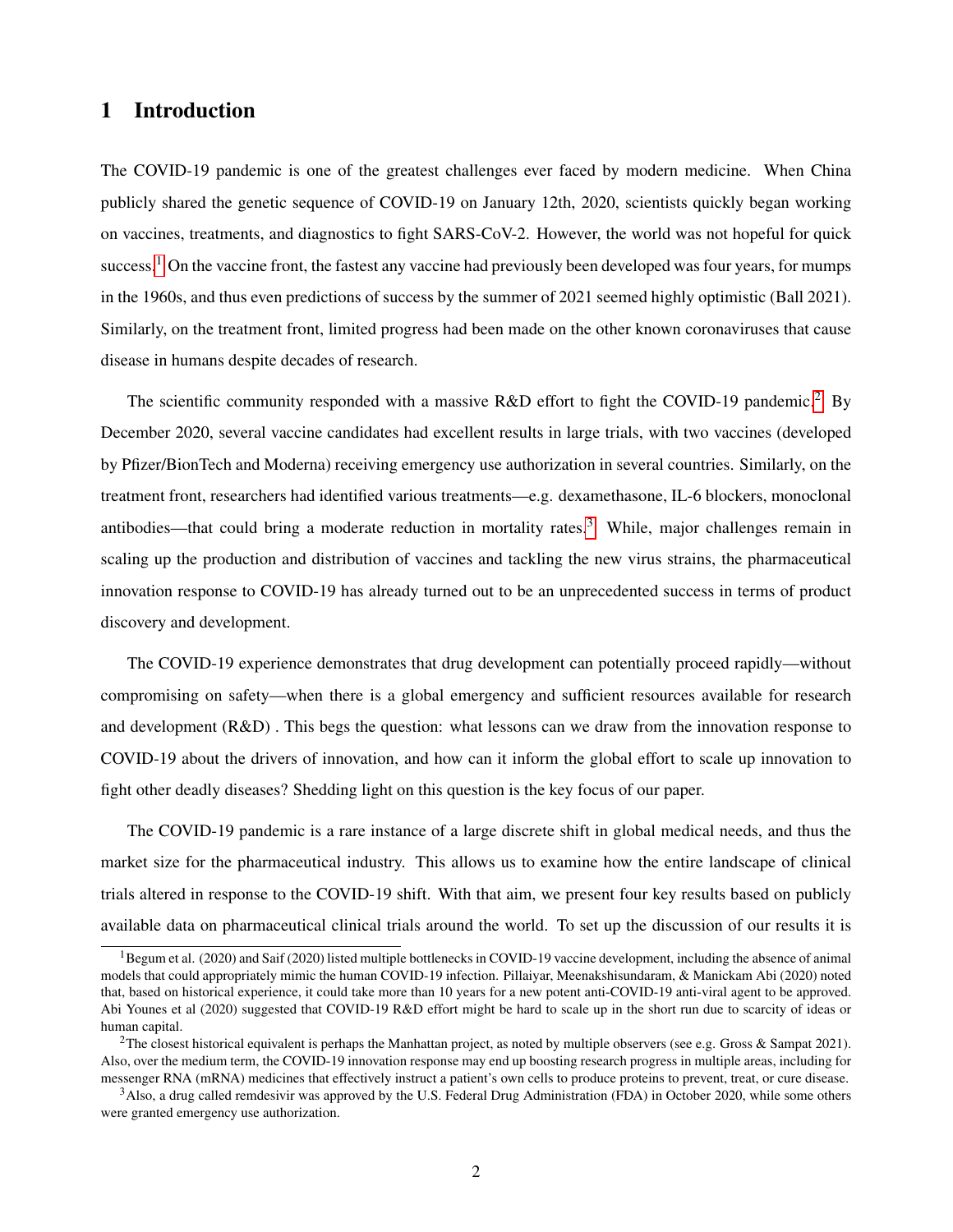useful to consider the equation for optimal effort based on our extension of the classic model of innovation and market size developed by Acemoglu and Linn (2004). As per our model, the log R&D effort ln*z<sup>j</sup>* for disease *j* is a function of non-monetary incentives  $\eta$  and log market size  $\ln Y_j$ . That is:

$$
\ln z_j = Constant + \eta + (1 - \beta) \ln Y_j \tag{1}
$$

Our key findings are:

#1. We estimate that the elasticity of R&D effort with respect to market size is about  $\frac{1}{2}$  in the cross-section of diseases, i.e.  $\beta \approx 0.5$ . We establish this cross-sectional relationship between the market size of a disease (measured as the disease-level mortality risk at the national level weighted by national income levels) and R&D effort (measured as new clinical trials), by matching data on world-wide clinical trials to 75 broad disease categories that have a non-negligible death burden. We estimate an elasticity strictly less than 1 (and around  $1/2$ ) across all disease categories and also within sub-categories (such as cancer or infectious diseases) with the  $R<sup>2</sup>$  of the univariate regressions ranging from about 0.3 to 0.5. Based on this strong empirical regularity we call this relationship 'the law of diminishing effort.'[4](#page-4-0)

#2. We document that the R&D response to COVID-19 has been a major exception to this law, with the number of COVID-19 trials being 7 to 20 times greater than that implied by the historical relationship between market size and R&D effort.

#3. Based on the COVID-19 episode we find that, even in the short-term, the aggregate elasticity of science and innovation can be very large. We document that in the initial months of the pandemic up to 50% of newly started trials were directed towards COVID-19. And, despite the large increase in COVID-19 R&D, overall new clinical trials increased by 38% in 2020 with little crowding out of R&D effort for other diseases.

#4. We find that public research institutions were a key driver of the COVID-19 R&D effort—accounting for 70% of all COVID-19 clinical trials globally, and being 10 percentage points more likely to conduct a COVID-19 trial relative to private firms. In addition, studying the speed of COVID-19 vaccine development, we find U.S. and Chinese candidates were on average 2 months faster than candidates from other countries. This crucial boost in speed was possibly due to greater provision of early-stage incentives by the policy response in these countries, including through programs such as Operation Warp Speed (OWS).

Our paper hopes to inform ongoing work in innovation economics. Even after six decades of active research since the seminal 'The Rate and Direction of Inventive Activity' 1960 NBER conference, many important ques-

<span id="page-4-0"></span><sup>&</sup>lt;sup>4</sup>Previous studies focusing on within-disease variation have often found an elasticity of research effort to market size below one (see e.g. Giacotto, Santerre, & Vernon 2005, Civan & Maloney 2009). However, less attention has been paid to why this elasticity is below one and on the cross-sectional variation across diseases.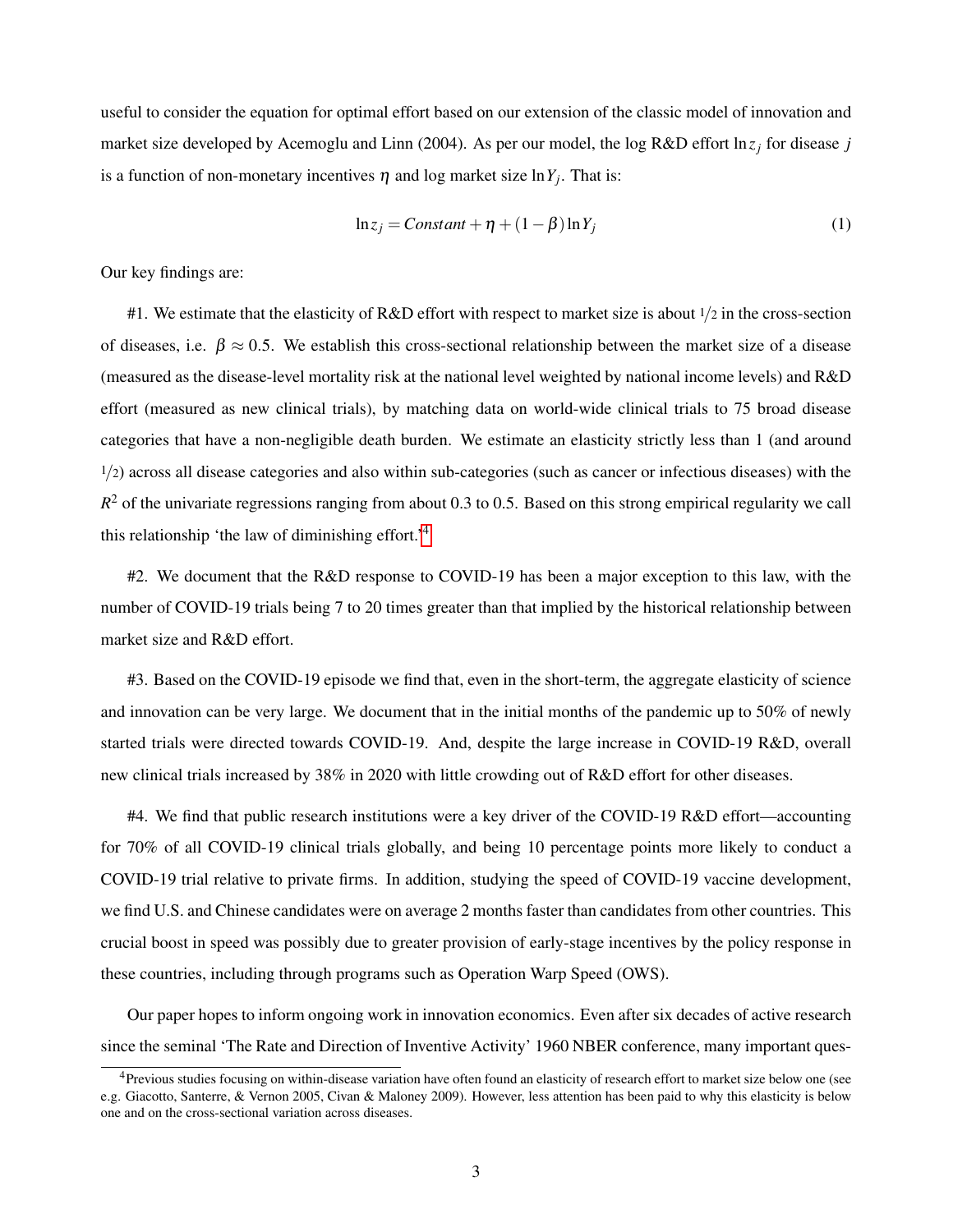tions in innovation economics remain open. For instance, at the beginning of 2021, Gross & Sampat (2021) wrote: "Though economists' understanding of crisis innovation is growing, many questions remain...How elastic are different organizations, researchers, and fields in their ability to pivot to crisis innovation problems on short notice?" Our paper tries to shed light on some of these questions, and below we discuss three broad implications for innovation economics going forward.

First, our findings suggest that *boosting market size by itself may not be an effective tool to scale up innovation to fight large diseases—due to the law of diminishing effort.* That is, the presence of the concavity blunts the effect of the classic market size incentives favored in economics, since  $d(lnz_j)/d(lnY_j) = (1 - \beta) < 1$ . Such a concavity could arise due to various mechanisms, and in our paper we discuss three possible candidates: (a) decreasing returns to scale due to a scarcity of ideas or talent, (b) risk aversion among firms' management, and (c) disease-specific ex-post taxation (paradox of market size). From one perspective, the concavity may reflect a genuine technological constraint in the economy without creating an inefficiency (e.g. due to the scarcity of ideas). By contrast, from another perspective, some of these mechanisms could be associated with market failures (for instance disease-specific taxation or when firm risk aversion is greater than that of the social planner's), in which case the law of diminishing effort could lead to inefficient outcomes and under-investment in R&D even beyond that suggested by classic economic theory.<sup>[5](#page-5-0)</sup>

The economic literature has long emphasized that market size is a powerful force shaping pharmaceutical innovation (Acemoglu & Linn 2004, Finkelstein 2004, Yin 2008, Blume-Kohout & Sood 2013, Kyle & MacGahan 2012, Dubois et al. 2015, Clemens & Rogers 2020, Clemens & Olsen 2021). However, it has also acknowledged the possibility that market size may provide insufficient incentives for innovation in certain therapeutic areas. This includes diseases afflicting a small number of patients, cancers that have relatively long survival times (Budish, Roin & Williams 2015), and especially diseases primarily affecting patients in developing countries (Kremer 2000, 2002). Our findings flip this traditional thinking on its head by suggesting that market size may also provide insufficient incentives for the *largest* diseases.

While we hope our finding spurs future empirical work to examine the underlying mechanisms that give rise to the law of diminishing effort, one possible mechanism worth exploring could be what we call the paradox of market size. Our model section develops the argument more formally, and we give a brief sketch of the idea here using the experience of COVID-19. While the development of a COVID-19 vaccines and treatments could generate billions of dollars for some pharmaceutical companies, there are already public concerns and accusations of exploiting the pandemic. This has led some companies, e.g. Johnson & Johnson and AstraZeneca, to pledge

<span id="page-5-0"></span><sup>&</sup>lt;sup>5</sup>Classic economic theory suggests that market economies are likely to under-provide innovation because of the public good nature of knowledge (Arrow 1962, Bloom, van Reenen, & Williams, 2019). And, this problem may be exacerbated for particular types of innovation due to additional market or policy failures (Budish, Roin & Williams 2015, Kremer & Snyder 2015, Kremer 2000).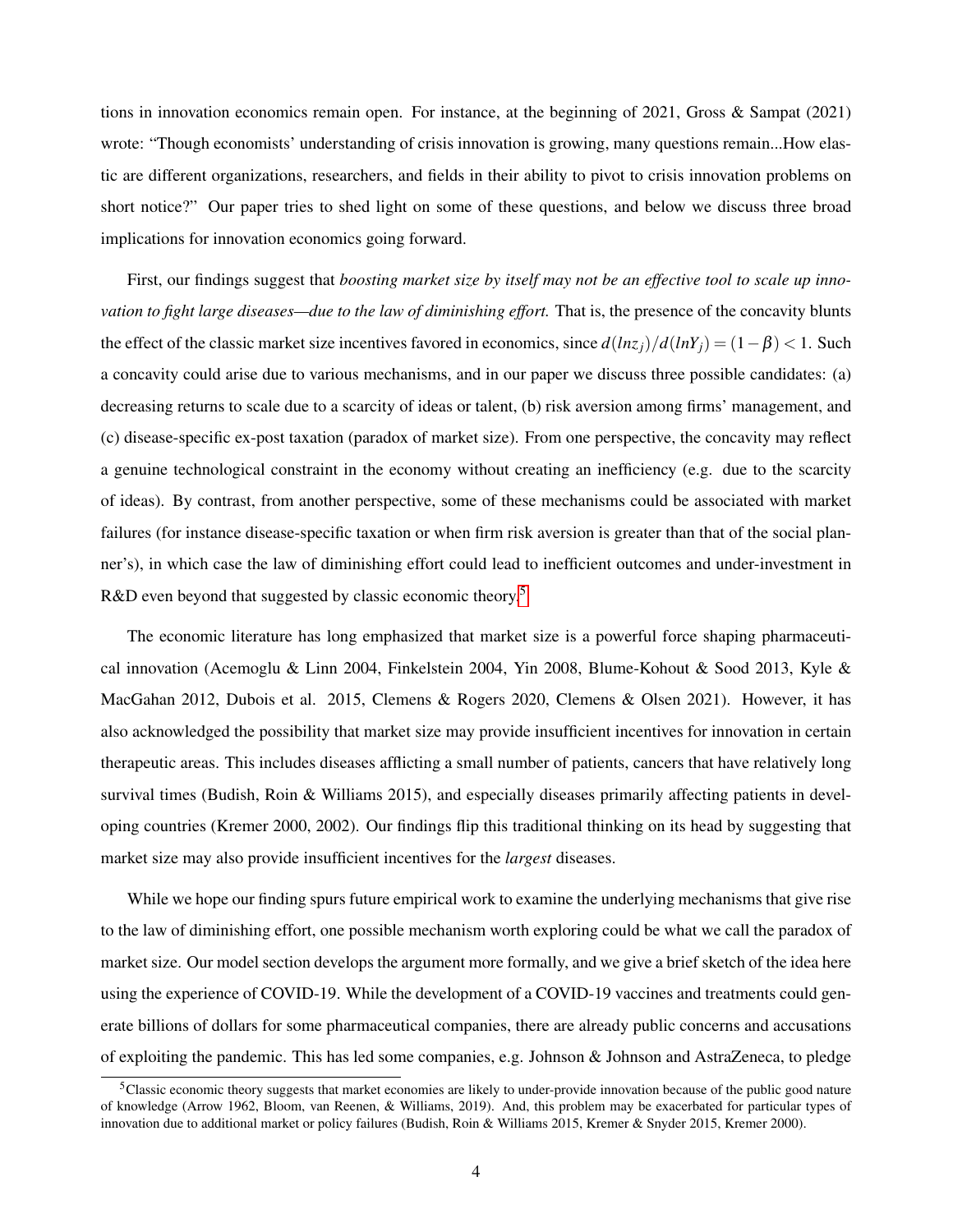they will not profit from their vaccine during the pandemic.<sup>[6](#page-6-0)</sup> This experience is illustrative of a type of ex-post drug-specific tax that pharmaceutical companies may face (as opposed to say information technology companies), whereby if the drug is likely to serve a large population then it becomes politically/socially untenable for the company to make large profits from the drug's success. Moreover, the bigger the market size the stronger the political pressure for governments is likely to be to ensure the drug companies do not charge a high price for access to the vaccines or treatments.<sup>[7](#page-6-1)</sup> Thus, this force ('the paradox of market size') moderates the classic market size mechanism that predicts the bigger the market size the more incentives for innovation—and could be one reason why firms may under-investment in R&D to fight the deadliest diseases. Moreover, since this is a political economy constraint, addressing such inefficiencies may be difficult due to commitment problems inherent in politics—in line with Daron Acemoglu's (2003) work on "Why Not a Political Coase Theorem?"

Second, our findings suggest that *public research institutions, government-led incentives, and non-monetary incentives are important drivers of innovation*. [8](#page-6-2) The current thinking in the economic profession is still dominated by a private sector market-size driven perspective on what drives innovation. Consistent with widespread beliefs in the economics profession and among policymakers, enhancing market size has been seen as key to accelerate COVID-1[9](#page-6-3) innovation.<sup>9</sup> For instance, in a survey of prominent economists conducted by the University of Chicago Initiative on Global Markets (IGM) on June 23rd, 2020, the questions were focused on seeking economists' view on how much acceleration in COVID-19 innovation could be achieved by enhancing the market size; meanwhile early stage stage incentives, or the role of the public sector were not even considered in

<span id="page-6-0"></span><sup>6</sup>Talking on BBC Newscast, Sir Mene Panagos, Executive Vice-President of BioPharmaceuticals R&D at AstraZeneca, said "We have also been very clear that we are doing this not for profit, I think that is important, hopefully that gets rid of one of the bits of baggage that surrounds the pharmaceutical industry. We are commercial businesses and we do make a profit but in this particular instance, the vaccine, given the situation the world is finding itself in, given how deadly this virus has proven to be, our aim is to get this vaccine as globally and equitably as possible around the world, not just the developed world, the U.S., Europe and the rich countries but to low and middle income countries as well, and to do that you have to make the vaccine affordable (...) and we are committed to doing it not for profit."

<span id="page-6-1"></span><sup>7</sup>Some speciality cancer drugs—such as imatinib (Gleevec)—have been priced above USD 100,000 per year (Dusetzina 2016). Such levels are simply inconceivable for very common diseases given the fiscal strain (and costs for insurers) they would create. Previous literature (Golec, Hegde & Vernon 2010, Koijen, Philipson, & Uhlig 2016) has shown that the mere threat of government intervention mostly in the form of price regulation, effectively a form of ex-post tax— lowers the stock market returns of pharmaceutical companies. However, the literature has paid less attention to the possibility that such intervention may be more likely for large diseases.

<span id="page-6-2"></span> ${}^{8}$ The contribution of the public sector in generating basic knowledge that private pharmaceutical firms can build upon is certainly appreciated and increasingly quantified (see e.g. Azoulay et al. 2019, Kao 2019). However, their role in pharmaceutical development beyond basic research has not received much attention. Public organizations have often, for instance, taken a leading role in developing vaccines. On the role of the state in innovation more generally see Mazzucato (2013).

<span id="page-6-3"></span> $9$ To address insufficient incentives for diseases that affect a small number of patients, the U.S. Congress passed the Orphan Drug Act in 1993, whose main provision was a seven-year market exclusivity for companies that developed an orphan drug. Similarly, in 1997 the U.S, Congress enacted a new law providing six months exclusivity to incentivize manufacturers to conduct studies of drugs in children. Michael Kremer has consistently advocated for 'pull' mechanisms that would seek to create markets for vaccines for diseases primarily affecting developing countries (Kremer 2000, Kremer & Glennerster 2004, Kremer & Williams 2010). While these initiatives have found to be effective in promoting innovation (Lichtenberg & Waldfogel 2003, Olson & Yin 2008, Yin 2008, Kremer, Levin & Snyder 2020), our point is that enhancing market size is often seen as the main (if not the only) thing policymakers can do to increase innovation in a certain area.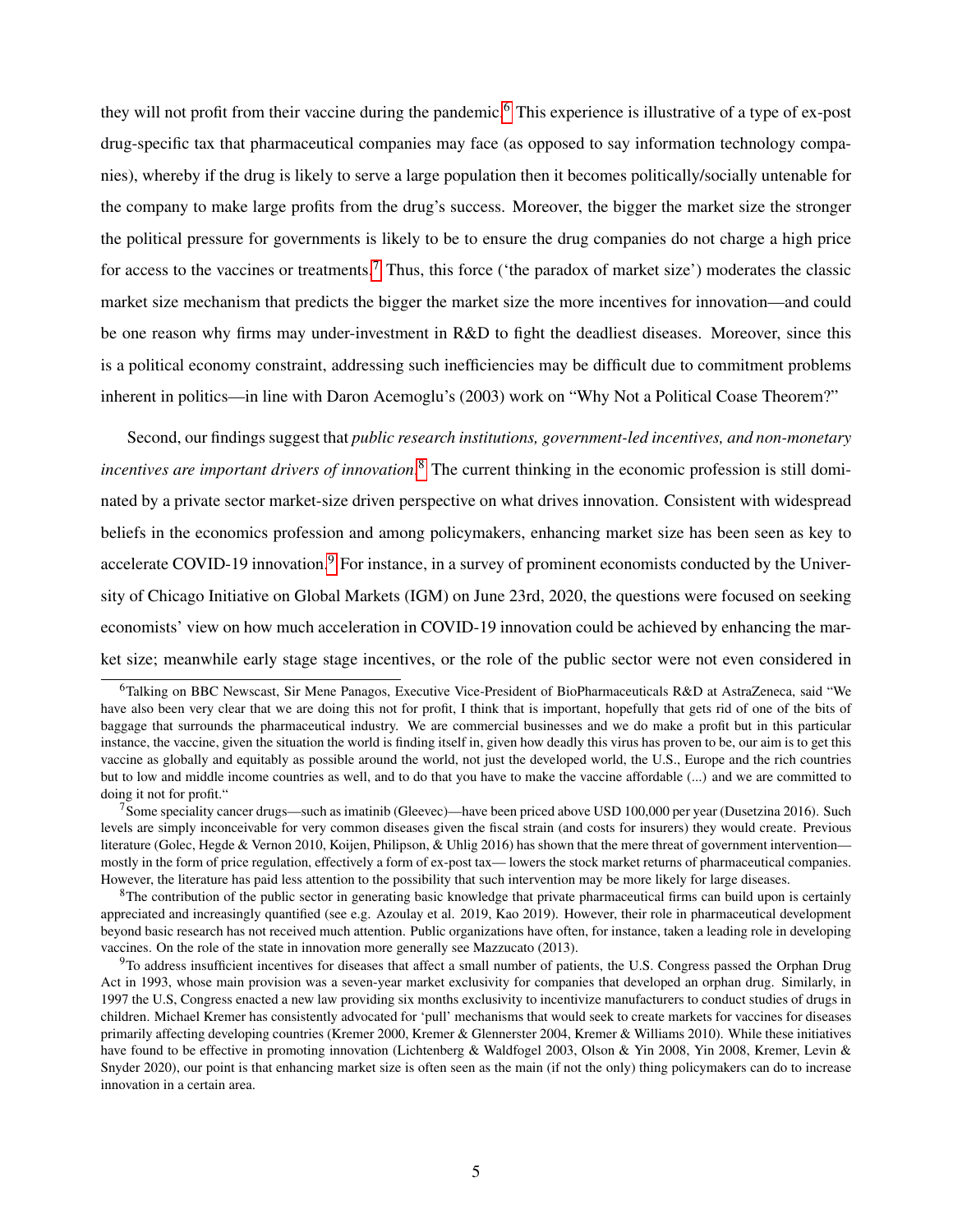the questions to the panel.<sup>[10](#page-7-0)</sup> In their responses, 87% of economists agreed or strongly agreed with the statement that "*Government commitments to pay developers and manufacturers above average costs for an effective vaccine or drug treatments for Covid-19 would accelerate production*." Yet, to the best of our knowledge, no country committed to pay "above average cost" for an effective vaccine, and despite that multiple successful COVID-19 vaccine candidates have been developed at record speed.<sup>[11](#page-7-1)</sup> Instead, in our work we find a strong role of public research institutions in driving COVID-19 innovation, accounting for 70% of COVID-19 clinical trials.[12](#page-7-2) Moreover, when compared to private firms, we find that public research institutions were 10 percentage points more likely to pursue clinical trials to fight COVID-19. In addition, we observe several important COVID-19 pharmaceutical innovations being driven by public research institutions with no explicit monetary incentives. For instance, one of the most important findings with respect to treatment for COVID-19 was based on a publicly-funded clinical trial in the U.K. conducted by a university lab—with no obvious monetary benefits. On June 16th, the NIHR-funded and supported clinical trial identified the steroid dexamethasone to reduce deaths by up to a third among COVID-19 patients on ventilators, and by a fifth for those on oxygen (NIHR 2020). Notably, this study was part of a clinical trial established very early on in March 2020, which through the NIHR's Clinical Research Network the study recruited over 11,500 patients from over 175 NHS hospitals in the U.K by June 2020. Overall, such cases highlight the important role public research institutions can continue play in driving global innovation in the future.

The COVID-19 experience also invites us to re-think the catalyst role of governments in promoting in-novation for the greater good.<sup>[13](#page-7-3)</sup> While various factors played a role in the innovation success—including an intrinsic pursuit of the greater good by many in the global scientific community, prior experience with related virus pathogens, and improvements in manufacturing technology—the role of government-led incentives and funding is also an important part of the success story. Not only did several governments prioritize COVID-19 R&D as a matter of political urgency, but many also provided a range of early-stage incentives. We use the term "early-stage incentives" to refer to incentive schemes for R&D that were not conditional on eventual success. For instance, through Operation Warp Speed the U.S. provided funding support to fund clinical trials and

<span id="page-7-0"></span> $10$ Azoulay & Jones (2020) did, however, propose a COVID-19 Defense Research Committee that would fund innovations and scale successful advances; loans that would be forgivable later, based on actual investment in COVID-19–related innovations; as well as additional support through the R&D tax credit system.

<span id="page-7-1"></span><sup>&</sup>lt;sup>11</sup>Even the advance purchase contracts for various vaccine candidates in the U.S. Operation Warp Speed (OWS) were at below market price. Effectively, these advance contracts worked more as a reward for the government in case their initial support paid off (akin to the option to obtain the first batch of products in exchange for providing crowdfunding support on platforms such as Kickstarter).

<span id="page-7-2"></span><sup>&</sup>lt;sup>12</sup>Many clinical trials are sponsored by universities and hospitals. In 2019, around 60% of clinical trials across all diseases were sponsored by public organizations. Within the field of infectious diseases, specialized institutions have been at the forefront of both basic and applied research. These include, the Pasteur Institute in France, the Koch Institute in Germany, the Walter Reed Army Medical Center and the National Institute for Allergy and Infectious Diseases in the U.S. or the Statens Serum Institut in Denmark.

<span id="page-7-3"></span><sup>&</sup>lt;sup>13</sup>We use the term "catalyst" here to emphasize that the effective government help for innovation is likely to go beyond the capital provision role. Instead, up-front mission-oriented support for R&D—even with limited financing resources—may act as a catalytic intervention that can increase the speed and success of directed innovative activity.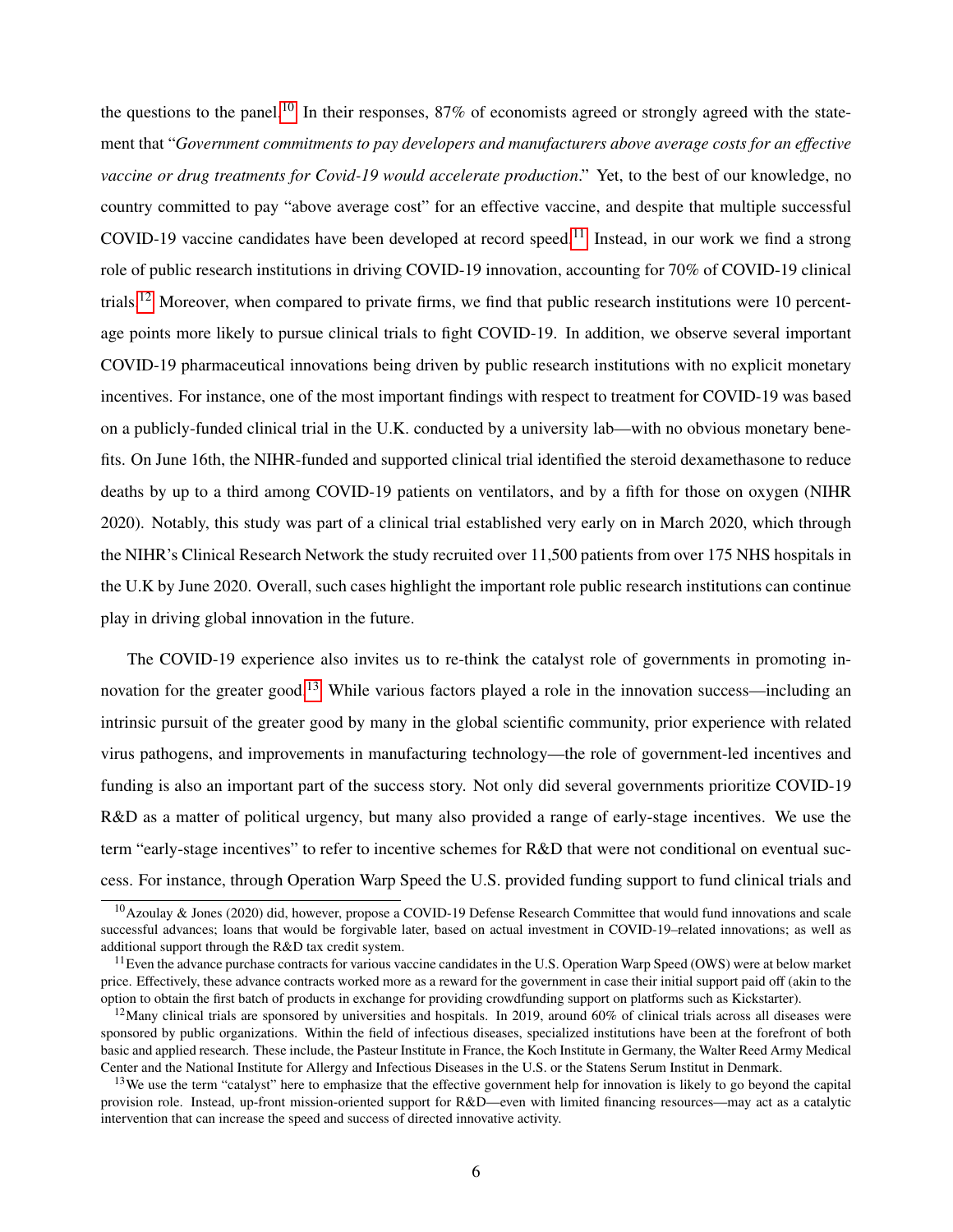manufacturing capacity for various vaccine candidates. In this context, much of U.S. private sector effort that succeeded in bringing vaccines and treatments to the market in record time, benefited from such government support. Similarly, many clinical trials in China were government guided through their public research institutions or state-owned companies (e.g. Sinopharm), such that the government prioritized COVID-19 R&D and made resources available for those priorities.

Third, based on the experience of COVID-19 our work suggests that *the short-term aggregate elasticity of science and innovation is much larger than expected, raising the distinct possibility of scaling up global innovation in the future.* In this context, the experience of COVID-19 suggests that scaling up innovation may require a better understanding of non-monetary incentives and also a more active role by governments in providing early-stage R&D incentives.<sup>[14](#page-8-0)</sup> While we have discussed the size of R&D response and have also studied the subset of clinical trials for COVID-19 vaccines, we have paid less attention to the optimal composition and quality of research effort that may be affected when innovation is scaled up quickly (see Bryan et al. 2020). Also, one reason for the COVID-19 R&D exceptionalism could be the newness of COVID-19, which could make the expected marginal return from investing in the disease much higher than for other diseases (in the presence of decreasing returns to scale). While this could be an important contributing factor, our data does not allow us to further investigate this possibility as we have no new diseases of comparable scale in our dataset.<sup>[15](#page-8-1)</sup> Still, the rapid and large R&D response to COVID-19 suggests that scarcity of ideas and talent may not be a prohibitive barrier to scaling up innovation—at least for new diseases.

Overall, economists are naturally in favor of market size as a driving force for innovation (i.e. *"if the market size of the product is sufficiently large, then innovation will happen."*) This view is reflected in the IGM Forum survey mentioned above, but also in various proposals such as Chalkidou et al. (2020), and Snyder et al. (2020). Our findings suggest that enhancing the market size may not be an effective pull for driving innovation for large diseases by itself—and the policymakers might want to complement the market size effect with early-stage incentives and harnessing the power public research institutions and non-monetary incentives. This broader perspective on the drivers of innovation is also consistent with recent work by Ahuja et al. (2020), which argues that in future pandemics, buyers should directly fund manufacturing capacity for vaccines and shoulder most of the risk of failure, while maintaining some direct incentives for speed.

<span id="page-8-0"></span><sup>&</sup>lt;sup>14</sup>Gross & Sampat (2021) describe U.S. research effort during World War II and emphasize the role of the U.S. Office of Scientific Research and Development (OSRD) in funding and coordinating R&D effort. In the context of pharmaceutical products for diseases afflicting developing countries, the public sector and philanthropic foundations have often provided early-stage incentives while seeking to retain control of the intellectual property to achieve their goals to develop new affordable products for neglected diseases. The underlying model—described in Moran (2005), Maurer (2006) and Munoz et al. (2015)—is often perceived to have been quite successful but has received relatively less attention among economists.

<span id="page-8-1"></span><sup>&</sup>lt;sup>15</sup>While we observe only a handful of directed trials (often less than 2) within one year of recent outbreaks of diseases such as SARS-CoV-1, Ebola, or Zika (compared to 1433 new trials for COVID-19 in 2020), the corresponding market size also significantly smaller preventing us from making a meaningful comparison.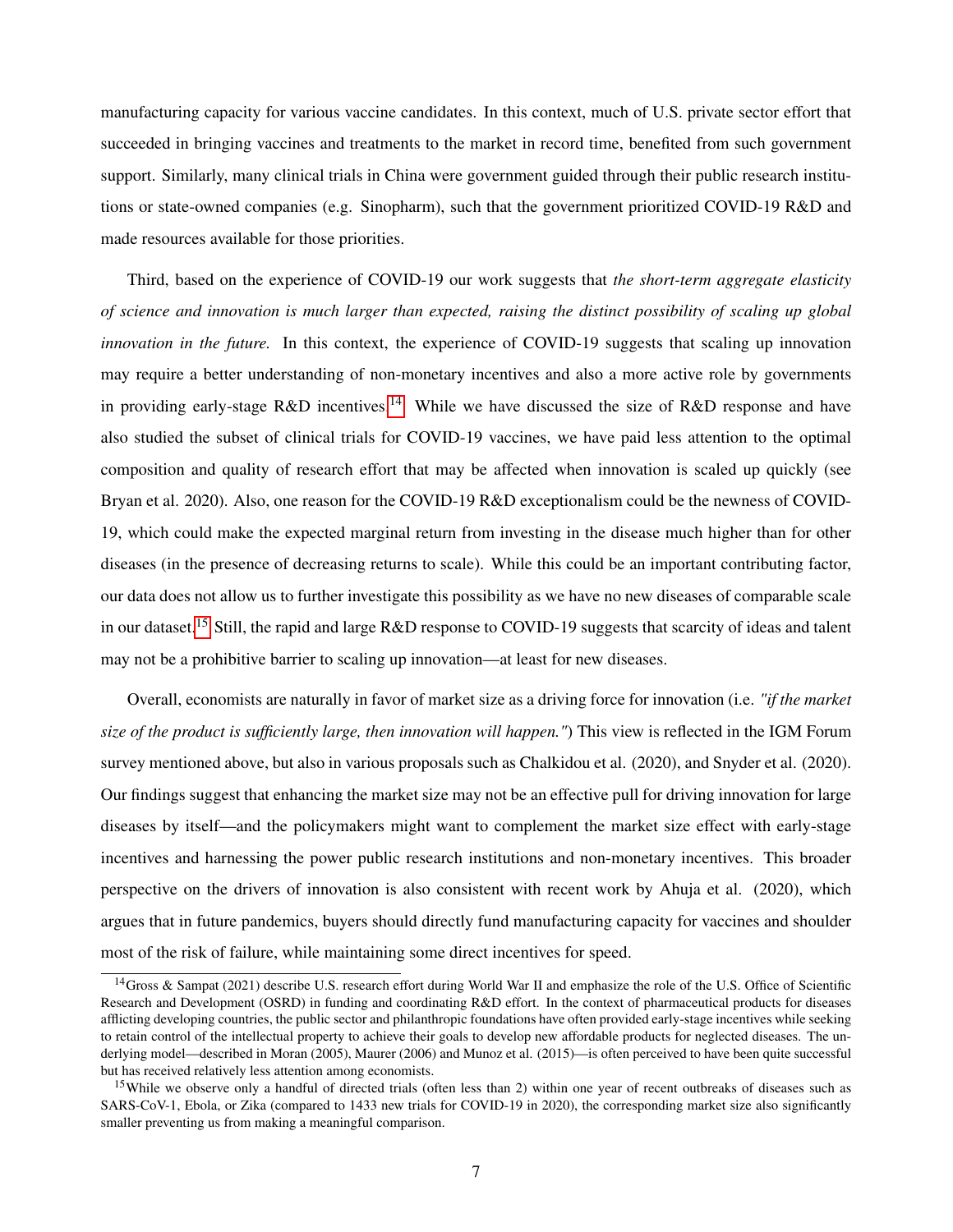## 2 Theory

Our empirical framework is based on an extension of the model presented in Acemoglu and Linn (2004), which studies the impact of market size on innovation. In this section, we describe the key features of the model and its links to our empirical work, while presenting the full model in Appendix 2. Acemoglu and Linn (2004) build a model to link  $R\&D$  effort  $(z_i)$  for disease *j* to the market size for the drug  $(Y_i)$ . We make two key modifications to their model.

*Disease-Specific Taxation*: First, we allow for disease-specific taxation  $(\tau_i)$  to take into account that the *de facto* tax rate faced by the firm on the profits from a drug may depend on the market size of the disease. Such a *de facto* tax structure may arise due to different reasons. For instance, governments often pay for drugs on behalf of the citizens—especially that is needed by a large fraction of the population (e.g. vaccines). In such situations, the price received by the drug-maker is determined by a negotiation process with a single buyer (the government), which needs to account for political economy, societal needs, and public image considerations. Moreover, similar considerations may influence the pricing of the drug even when the drug-maker is directly selling to the public—making it harder for the firm to charge a high price for a drug that serves a large segment of the population.

*Non-Monetary Incentives for Innovation*: Second, we consider the possibility that researchers may have non-monetary motivation  $(\eta_i)$ , i.e. altruism motive or reputational incentives) to pursue R&D (discussed more below).

Other than these modifications, the setup of the model follows Acemoglu and Linn (2004) closely.<sup>[16](#page-9-0)</sup>

In the model, the discounted value of profits for firms can be expressed by a standard dynamic programming recursion.  $V_j(t | q_j)$ , the value of a firm that owns the most advanced drug of quality  $q_j$  in line *j* at time *t*, is

$$
rV_j(t | q_j) - \dot{V}_j(t | q_j) = \pi_j(q_j(t)) - (1 - \eta) [n_j(t)V_j(t | q_j)]
$$
\n(2)

where  $\pi_i(q_i(t))$  is the flow profits, *r* is the discount rate, and  $z_i(t)$  is R&D effort at time *t* on this line by other firms. The value of owning the best technology in line *j*,  $rV_j(t | q_j)$ , is equal to the flow profits,  $\pi_j(q_j(t))$ , plus the potential appreciation of the value,  $\dot{V}_j(t | q_j)$ , and takes into account that at the flow rate  $n_j(t)$  there will be an innovation, causing the current firm to lose its leading position and to make zero profits thereafter. The parameter  $\eta \in [0,1]$  captures the non-monetary incentives and represents the degree to which the firm cares about bringing the innovation to market—independent of the possibility of its innovation being replaced by a

<span id="page-9-0"></span><sup>&</sup>lt;sup>16</sup>To capture the effect of limited supply of top researchers, we also allow for economy-wide decreasing returns to scale to R&D effort (instead of disease-specific decreasing returns to scale as in the original model).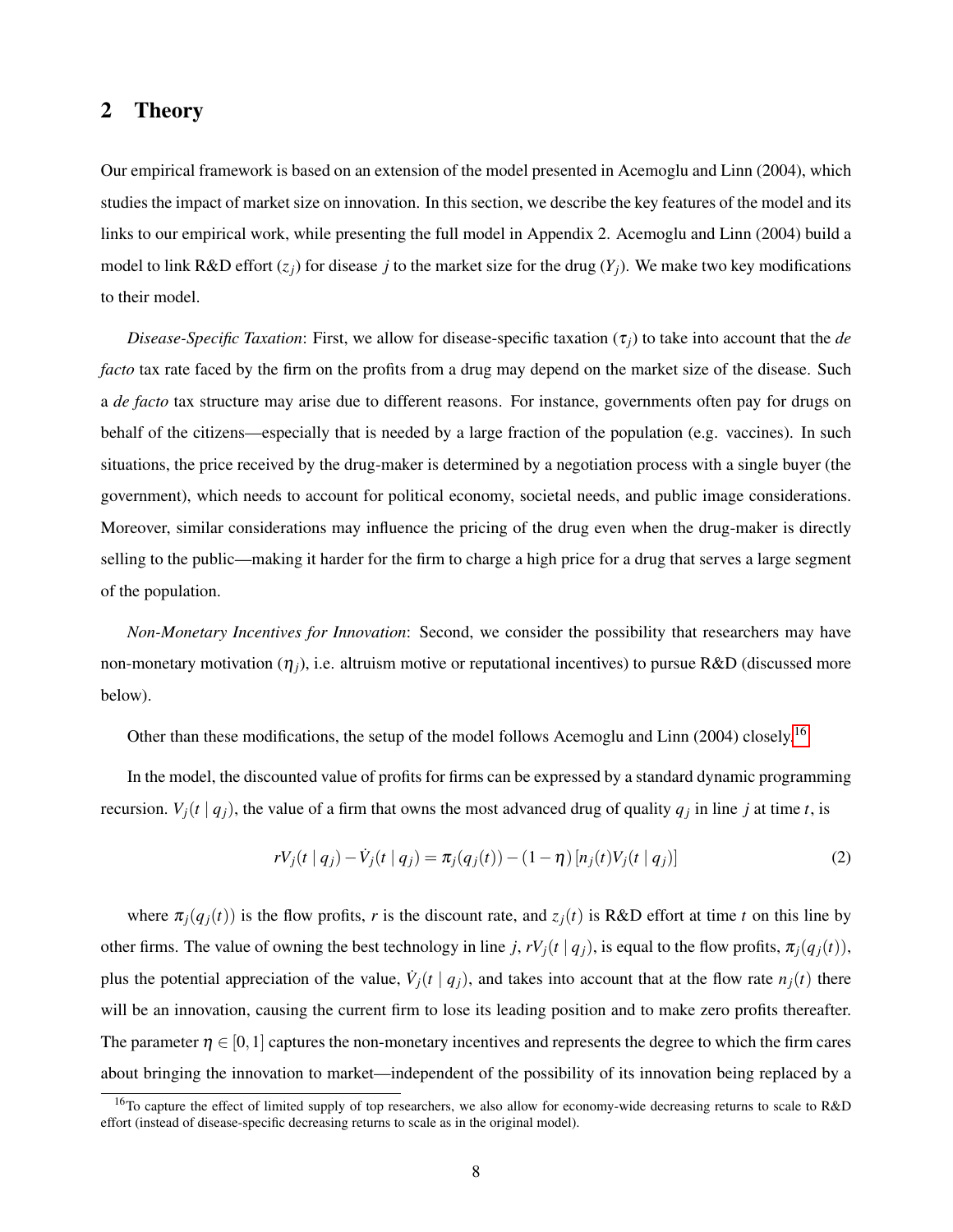new entrant at a future date. Another way to interpret the case of  $\eta > 0$  is that if a firm gains reputation value from being first to bring an innovation to the market then it would still derive non-monetary benefits from the innovation even after it has been replaced by new entrants (thereby blunting the standard Arrow replacement effect as shown in Aghion and Howitt, 1992).

To account for the disease-specific progressive taxation we suppose  $\tau_j = 1 - \alpha Y_j^{-\beta}$  for some non-negative constants  $\alpha, \beta$  with  $\beta < 1$ . Then, under the model's assumptions, the equilibrium steady state effort for disease *j* can be represented as:

$$
\ln z_j^S = Constant + \eta + (1 - \beta) \ln Y_j \tag{3}
$$

That is, log R&D effort is a function of the log market size  $Y_j$ , non-monetary incentives  $\eta$ , and a constant term. Here, the elasticity of R&D effort with respect to market size is given by  $1-\beta$ . This is the relationship we estimate in Table 1. Note that in the Acemoglu and Linn (2004) model there is no role for taxes or nonmonetary incentives, such that  $\beta = 0$  and  $\eta = 0$ . This implies that the elasticity of R&D effort with respect to market size is 1 in their baseline model.

### 3 Data and Methods

*Measuring R&D Effort*. In much of our empirical work, the key outcome variable will be disease-specific R&D effort. Following much of the literature on pharmaceutical innovation (see e.g. Yin 2008, Kyle & McGahan 2012, Blume-Kohout & Sood 2013, Dranove, Garthwaite & Hermosilla 2012, Budish, Roin & Williams 2015), we use the number of new clinical trials as a measure of R&D effort. Alternative measure include patents (Qian 2007), R&D spending (Ward & Dranove 1995, Giaccotto, Santerre & Vernon 2005), or the number of products in developments but neither of these are readily available for COVID-19 R&D and very recent periods more generally.<sup>[17](#page-10-0)</sup> Alternatively, others (including Acemoglu & Linn 2004, Dubois et al. 2015) have used innovation outcomes such as new drug approvals by the FDA. However, these are also not well suited to study a very recent phenomenon.

*Measuring Market Size*. A key explanatory variable of interest for us is the potential market size for the disease. The literature has also used different approaches to quantify potential market size. For instance, Dubois et al. (2015) measures expected market size as the lifetime revenue accruing to the average product in a given disease category. Lichtenberg (2005) and Civan & Maloney (2009) use Disability-Adjusted Life Years (DALYs) and disease mortality respectively. By contrast, Acemoglu & Linn (2004) derive an income-based

<span id="page-10-0"></span> $17$  For instance, patent applications are only observable when they are published 18 months after application. It is thus too early to observe any patent application related to COVID-19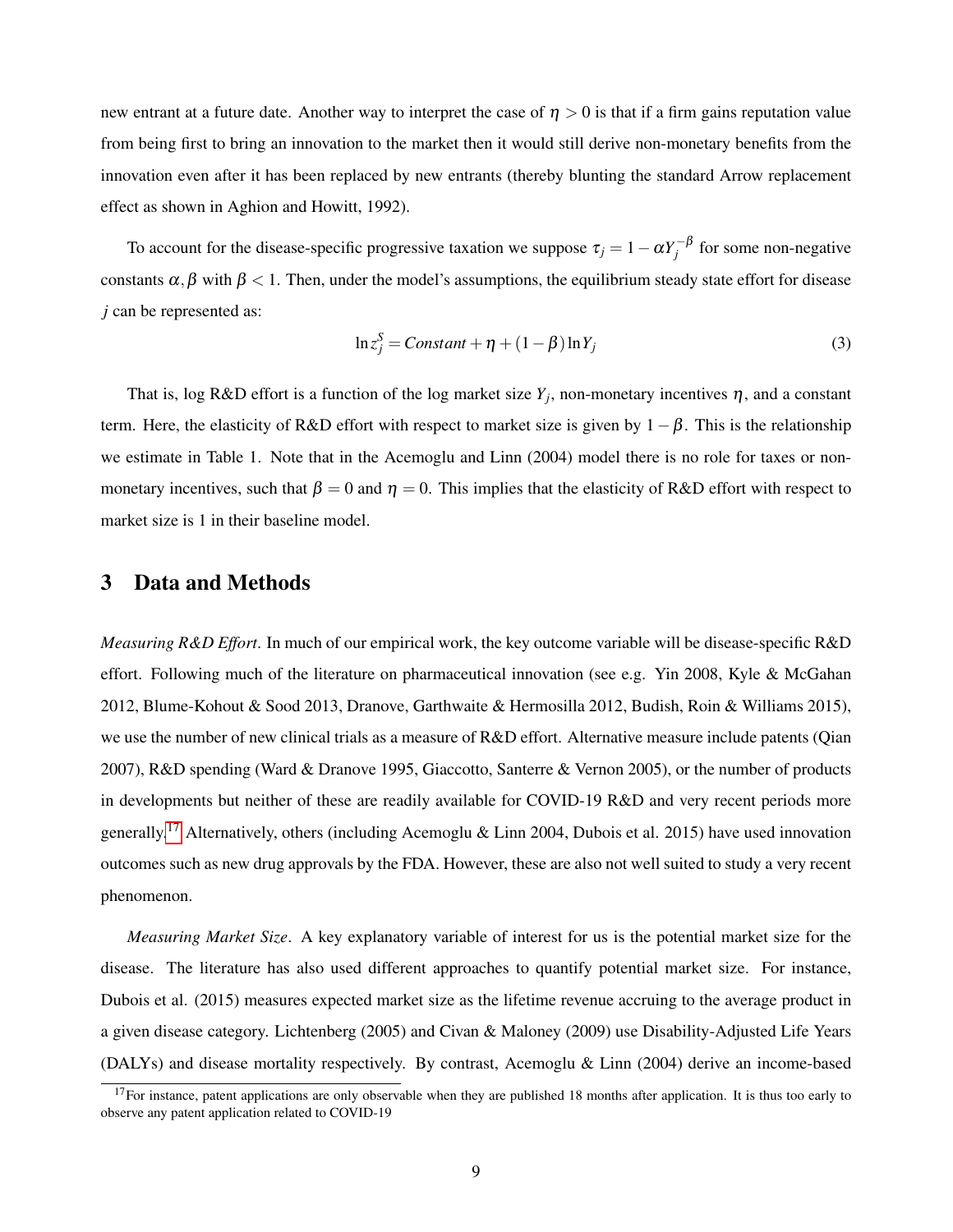measure of market size, which combines the number of consumers weighted by their incomes. In line with one strand of the literature, we construct an income-based measure of potential global market size. First, for the year 2017, we sum disease-level mortality data at the national level weighted by national GDP per capita and the value of statistical life (VSL) of USD 1 million for the mean global citizen.<sup>[18](#page-11-0)</sup> This measure is based on our formal framework in the appendix.

*Clinical trials data*. We use clinical trials data from clinicaltrials.gov, a registry of trials run by the U.S. National Library of Medicine. Initially meant as a resource for patients to identify experimental treatments, the registry has become a key source of information on clinical trials activity globally.<sup>[19](#page-11-1)</sup> It currently includes more than 300,000 registered trials from 209 countries. Unlike competitive intelligence database sold by private vendors, it is freely available, and can be downloaded in bulk. Data fields included in the clinicaltrials.gov records, include the study title, condition, the intervention, outcomes, eligibility criteria, target enrollment, study phase, the lead sponsor, locations, registration date and state date and contact information of the lead investigators. Most relevant for us are the sponsor class (industry or not), the location of the clinical trials, the study phase, the starting date and the medical condition that the trials addresses. That field is a free form entry field and thus does not follow a standard vocabulary. However, trials for COVID-19 are specifically tagged by the National Library of Medicine,<sup>[20](#page-11-2)</sup> and we manually developed a cross-walk to the disease classification. For the purpose of this study, we focus on clinical trials in phase 1, 2 and 3 and exclude phase 4 trials and trials not associated with a phase. $21$ 

*Mortality data*. We use disease-level mortality data from the Global Burden of Disease (GBD) Project. This project is a major data collection effort led by the Institute for Health Metrics and Evaluation and involving thousands of researchers (Global Burden of Disease Collaborative Network 2017, GBD 2015 Mortality and Causes of Death Collaborators 2016). Data released in open access by the project includes estimates of number of deaths by cause and country. We use the latest data available as of May 2020 which covers mortality in the 2017 calendar year. Causes of deaths in GBD are categorized in four levels from general to more specific. For instance, a death attributed to acute myeloid leukemia would be categorized as a death from non-communicable diseases (level 1), from a neoplasm (level 2), from leukemia (level 3) or from acute myeloid leukemia (level 4). Our preferred classification is the level 3 which includes 170 causes of deaths. Since we are interested in

<span id="page-11-0"></span> $18$ The particular value of statistical life (VSL) we choose is inconsequential for our analysis since it just multiplies all diseases burden by a constant.

<span id="page-11-1"></span><sup>&</sup>lt;sup>19</sup>Staring in 2005, the International Committee of Medical Journal Editors required clinical trials published in any of their affiliated journals to be pre-registered.

<span id="page-11-2"></span> $^{20}$ Based upon the keywords 'COVID-19', 'COVID, 'SARS-CoV-2, 'severe acute respiratory syndrome coronavirus 2', '2019-nCoV', '2019 novel coronavirus', 'Wuhan coronavirus'

<span id="page-11-3"></span> $^{21}$ Phase 1 clinical trials aim to assess safety and appropriate dosing while phase 2 and 3 assess efficacy and side effects. Phase 4 monitor the long-term effects of drugs that are already on the market. Trials not associated with a phase include monitoring of symptoms without intervention and non-pharmaceutical interventions.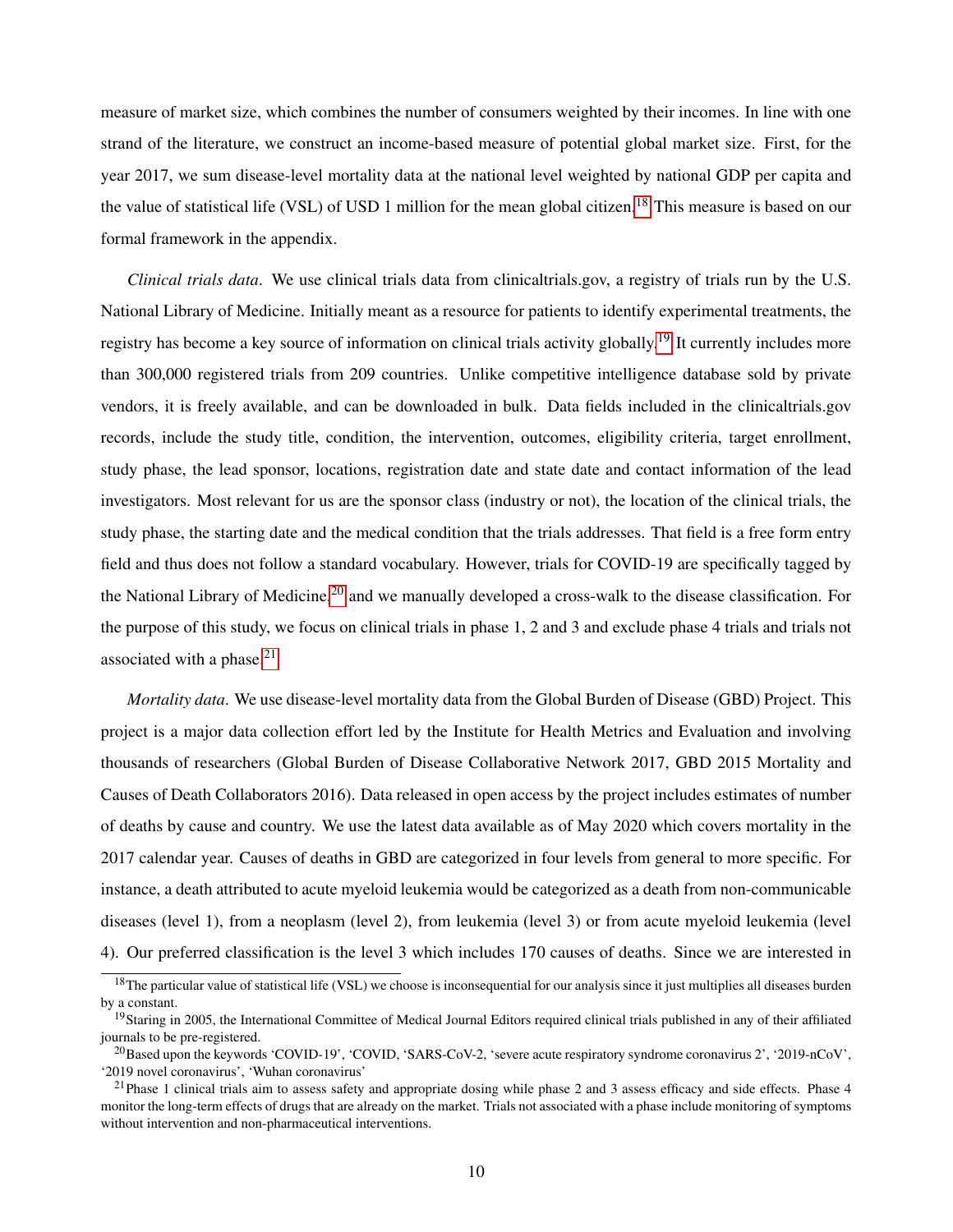diseases and their mortality, our analysis excludes injuries as well as diseases with negligible death burden (e.g. acne), resulting in a sample of 75 diseases, to which we add COVID-19 as a separate disease. From the raw data, we compute both the global burden of disease, and the share of deaths occurring in high-income countries, upper middle-income countries, lower middle-income countries, and low-income countries, based on the 2019 World Bank classification of countries. In addition to the 2017 global death burden, the GBD database also provides information on changes in the death burden from 2007 to 2017, which we incorporate in our dataset.

*Vaccine development data*. We use the World Health Organization (WHO) COVID-19 candidate vaccine landscape database, which compiles detailed information on COVID-19 vaccine candidates in development.<sup>[22](#page-12-0)</sup> The landscape provides summary tables of COVID-19 vaccine candidates in both clinical and pre-clinical development; tracks the progress of each vaccine from pre-clinical, Phase 1, Phase 2, through to Phase 3 efficacy studies; and includes information on key attributes of each vaccine candidate. The database is updated periodically every few weeks, and using the different vintages of the database (between February 2020 to December 2020) we are able to construct the timing of when the different candidates move from one clinical stage to another. In addition, based on manual search for each vaccine candidate, we code the location of the developer, and whether each candidate is being developed by private sector entities, a public entity, or by a collaboration between public and private entities. Overall, we have 222 vaccine candidates in development by mid-December 2020, and our analysis of speed and success of COVID-19 vaccine R&D effort in Section 6 is based on this dataset. The dependent variables are (a) the month in which the vaccine candidate first appeared as a pre-clinical candidate in the dataset, (b) an indicator variable that takes the value of one if the vaccine candidate entered clinical trials (i.e. graduated from pre-clinical to Phase 1 or Phase 1/2), and (c) number of phase progressions experienced by the vaccine candidate in the year 2020, as a measure of vaccine R&D success. In addition, the vaccine developer location, the private/public status, and the month in which the candidate entered the preclinical phase are used as explanatory variables. Descriptive statistics for the vaccine data are in Appendix Table [A3.](#page-47-0)

*Disease cross-section data set*. We form a cross-section of diseases, with research effort (average yearly number of new trials from 2015 to 2019) and market size as previously defined. We include a number of additional variables, including Disability Adjusted Life Years (DALYs), whether the disease is an infectious disease, whether the disease is a cancer, the share of the disease burden in high-income countries and the change in disease burden from 2007 to 2017. Finally, as a measure of difficulty of the disease in terms of R&D we compute the ratio of phase III trials to phase I trials, roughly reflecting the share of drug candidates that progress to phase III from phase I. Descriptive statistics for the 75 diseases in our sample are displayed in

<span id="page-12-0"></span><sup>&</sup>lt;sup>22</sup>The data is available at https://www.who.int/publications/m/item/draft-landscape-of-covid-19-candidate-vaccines.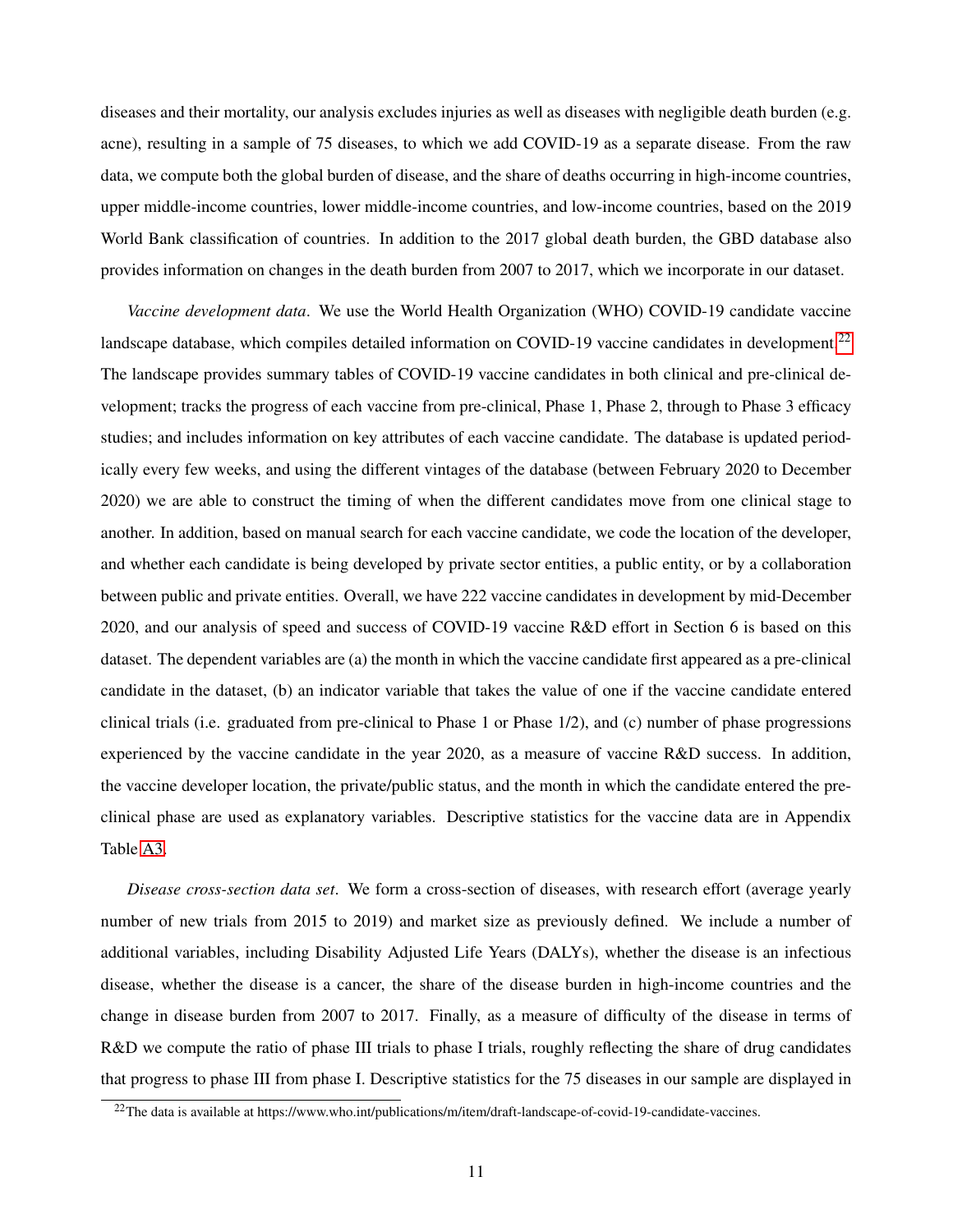Appendix Table [A1.](#page-45-0)

*COVID-19 entry data set*. Based on the clinicaltrials.gov data, we form a cross-section of all organizations that conducted at least two clinical trials from 2015 to 2019. The original data includes information on whether the organization is in industry (as opposed to hospitals and universities which also conduct clinical trials). We deduce the location of an organization based on the location of its clinical trials (complemented with manual checks). We measure the number of COVID-19 clinical trials started by the organization in 2020. We construct the total number of trials undertaken by the organization from 2015 to 2019 as well as an indicator variable for whether the firm conducted at least one trial related to lower respiratory or upper respiratory infections from 2015 to 2019. Descriptive statistics for the 1,773 organizations in our sample are displayed in Appendix Table [A4.](#page-48-0)

### 4 Law of Diminishing Effort

The main result presented in this section is that global pharmaceutical R&D activity—measured by clinical trials—typically follows the 'law of diminishing effort': i.e., the elasticity of R&D effort with respect to market size is about  $1/2$  in the cross-section of diseases. We first present the empirical findings, and then discuss possible mechanisms that can lead to the empirically-observed law of diminishing effort.

#### 4.1 Results

To establish this result, we investigate the relationship between market size and research effort at the disease level. For the moment, we exclude COVID-19 from this analysis - in the next section we will discuss the intensity of the COVID-19 R&D effort in light of the COVID-19 market size. We measure R&D effort as the average yearly number of new clinical trials by disease between 2015 and 2019. Market size is defined by the global burden of disease in terms of deaths with an adjustment for its geographic distribution, as discussed in the data section.

Regressing research effort on market size in the cross-section of 75 diseases,<sup>[23](#page-13-0)</sup> we find that that an  $1\%$ increase in market size is associated with a 0.43% increase in research effort (cf. Table [1](#page-39-0) column 1), implying an R&D effort elasticity of 0.43. To investigate the stability of this relationship within a more homogeneous set of diseases, we restrict the sample to cancers and then to infectious diseases (cf. Table [1](#page-39-0) columns 2 and 3 respectively). In the cancer subsample, we get an elasticity of 0.61 and for infectious disease an elasticity of 0.47. The  $R^2$  of the univariate regressions range from about 0.3 to 0.5.

<span id="page-13-0"></span><sup>&</sup>lt;sup>23</sup>This regression directly corresponds to the equation linking market size to R&D effort in the model presented in Appendix 2.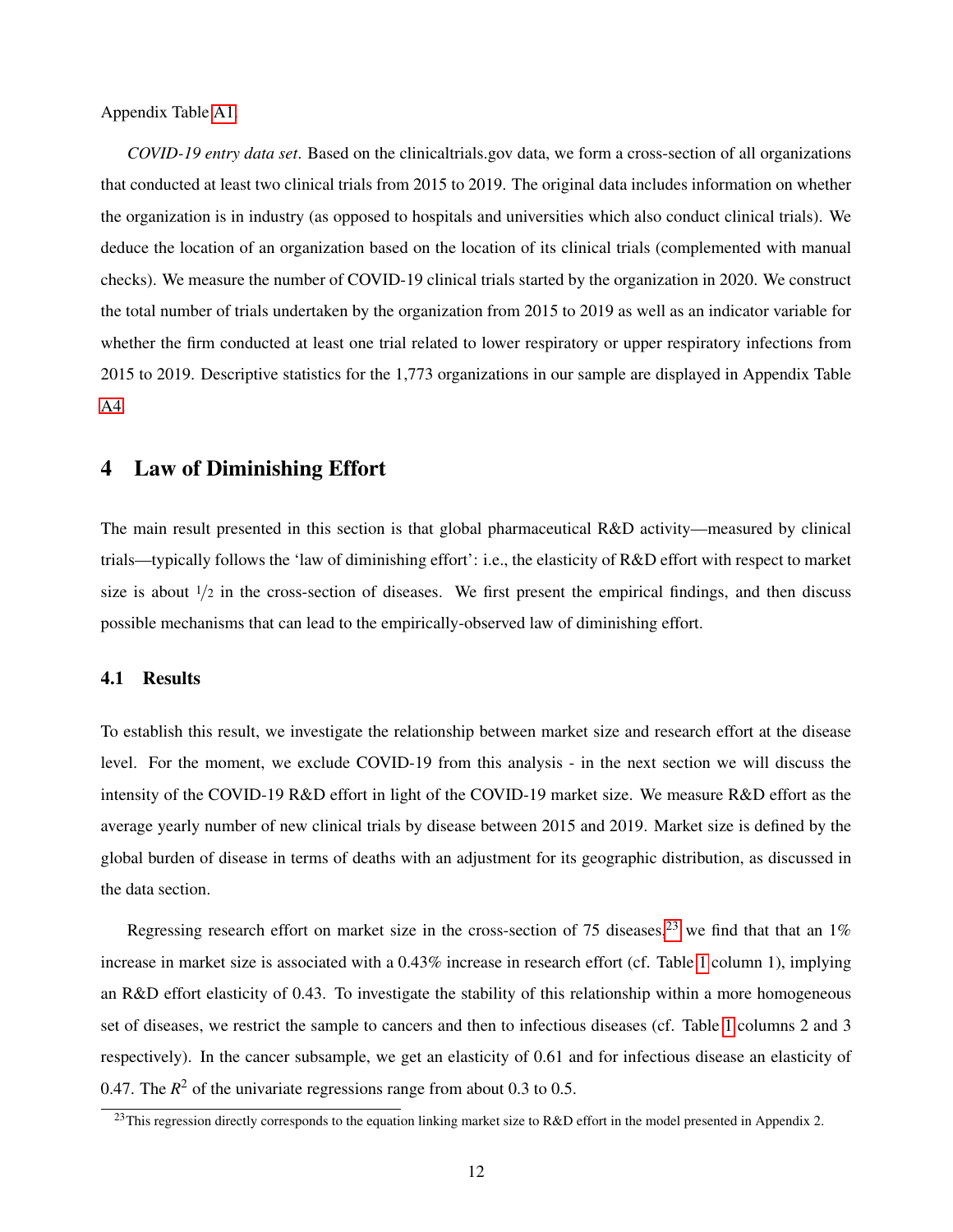One may worry about reverse causality such that market size could be the result of innovation, rather than its determinant. In this context, note that our measure of market size reflects income-weighted mortality risk instead of actual sales, which mitigates such concerns. Nevertheless, to the extent that mortality risk may be influenced by past innovation, we control for changes in mortality risk in column 4, along with a number of other plausible determinants of research effort.<sup>[24](#page-14-0)</sup> While the change in disease burden is positively and significantly associated with higher research effort, the coefficient on market size is lower than in the main specification at 0.36. Overall, these results (also displayed graphically in Figure [1\)](#page-33-0) paint a consistent picture with estimated elasticities of R&D effort to market size well below one, and distributed around  $1/2$ .

Our results are consistent with numerous prior studies—using a variety of market size, R&D effort measures, and empirical strategies—that found elasticities of R&D effort to market size well below one (cf Table [A2\)](#page-46-0). Dubois et al. (2015) note "The previous literature generally finds elasticities for new drug products [with respect to market size] to be in the vicinity of 0.5". For instance, Giacotto, Santerre, & Vernon (2005) find that an 1% increase in the pharmaceutical price index leads to a 0.58% increase in R&D spending. Similarly, Civan & Maloney (2009) conclude that an 1% increase in expected US entry price leads to 0.5% increase in the num-ber of drugs in the drug development pipeline. Other studies often find similar results.<sup>[25](#page-14-1)</sup> These studies typically use within-disease variation in market size, for instance due to demographic or policy changes. However, we prefer to use the cross-section of diseases as we want to use the relationship to predict research effort for a new disease—COVID-19. We are not aware of previous studies estimating the elasticity of R&D effort to market size using a cross-section of diseases for worldwide trials.

(insert Table [1](#page-39-0) and Figure [1](#page-33-0) about here)

#### 4.2 Possible Mechanisms that Lead to the Law of Diminishing Effort

The consistent finding in the literature and in our paper that the elasticity of R&D effort with respect to market size is about  $1/2$  is what we call the 'law of diminishing effort' in R&D. We next turn to discussing possible

<span id="page-14-0"></span> $^{24}$ Disability adjusted life years (DALYs) is another common measure of disease burden. To reduce collinearity with market size we control DALYs over deaths rather than DALYSs directly. Products for diseases that have a higher share of their mortality in rich countries may be easier to monetize - above and beyond the direct mechanical effect on market size. As a measure of difficulty of the disease in terms of R&D we compute the ratio of phase III trials to phase I trials, roughly reflecting the share of drug candidates that progress to phase III from phase I.

<span id="page-14-1"></span><sup>&</sup>lt;sup>25</sup>Ward & Dranove (1995) associate a 10 percent increase in demand in a therapeutic area with a 5-8 percent increase in R&D spending. In a cross of section of cancers, Budish, Roin & Williams (2015) estimate an elasticity of research effort with respect to market size of 0.24 (a side result in their analysis of effective patent length on research effort). Also in a cross-section of cancers, Lichtenberg (2007) finds an elasticity of 0.53 for the number of chemotherapy regimens with respect to the number of cases. Blume-Kohout & Sood (2013) find an elasticity of 2.8 of R&D effort to changes in market size due to Medicare expansion. However, as noted in Dubois et al. (2015), this may be due to the Medicare expansion also impacting cash-flow in addition to changing market size for new products. See Dubois et al. (2015) for a comprehensive literature review.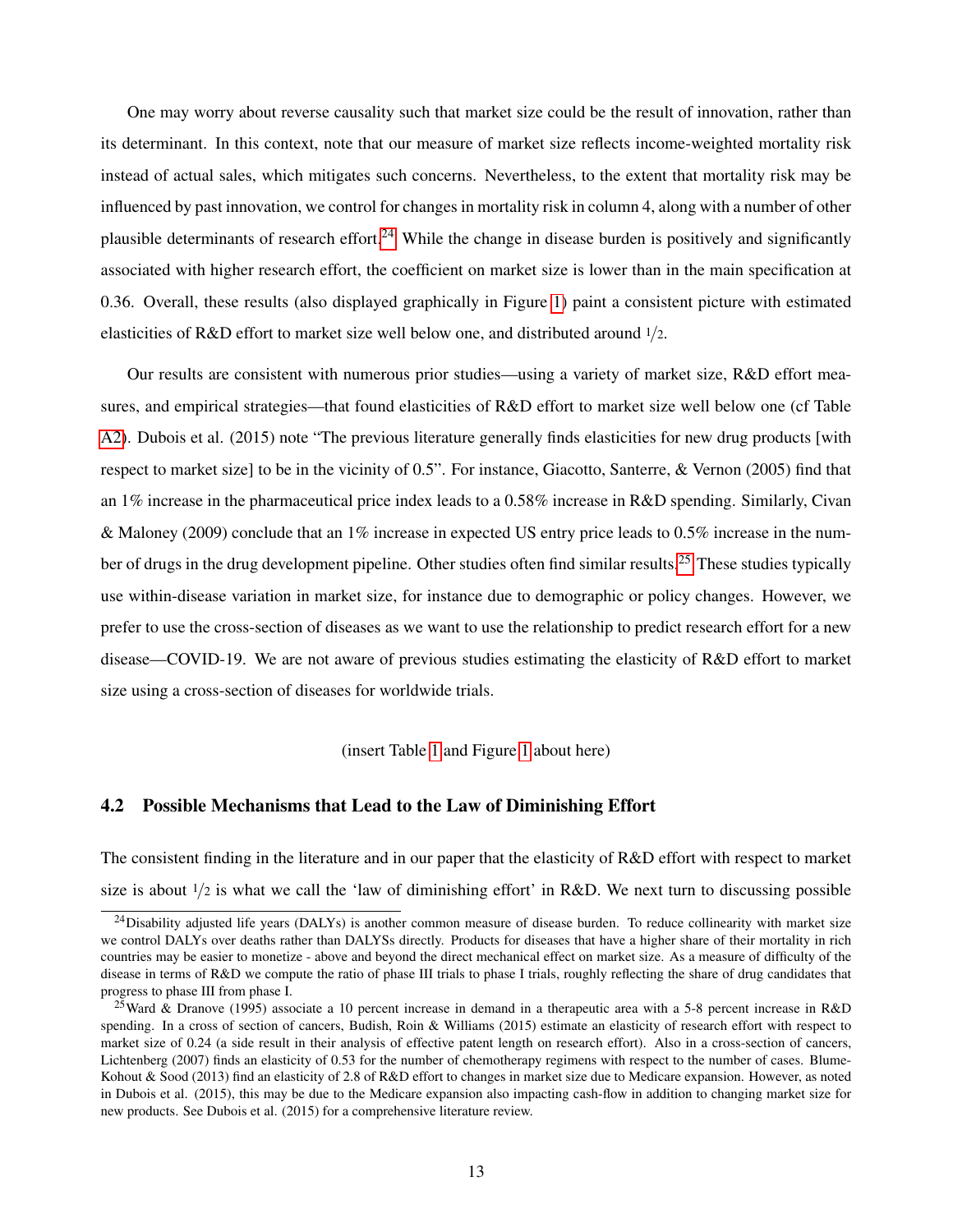factors that may give rise to such a relationship. We present three broad possible mechanisms that could lead to the empirically-observed law of diminishing effort in R&D: (a) Scarcity of Talent and Ideas, (b) Risk Aversion, and (c) Disease-Specific Taxation and the Market Size Paradox.

First, there may be decreasing returns to scale, such that doubling the number of clinical trials can lead to an increase in average  $R&D$  cost per trial, or can reduce  $R&D$  quality per trial. Such decreasing returns to scale could arise if (good) ideas to pursue in R&D are scarce—a central theme in the work of Suzanne Scotchmer (see e.g. Scotchmer 2004).<sup>[26](#page-15-0)</sup> Bloom et al. (2020) present evidence across a range of context that research effort is rising substantially, while research productivity is declining—consistent with ideas are scarce and getting harder to find.<sup>[27](#page-15-1)</sup> Within the pharmaceutical sector, larger firms often seek to replenish their R&D pipeline through acquisitions (Higgins & Rodriguez 2006, Krieger, Li, & Thakor 2018). If ideas were not scarce, pharmaceutical would rely on in-house development in order to avoid information asymmetries associated with acquisitions. However, one piece of evidence that is difficult to reconcile with scarce ideas is that while the elasticity of research effort with respect to research effort is below one, the elasticity of innovation (as opposed to research effort) with respect to market size is often found to be well above one (Acemoglu & Linn 2004, Finkelstein 2004). If an increase in market size pushes researchers to pursue marginal ideas of lower quality—as one would expect if ideas are scarce—then innovation should react relatively less to changes in market size.

An alternative source of decreasing returns to scale could come from a scarcity of skilled R&D personnel. If the number of talented researchers/scientists are in scarce supply, then firms would face an upward sloping supply curve that makes it costlier to increase directed R&D towards specific diseases. For instance, in the case of COVID-19, many vaccine candidates that entered the race to find a successful vaccine early, also had prior experience with vaccine candidates for Ebola or SARS-COV-1. At the level of the individual scientist, the costs to switch to a different topic appear to be high (Myers 2020). Overall, either scarcity of talent and ideas could be one candidate explanation for the law of diminishing effort.

Second, the management of R&D firms may be risk averse. For instance, recent work by Lovallo et al. (2020) document that managers in large firms exhibit high degrees of risk aversion, and routinely quash risky ideas in favor of marginal improvement or safe investments. Moreover, as noted in Asplund (2002), even when owners wish to maximise expected profits, the delegation of control to a risk-averse manager may cause the firm to behave in a risk-averse manner. In our case, presence of risk averse firm management would imply that due to decreasing marginal utility over profits, the firm management may be less enticed by the incentive of capturing a very large market for drugs if it comes with the risk of having a more un-diversified R&D portfolio. Such

<span id="page-15-1"></span><span id="page-15-0"></span><sup>&</sup>lt;sup>26</sup>Acemoglu & Linn (2004) consider such a case in an extension to their model. Also see the model in Clemens and Olsen (2021).

<sup>&</sup>lt;sup>27</sup>Along the same lines, there has also been much discussion around the pharmaceutical industry's 'productivity crisis' reflected in rising R&D cost per approved drug see e.g. Cockburn (2007).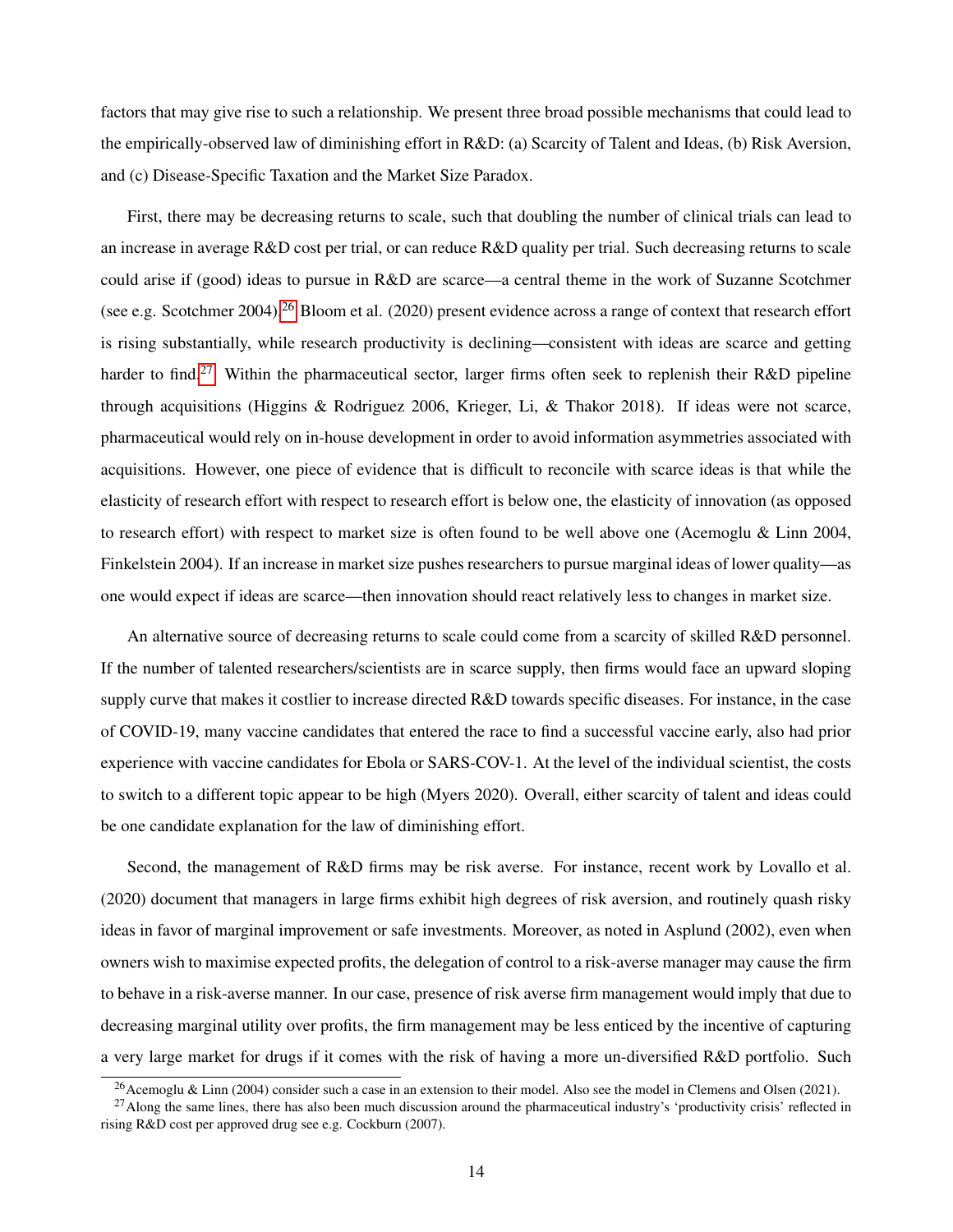concentration risk in the R&D portfolio can be a serious deterrent as not all candidate drugs graduate from the clinical stage to the licensed products stage, creating a tendency for management teams to avoid putting their eggs in a few baskets. This could give rise to law of diminishing effort at the firm level, which could in turn create a law of diminishing effort in the aggregate. Another reason why risk aversion could lead to the law of diminishing effort is the 'winner take all' dynamics. If a few successful candidates (for instance those that manage to become the first few to obtain licensure) are likely to capture a dominant share of the profits for each disease, then that could deter risk-averse firms to enter the race to find cures ex-ante. Under certain market structures this could lead to a pattern akin to the law of diminishing effort in the aggregate.

Third, we conjecture the law of diminishing effort could arise due to the difficulty in monetizing innovation that benefits a large group of people. We call this the 'market size paradox.' The argument is developed more formally in Appendix 2, and we sketch the key intuition here. In the case of COVID-19, while the development of a vaccines and treatments could generate billions of dollars for some pharmaceutical companies, there are already public concerns and accusations of exploiting the pandemic. This has led some companies, e.g. Johnson & Johnson and AstraZeneca, to pledge they will not profit from their vaccine, although they have suggested this would be limited to the time during the pandemic. This experience is illustrative of a type of ex-post drugspecific tax that pharmaceutical companies may face (as opposed to say information technology companies), whereby if the drug is likely to serve a large population then it becomes politically or socially untenable for the company to make large profits from the drug's success. Moreover, the bigger the market size the stronger the political pressure for governments is likely to be (due to the size of affected electorate) to ensure the drug companies do not charge a high price for access to the vaccines or treatments. Thus, this force moderates the classic market size mechanism that predicts bigger the market size the more incentives for innovation. By contrast, the paradox of market size suggests, the bigger the market size the higher the ex-post taxation of profits—thereby blunting the incentives for innovation. Therefore, one reason for the 'law of diminishing effort' could be that ex-post tax rate rises with the market size. That is, if disease-specific taxes are increasing with market size, we may have a concave relationship between market size and innovation: innovation effort normally increases with market size, but at a decreasing rate. In fact, an increase in market size may even reduce R&D due to this effect.

While bringing additional evidence to empirically disentangle the drivers of the law of diminishing effort is beyond the scope of this paper, the discussion of potential mechanisms here could serve as a guide for future work.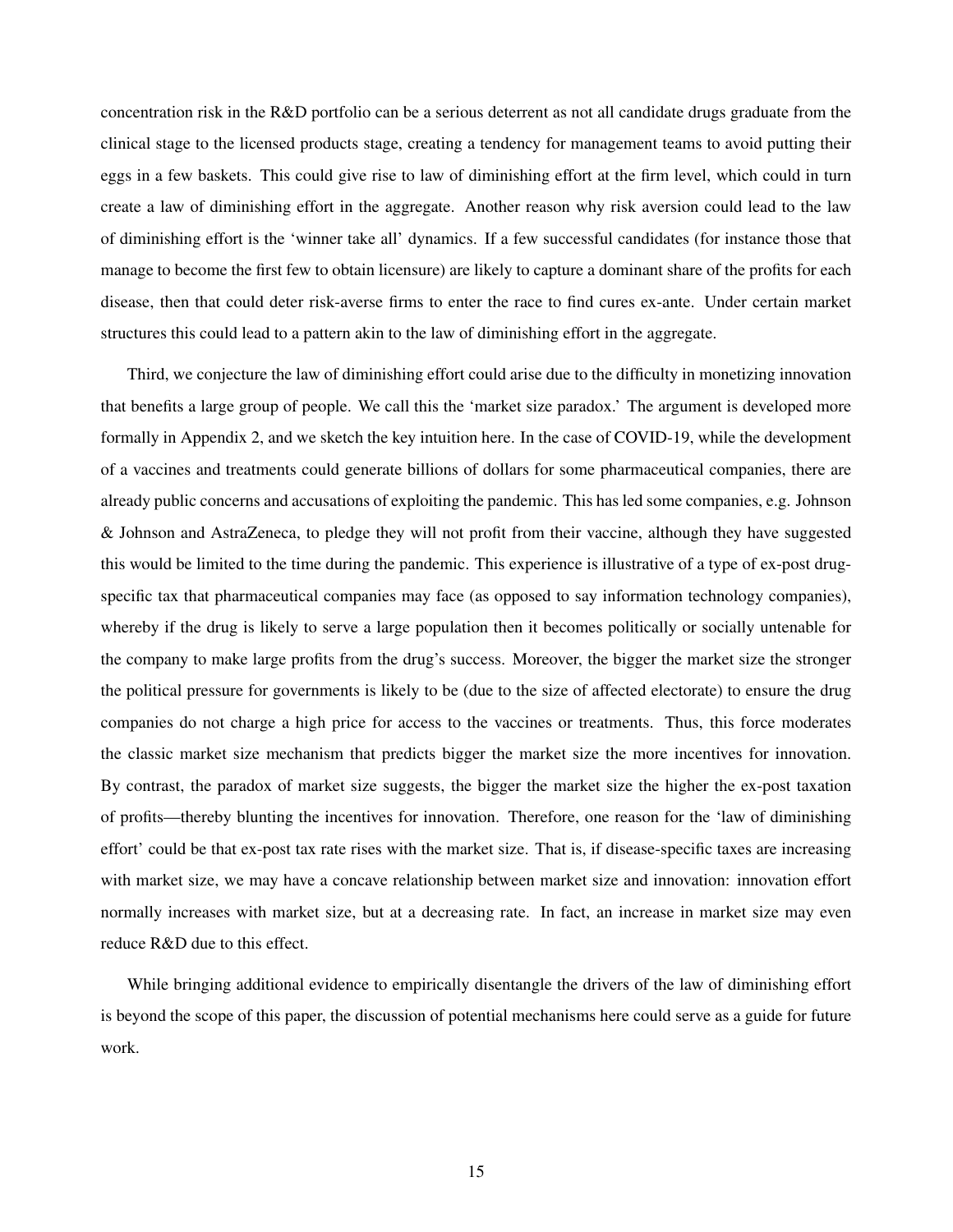### 5 The R&D Response to COVID-19

The main results presented in this section is that COVID-19 has been a major exception to the law of diminishing effort, with the number of COVID-19 trials being 7-20 times greater than that implied by its market size; and the large increase in COVID-19 R&D did not lead to sizable crowding out of R&D effort for other diseases. These results are based on the findings of the next five sub-sections that examine (a) the size of COVID-19 R&D relative to total R&D, (b) how the overall R&D effort across all trials were impacted by COVID-19, (c) how much crowding out occurred due to COVID-19 R&D, (d) the actual COVID-19 R&D vs. the expected COVID-19 R&D effort implied by its market size under various epidemiological and economic assumptions, and (e) Implications for Aggregate R&D Elasticity.

#### 5.1 What Was the Size of COVID-19 R&D Relative to Total R&D?

We begin by asking: how large is the COVID-19 R&D effort compared to other the R&D effort for other diseases? In our data, 1,433 trials devoted to COVID-19 were started in 2020.<sup>[28](#page-17-0),[29](#page-17-1)</sup> To put this number in perspective, the *total* number of trials started in 2019 was slightly above 3,500.

In Figure [2,](#page-34-0) we report the ratio of new COVID-19 trials to all newly started trials on a monthly basis. In March 2020, around 13% of newly started trials were on COVID-19. Just a month later, the same figure had jumped to close to 50% before gradually declining to around 25% by December 2020. Comparing broad geographic areas (Appendix Figure [A1\)](#page-43-0), the U.S. and Europe have followed similar trajectories although in Europe the share of newly started COVID-19 trials peaked as high as 75% in April 2020, while it never exceeded 50% in the U.S. Meanwhile, in China the share of COVID-19 trials among newly started trials was around 40% in February but it quickly decreased to below 20%, in line with the early persistent decline in active COVID-19 cases in China.

#### (Insert Figure [2](#page-34-0) around here)

The figures presented suggest that the COVID-19 R&D effort is large both in absolute and relative terms. The scale and speed of the COVID-19 R&D has been noted by other observers (e.g. Bryan et al. 2020, Le et

<span id="page-17-0"></span> $^{28}$ As discussed in the data section, the clinicaltrials.gov database specifically tags COVID-19 trials based on a combination of keywords. Since we restrict our attentions to trials that are in phase 1, 2 or 3, we have a lower number of trials than the headline figure reported on clinicaltrials.gov.

<span id="page-17-1"></span> $^{29}$ While we have discussed the size of R&D response and have also studied the subset of clinical trials for COVID-19 vaccines, we have paid less attention to the optimal composition of research effort between re-purposed drugs vs. novel drugs/vaccines. In this context, Bryan et al. (2020) build a model to illustrate that during crises like the COVID-19 pandemic, the direction of research by endogenously affecting market structure, such that there could be situation in which the market for invention leads to too much work on "quick" projects like re-purposed drugs and too little work on long-run projects like vaccines.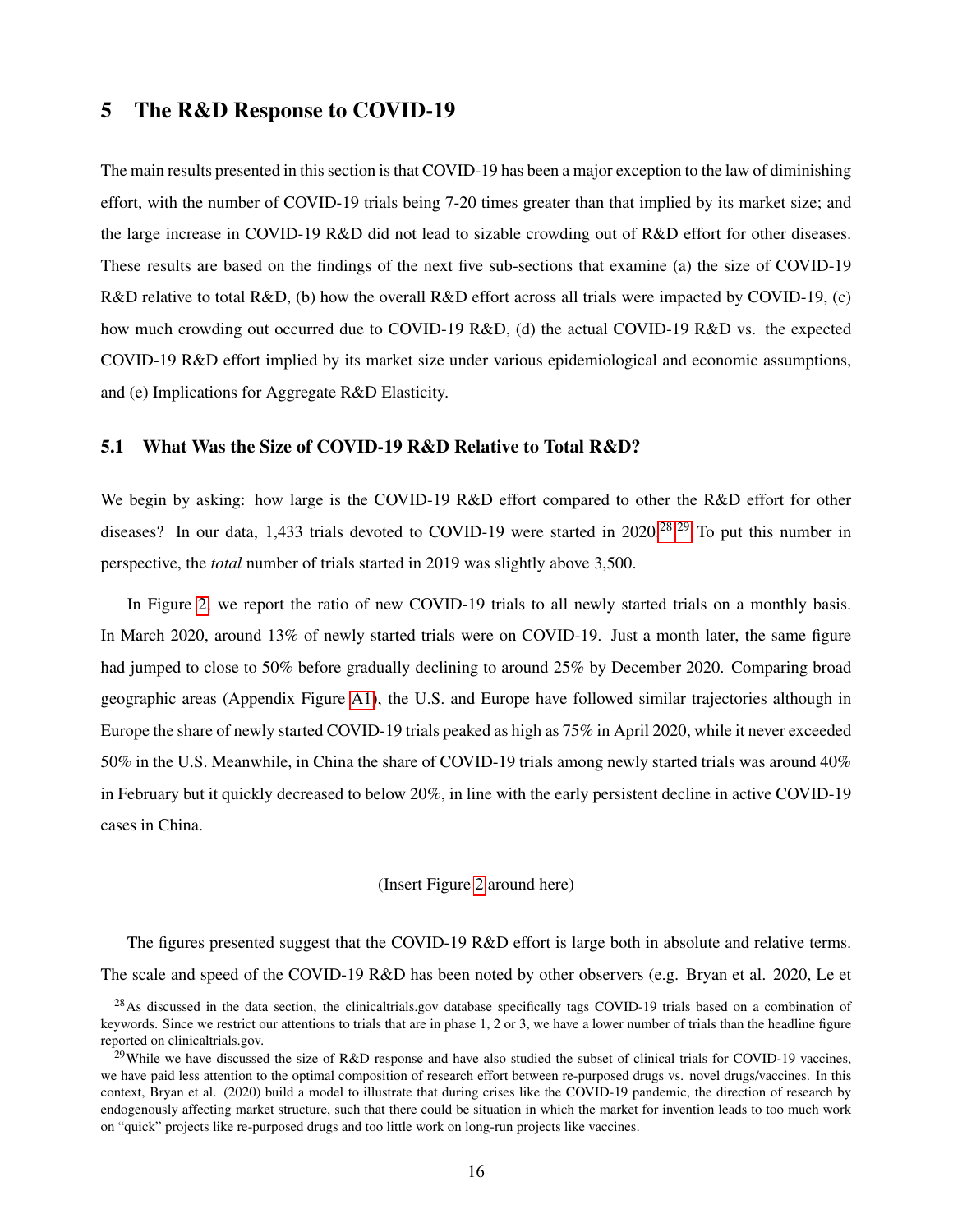al. 2020).

#### 5.2 How Did COVID-19 Impact the Overall R&D Effort for All Diseases?

While the size of the aggregate market for pharmaceutical innovation is constantly changing with demographic and economic growth, the COVID-19 pandemic is a rare instance of a discrete shift. Our model predicts that such a shift would increase total effort for all diseases as well as reduce effort directed towards diseases other than COVID-19. However, the relative magnitude of these phenomena is an empirical question. We examine the effect of the COVID-19 outbreak on total effort first, before turning our attention to the crowding out of effort directed towards other diseases in the next subsection.

#### (insert Figure [3](#page-35-0) about here)

Figure [3](#page-35-0) displays the number of new clinical started monthly (3-months moving average). From 2015 to 2019, the average number of new clinical trials started monthly worldwide was remarkably stable around 300. In the second quarter of 2020, the number of new clinical trials started averaged slightly above 450, a 50% relative increase compared to the pre-pandemic average.<sup>[30](#page-18-0)</sup> The total number of trials started in 2020 is up by 38% compared to the total number of trials started in 2019.

This data suggests a large response of total pharmaceutical effort to the shock in the demand for pharmaceutical innovation induced COVID-19. The increase in total R&D effort is all the more remarkable given that the pandemic could have affected the supply side of R&D, for instance by making it risky or difficult to bring patients to medical facilities to administer treatments or make measurements. Additionally, the pandemic may have disrupted the productivity of researchers through increased child care obligations and reduced access to certain facilities (Myers et al. 2020).

### 5.3 Did COVID-19 R&D Crowd Out R&D for Other Diseases?

As we have seen, a great deal of R&D effort has been directed towards COVID-19, and total pharmaceutical R&D has substantially increased. But how has the COVID-19 outbreak changed the intensity of R&D effort for other diseases?

Proposition 1 of the model predicts that economy-wide decreasing returns will lead to such crowding out. To investigate the possibility of crowding-out more systematically, we compare clinical trials at the disease and

<span id="page-18-0"></span> $30$ Distinguishing among broad geographic region (Appendix Figure [A2\)](#page-44-0), we observe similar patterns in the U.S. as in the world as a whole. In Europe, a sharp increase in new trials was followed by an equally sharp decrease while in China the number of new trials remained stable.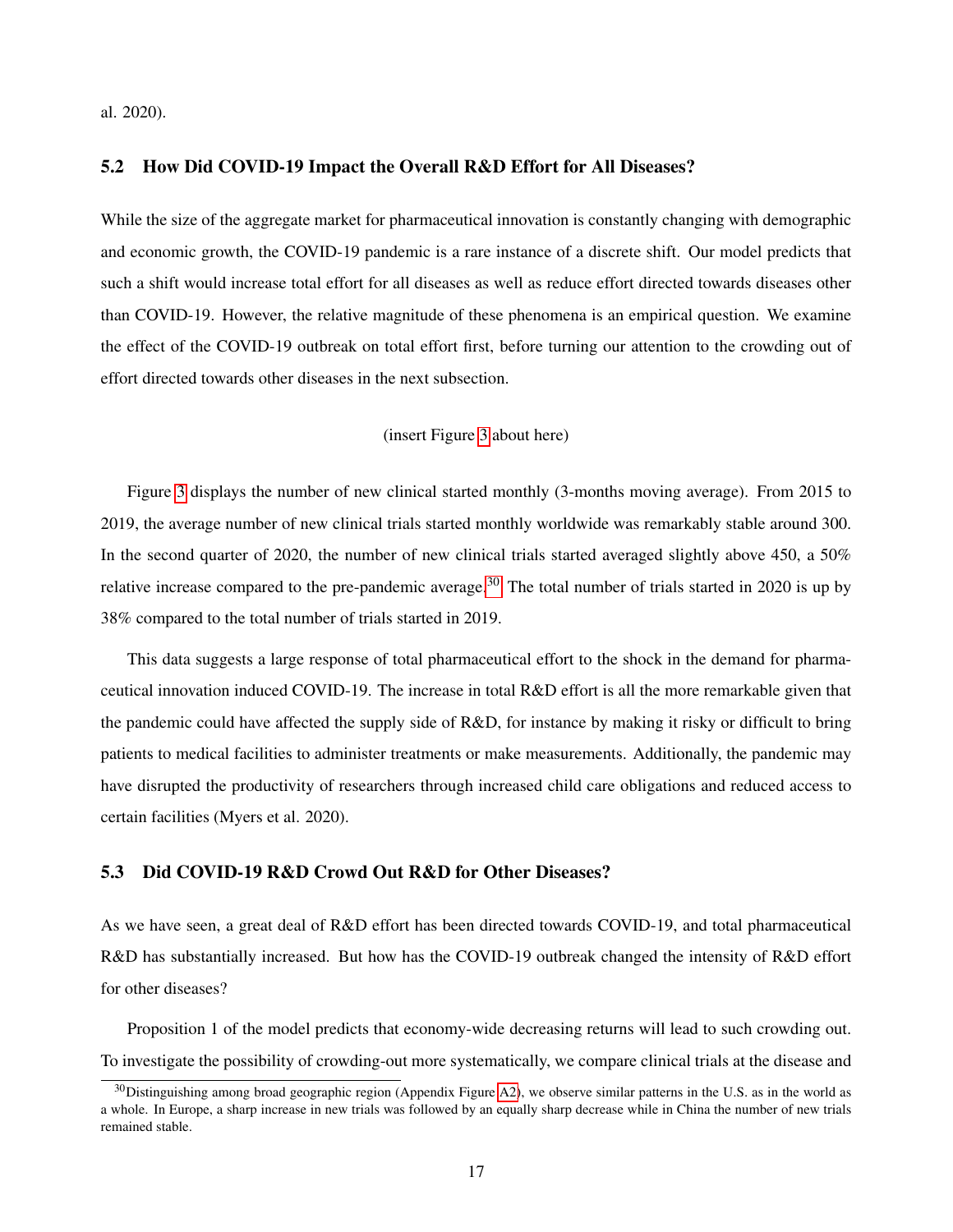quarter level. We first construct a panel of diseases with two periods: April to December 2019 and April to December 2020, excluding COVID-19 from the panel. We then estimate a Poisson model with new trials on the left hand side and a COVID-19 outbreak indicator and disease fixed effects on the right hand side. The COVID-19 outbreak indicator variable turns to one in the April to December 2020 and is zero otherwise. Considering clinical trials worldwide, we find that the COVID-19 outbreak is associated with a 5% reduction in the number of clinical trials on average (cf. Table [2](#page-40-0) panel A column 1).

#### (insert Table [2](#page-40-0) and Figure [4\)](#page-36-0)

Finally we visualize the crowding-out by disease in Figure [4,](#page-36-0) with trials started from April to December 2019 on the horizontal axis and trials started from April to December 2020 on the vertical axis. The crowding out is overall modest in size, though noticeable for some of the larger diseases.

#### 5.4 Actual vs. Expected COVID-19 R&D Based on Market Size

In this sub-section we compare the actual COVID-19 R&D effort to what one would expect based on its potential market size. To make this comparison we need estimates of the perceived *direct* burden of disease for COVID-19 in the year 2020. In line with our measure of the market size for other diseases, we only focus only on the direct burden of COVID-19, and do not include the large indirect costs arising due to lockdowns and other non-pharmaceutical interventions undertaken to limit COVID-19 mortality. This is because we are interested in the part of the surplus that R&D firms can capture in order to evaluate how they reacted to the outbreak of COVID-19.

To derive the expected number of COVID-19 trials based on potential market size, we combine an estimate of (a) the relationship between research effort and potential market size, with (b) an estimate of the potential market size for COVID-19. The computation of (a) is based on a regression of log research effort on log market size, which yields a point estimate of 0.43 (See Table 1 column 1).

For (b), we conceptually think of the COVID-19 pandemic as a one-off R&D opportunity for firms, such that in the short run the global death burden would rise by x million due to COVID-19 deaths. In our exercise, this would create an incentive for firms to front-load COVID-19 R&D to fight the disease, and then after a couple years return to working on other diseases. Then, the exercise simply boils down to finding an estimate of x and its worldwide distribution, to evaluate the expected number of trials based on this market size. Thus, for (b), we quantify the likely death burden of COVID-19 in the hypothetical case in which in the absence of non-pharmaceutical control measures 70% of the world population eventually would get infected. The 70%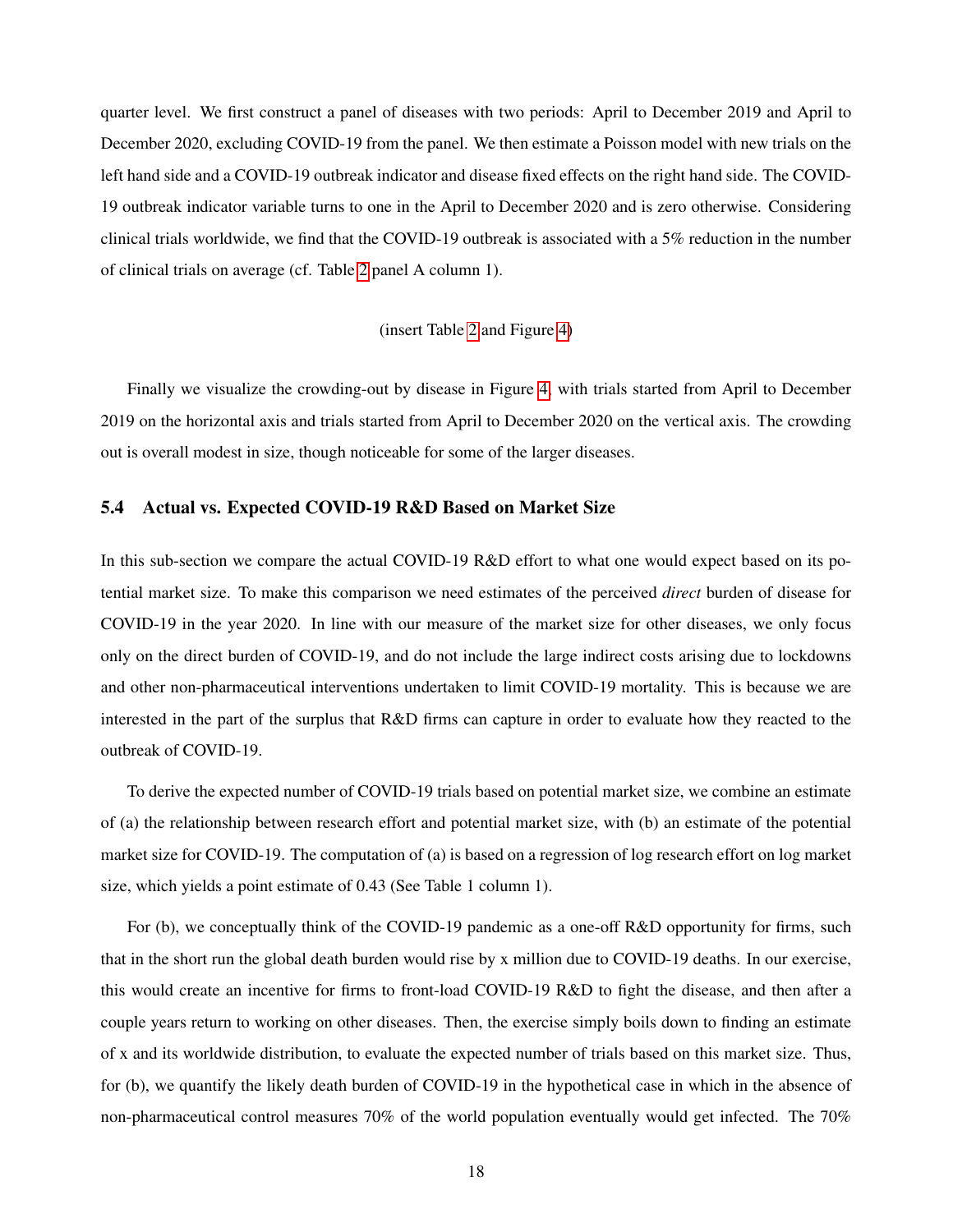number accounts for the typical herd immunity estimates, whereby if the disease were allowed to spread, due to herd immunity the number of cases would fall after a certain threshold, thereby infecting only a fraction of the population.

We quantify the COVID-19 potential market size under three different scenarios (by varying the infection fatality rates (IFR)), which when combined with (a) gives us three different estimates of expected number of COVID-19 trials based on its potential market size. $31$ 

The three different scenarios are used to account for uncertainties in the IFR. For the upper estimate scenario, we assume that the infection fatality ratio is  $1\%$ , on the higher side of published estimates.<sup>[32](#page-20-1)</sup> This is somewhat of a worst-case scenario, as it implies that within a few years COVID-19 would account for about 60 million deaths worldwide, i.e.  $x=60^{33}$  $x=60^{33}$  $x=60^{33}$  For the mid-point estimate scenario, we take the IFR to be the bottom range of the estimate, i.e. 0.5%, which gives us a COVID-19 death burden of 30 million. Finally, for the lower estimate scenario we consider an IFR of 0.1%, which is a tenth of our upper estimate, and yields a total COVID-19 death burden of about 6 million. Note that this number is more than three times above the actual death burden from COVID-19 observed in 2020 (of about 1.9 million deaths)—in a period when no vaccines were commercially available and therapeutics begun rolling out only in the second half of the year. Thus, the death burden in our lower estimate is still likely to be larger compared to the case in which one would extrapolate the death burden based on the experience of 2020. Further, note that here we are being somewhat conservative in assuming that all COVID-19 trials should be front-loaded in the first year under our three scenarios, instead of distributing them over multiple years.

To give a sense of the magnitude of the COVID-19 death burden under the three difference scenarios (5.3, 26.6, and 53.2 million), note that the global burden from all diseases combined has been about 50 million deaths per year in recent years. The largest non-COVID-19 disease in our sample is coronary heart disease, which has an annual death burden of about 9 million. So, another way to interpret the COVID-19 death burdens under the three different scenarios is that it ranges from 0.6 to 6 times the death burden of coronary heart disease for the purposes of our exercise.

#### (insert Figure [5](#page-37-0) and Figure [6](#page-38-0) about here )

<span id="page-20-0"></span> $31$ In the presence of the infectious disease externality one may imagine the procurement of drugs may happen through the government . This is consistent with our calculation since we conceptualize the demand for drugs arising from all individuals in the world.

<span id="page-20-1"></span> $32$ According to the The World Health Organization, estimates of infection fatality rate converge to approximately 0.5 - 1% (<https://www.who.int/news-room/commentaries/detail/estimating-mortality-from-covid-19>, accessed 11 January 2021, Perez-Saez et al. 2020, Stringhini et al. 2020). Earlier studies (Wu et al. 2020, Verity et al. 2020) had slightly higher infection fatality rate estimates.

<span id="page-20-2"></span> $33$ We actually use the corresponding potential market size measure (weighting deaths by national GDP per capita). However, we present the more intuitive total deaths to illustrate the underlying assumptions.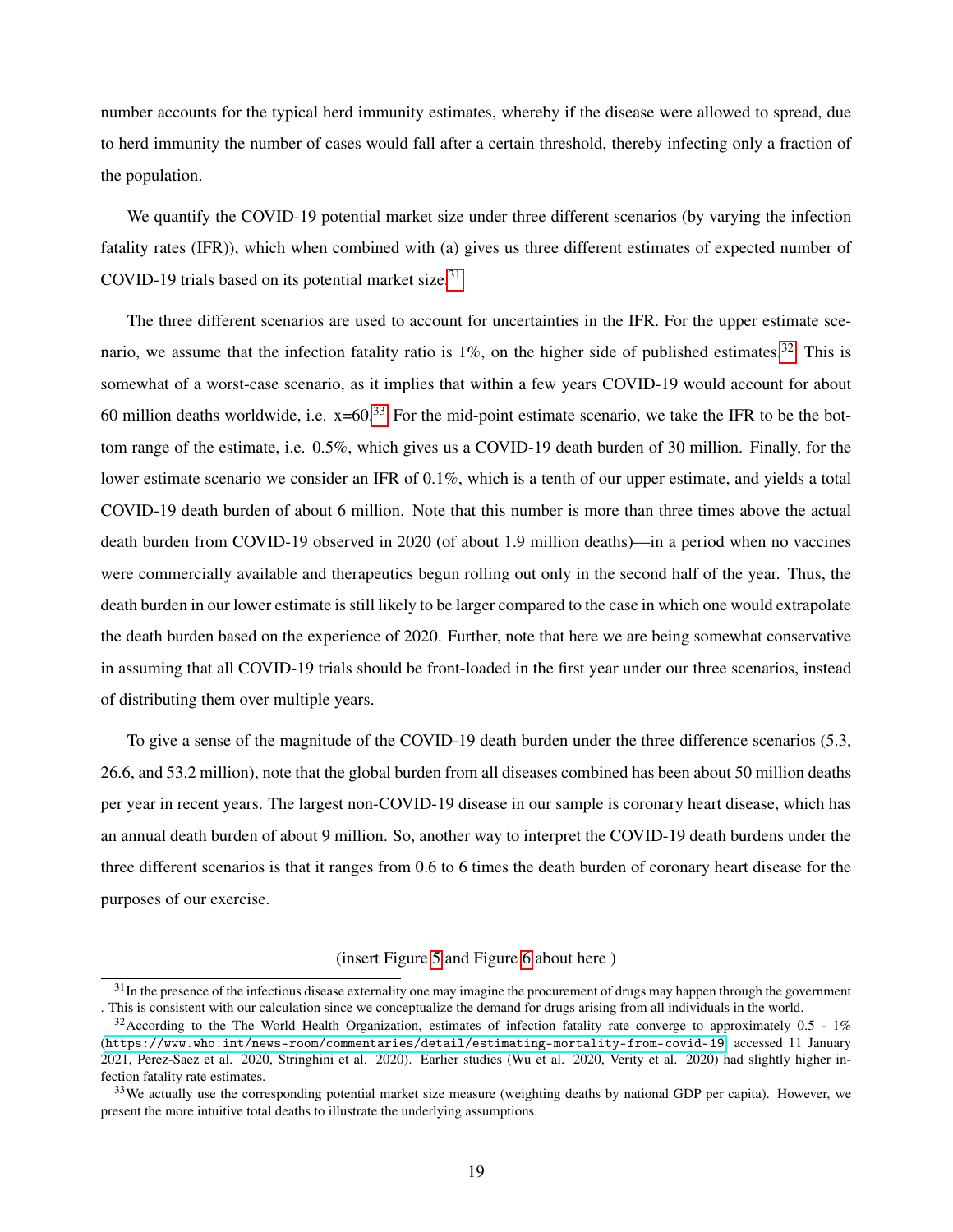Based on the methodology described here, we present our results on the actual vs. expected number of COVID-19 trials in Figure [5.](#page-37-0) The actual number of trials observed in 2020 was 1,433, meanwhile the expected number of trials based on the market size was 74, 150, and 202 under the different scenarios. Thus, we find that the actual number of COVID-19 trials is about 7 to 20 times greater than that implied by its market size. Using the mid-point estimate for COVID-19 market size from this exercise, we also update the cross-sectional figure for market size and R&D effort in Figure [6.](#page-38-0)

#### 5.5 Implications for Aggregate R&D Elasticity

In this sub-section we ask what the COVID-19 R&D response implies for the aggregate R&D elasticity. In 2020, the overall R&D effort as measured by clinical trials increased by 38% worldwide. As discussed above, this is due to the significant increase in COVID-19 R&D and simultaneously due to only a modest crowding out of R&D for other diseases. Using the three different market sizes of COVID-19 from the previous sub-section, we can compute the implied aggregate elasticity under the three different scenarios.

Taking the three different estimates of the COVID-19 death burden, we get that the market size increased by 6.4, 32, and 64 percent under the three different scenarios, implying an aggregate short-term aggregate R&D elasticity of 6, 1.2, and 0.6 respectively.

This calculation suggests that if the elasticity of COVID-19 can be replicated for other diseases, we can expect global R&D to scale up significantly in a short time—with an aggregate short-term elasticity of at least about 0.6, and potentially much higher.

## 6 Who Had the Strongest R&D Response to COVID-19?

In this section, we examine which sponsors (either firms or public organizations) decided to engage in COVID-19 R&D. As noted by Gross & Sampat (2021), the elasticity of different organizations in their ability to pivot to crisis innovation problems on short notice is largely an open question and in this analysis we take a step toward answering that question.<sup>[34](#page-21-0)</sup> The main result in this section is that public research institutions were a key driver of the COVID-19 R&D effort—accounting for 70% of all COVID-19 clinical trials globally and being ten percentage points more likely to conduct a COVID-19 trial relative to private firms. In addition, we demonstrate that while experience with respiratory diseases is a strong predictor of COVID-19 entry, the vast

<span id="page-21-0"></span><sup>34</sup>Bryan, Lemus & Marshall 2020 analyze COVID-19 entrant characteristics, including firm age, experience with infectious diseases, vaccines and antivirals, and pipeline size, distinguishing between entry before and after March 11, and repurposed versus new COVID-19 drugs. Our results are not directly comparable given the different level of analysis (clinical trials for us versus drug candidates for them) and focus. Further, Clemens and Rogers (2020) study crisis innovation in a historical context. They find that during the Civil War and World War I procurement shocks led to substantial increases in the quantity of prosthetic device patenting.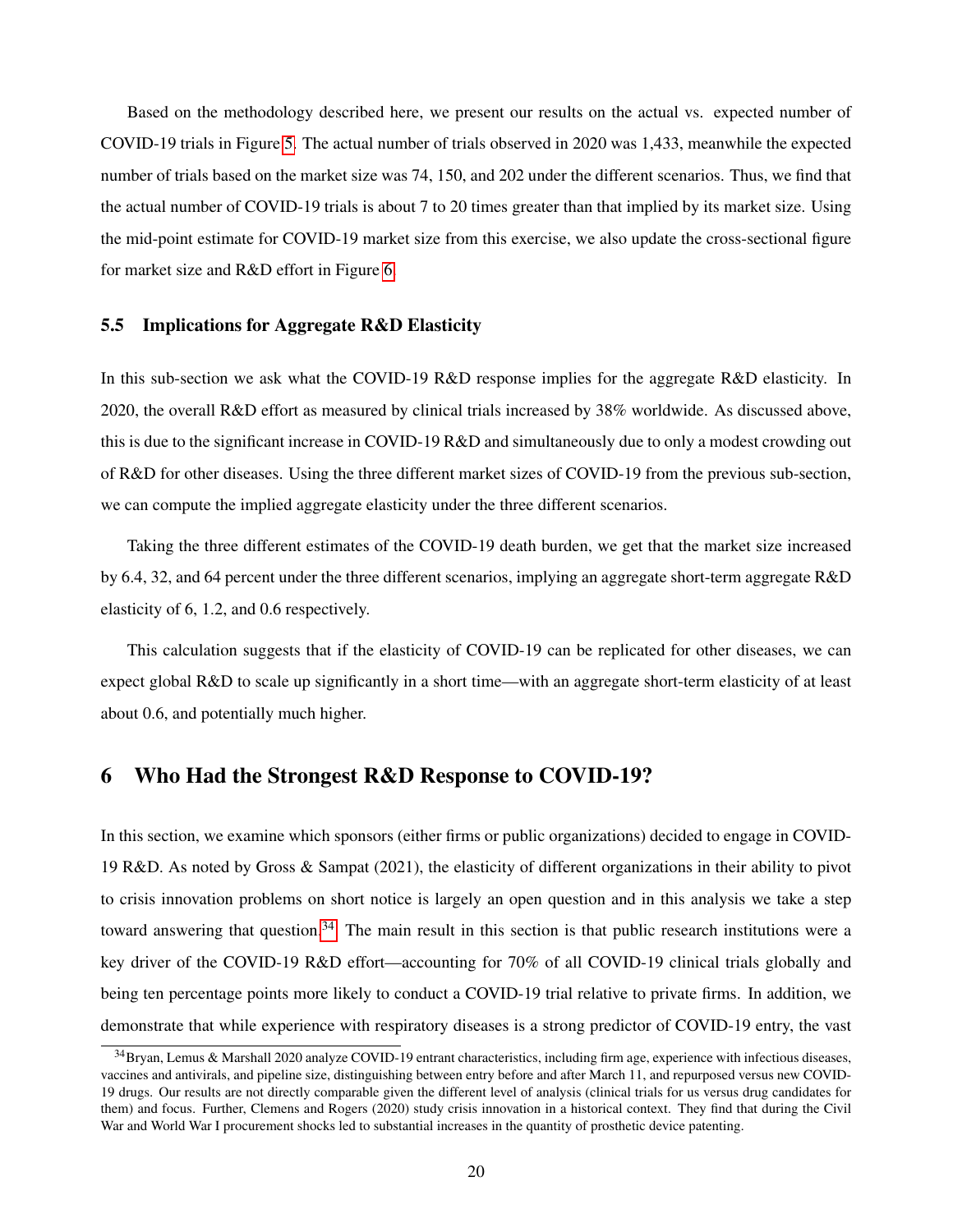majority of trials were undertaken by sponsors that did not have such experience.

We first present some descriptive statistics on COVID-19 trials (cf Table [A5\)](#page-48-1). Only around 30% of COVID-19 trials have an industry sponsor; close to 70% of COVID-19 trials were started by a university, hospital, or other public organization (for comparison purposes, only around 60% of trials started in 2019 had a non-industry sponsor). Around 12% of COVID-19 trials were undertaken by sponsors that had sponsored a trial on lower or upper respiratory infection prior to the pandemic. The U.S. accounts for around a third of COVID-19 trials started globally, with 23% of COVID-19 trials taking place in Europe and only 5% in China.

We analyze next how sponsor characteristics predicts engaging in COVID-19 R&D in a large cross-section of potential sponsors.[35](#page-22-0) We use as dependent variable either an indicator variable taking value one if the organization started at least one COVID-19 clinical trial, or the number of COVID-19 clinical trials started by the organization. Our variable of interests are size, public/private status location and prior experience with respiratory diseases.[36](#page-22-1)

#### (insert Table [3](#page-41-0) about here )

Results are displayed in Table [3.](#page-41-0) Across the whole sample of organizations, around one in six has conducted one or more COVID-19 trial. Not surprisingly, organization size is a strong predictor of starting a COVID-19 trials and the number of COVID-19 trials. Despite controlling for size, prior expertise in respiratory diseases is associated with a 20 percentage points increase in the propensity to engage in COVID-19 R&D and a doubling in the number of COVID-19 trials.<sup>[37](#page-22-2)</sup> Private firms were significantly less likely than public organizations to engage in COVID-19 R&D. While U.S. and European organizations were equally likely to engage in COVID-19 R&D, Chinese organizations were less likely to engage in COVID-19 and did fewer trials.[38](#page-22-3) Overall, these results suggest that public organizations had a relatively stronger R&D response to the COVID-19 crisis than private firms.

<span id="page-22-1"></span><span id="page-22-0"></span> $35$ The universe of sponsors that that conducted at least two clinical trials from 2015 to 2019 in the clinicaltrials.gov database.

<sup>&</sup>lt;sup>36</sup>We proxy size by the number of trials undertaken from 2015 to 2019. Prior experience with respiratory diseases is an indicator variable that takes value one if the firm has conducted at least one trial related to lower respiratory or upper respiratory infections from 2015 to 2019.

<span id="page-22-2"></span> $37$ The specification on the number of COVID-19 trials is estimated by a Poisson regression. Hence the point estimate of 0.7 translate into a  $101\%$  ((exp(0.7)-1) increase.

<span id="page-22-3"></span> $38$  However, distinguishing new clinical trials by quarter reveals that Chinese organizations were initially (in Q1) more engaged in COVID-19.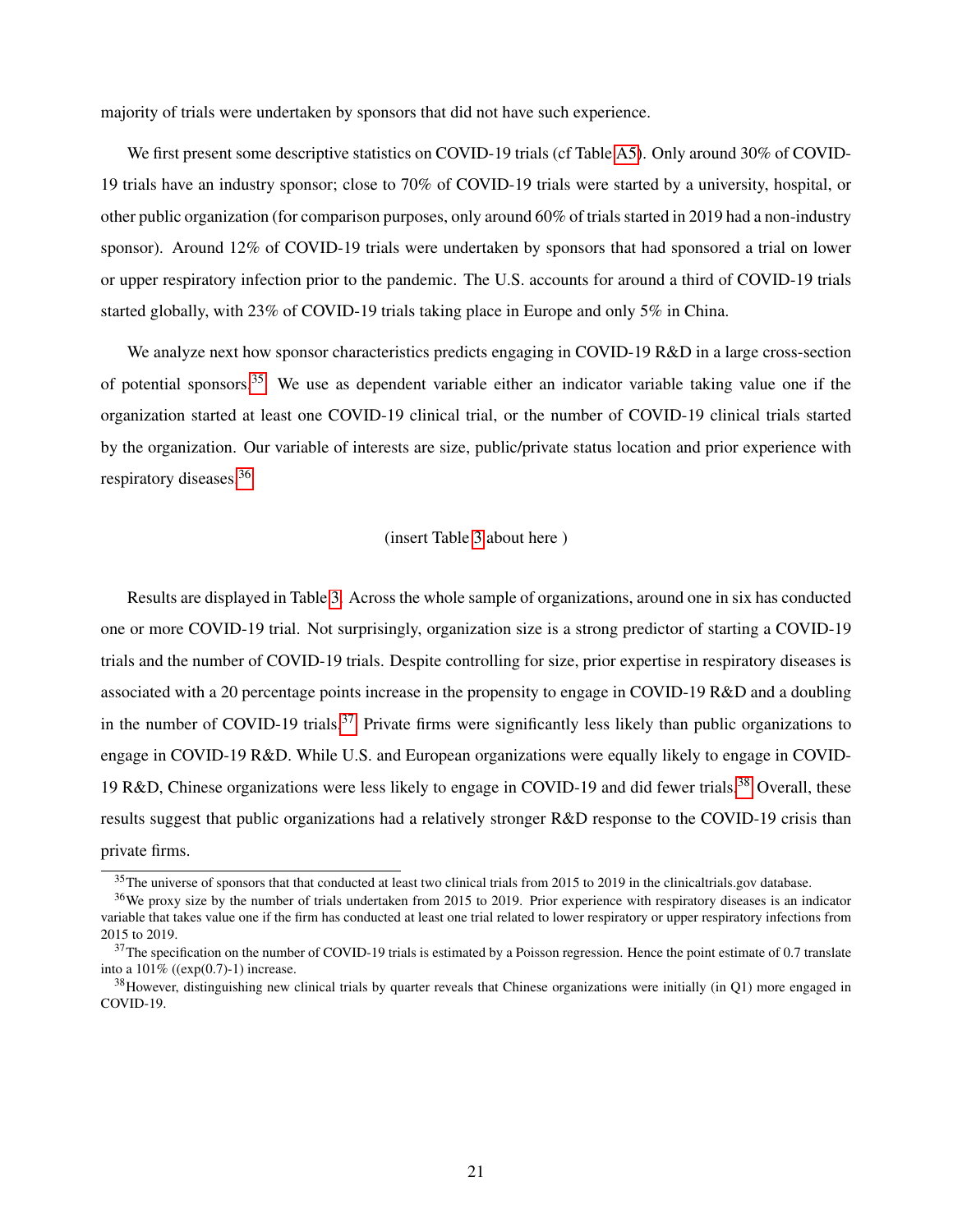## 7 The Speed and Success of COVID-19 Vaccine Effort

The main result presented in this section is that the speed of COVID-19 vaccine development was on average 2 months faster for U.S. and Chinese candidates, possibly due to early-stage incentives provided by programs such as Operation Warp Speed.

Many observers have noted that COVID-19 vaccines have been developed at an unprecedented speed with progress across stages measured in months rather than years. However, even months of delays have considerable implications for the control of the pandemic, and there has been substantial heterogeneity across vaccine candidates in how fast they have progressed to and through clinical trials.

We are interested to compare the progress of COVID-19 vaccines according to the public/private status and the location of their lead sponsor. Our interest in the location of the lead sponsor stems from the fact that innovator faced different early-stage incentives depending the on country-level actions taken by the respective governments to promote innovation. For instance, support from the Operation Warp Speed was more readily available to American companies. However, vaccine developers faced a single global market, as a successful vaccine could be sold globally—especially in the initial stages of the pandemic due to limited supplies of the doses. Thus, in the context, we may see the late-stage market size incentives as essentially uniform across vaccine developers, while the early-stage incentives varied by country location. <sup>[39](#page-23-0)</sup>

Our analysis is based on various vintages of the WHO vaccine landscapes supplemented by hand curated data on COVID-19 vaccine developers and their location. We first analyze how many months it took for a COVID-19 vaccine candidate to enter the preclinical stage, conditional on entering the preclinical stage by the end of 2020. Then, controlling for when the vaccine entered the preclinical stage, we look at whether a COVID-19 vaccine candidate entered clinical trial before the end of 2020, and the number of phases a COVID-19 vaccine candidate went through by the end of  $2020^{40}$  $2020^{40}$  $2020^{40}$  In all cases, our variables of interest are the public/private status of the vaccine lead sponsor(s), and the location of the lead sponsor (U.S., Europe, China, and rest of the world). We control for the technology type (mRNA, viral vector, protein subunit, attenuated, etc.) in all specifications.

#### (insert Table [4](#page-42-0) about here )

Results are shown in Table [4.](#page-42-0) We have a total 222 COVID-19 vaccine candidates which took on average six months to enter the preclinical stage. A quarter of these candidates had entered clinical trials by the end

<span id="page-23-1"></span><span id="page-23-0"></span> $39$ Note that under OWS, the purchase price paid for vaccine doses were below market price.

<sup>&</sup>lt;sup>40</sup>We code the number of phases as 1 for vaccines in phase 1 by the end of 2020, 1.5 for vaccines in phase  $1/2$ , 2 for vaccines in phase 2, 2.5 for vaccines in phase 2/3, 3 for vaccines in phase 3, and 4 for the two vaccines approved in the U.S. by the end of 2020.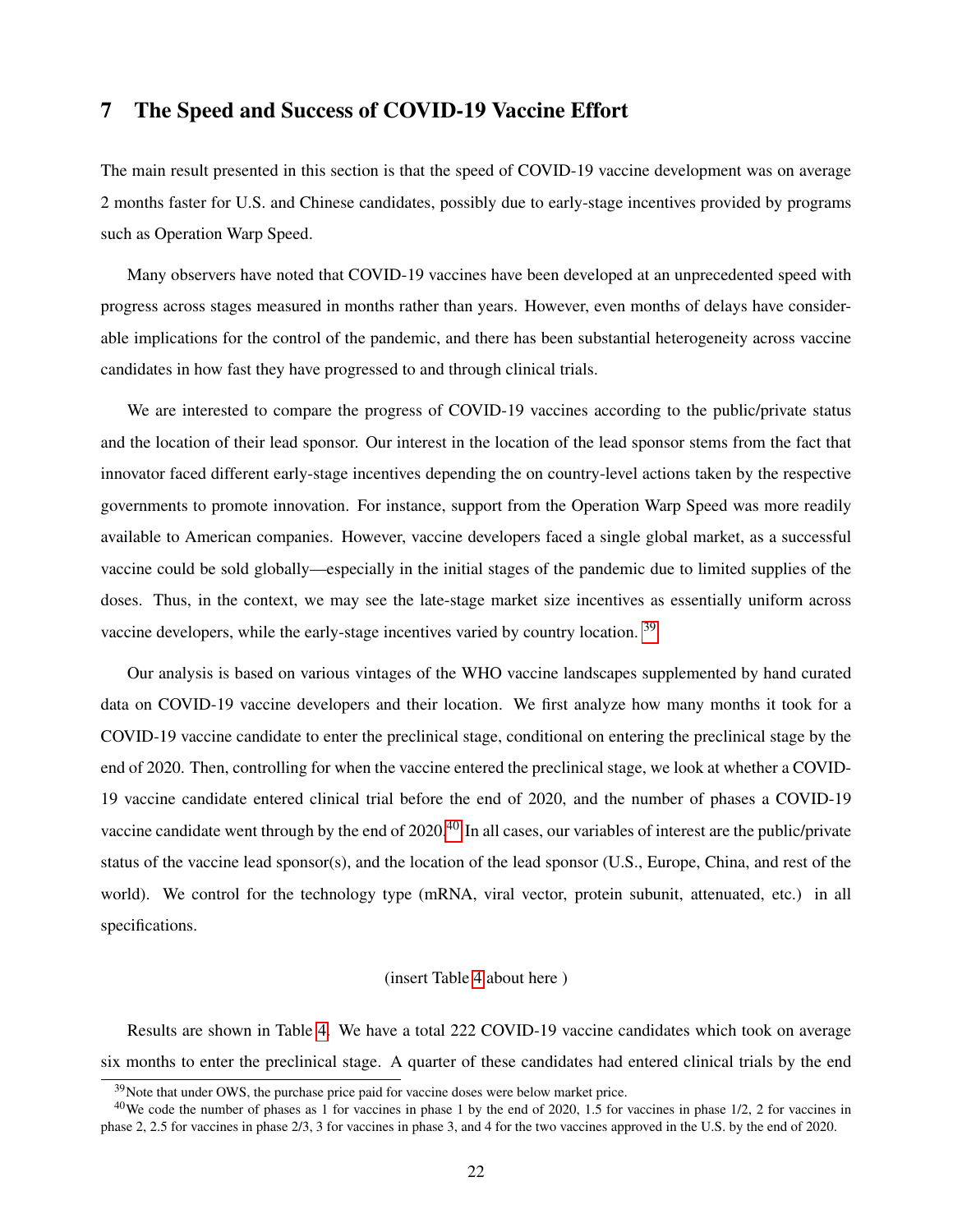of 2020. We find that COVID-19 vaccines with a private lead sponsor, or involving a collaboration between a public and private lead sponsor, moved to the preclinical stage 2 months earlier than those with a public lead sponsor. However, there is little difference between these sponsor types in the propensity to enter clinical trials or the number of phases completed by the end of December 2020.

Compared to European vaccine candidates, U.S. vaccine candidates moved faster to the preclinical stage, and were more likely to enter clinical trials. Chinese vaccine candidate were also faster than European vaccine candidates in moving to preclinical stage and entered clinical trials at a higher rates. Since market size—a late-stage incentive—is largely uniform across regions, these cross-country variations in speed of vaccine R&D effort are likely to reflect national differences in early-stage incentives, including the fact that Operation Warp Speed did not have a European equivalent.

## 8 Conclusion

In this paper, we study the global R&D effort to fight the deadliest diseases to examine the drivers of innovation. We present four main results. First, we find that global pharmaceutical R&D activity—measured by clinical trials—typically follows the 'law of diminishing effort': i.e. the elasticity of R&D effort with respect to market size is about  $1/2$  in the cross-section of diseases. Second, the R&D response to COVID-19 has been a major exception to this law, with the number of COVID-19 trials being 7 to 20 times greater than that implied by its market size. Third, the aggregate elasticity of science and innovation can be very large, as demonstrated by aggregate flow of clinical trials rising by 38% in 2020, with limited crowding out of trials for non-COVID diseases. And fourth, public institutions and government-led incentives were a key driver of the COVID-19 R&D effort—with public research institutions accounting for 70 percent of all COVID-19 clinical trials globally and being 10 percentage points more likely to conduct a COVID-19 trial relative to private firms.

While we emphasize the potential role of public institutions, the private sector is possibly more efficient at some stages of the development and commercialization process. For instance, we find that private companies were faster than public research institutions in moving to the pre-clinical stage for COVID-19 vaccines. Thus, harnessing the innovation potential of public research institution may need to be complemented by engaging the private sector with appropriate incentives, and over time closing the gap in efficiency between the two.

Various observers have long worried that scaling up innovation is difficult either due to scarcity of good ideas/talent and a corresponding decline in research productivity (Bloom et al. 2020), or due to an inherent lack of private incentives to pursue such effort (Kremer 2001). However, despite these barriers, the unprecedented global R&D response to fight COVID-19 shows that the aggregate innovation effort may be operating signif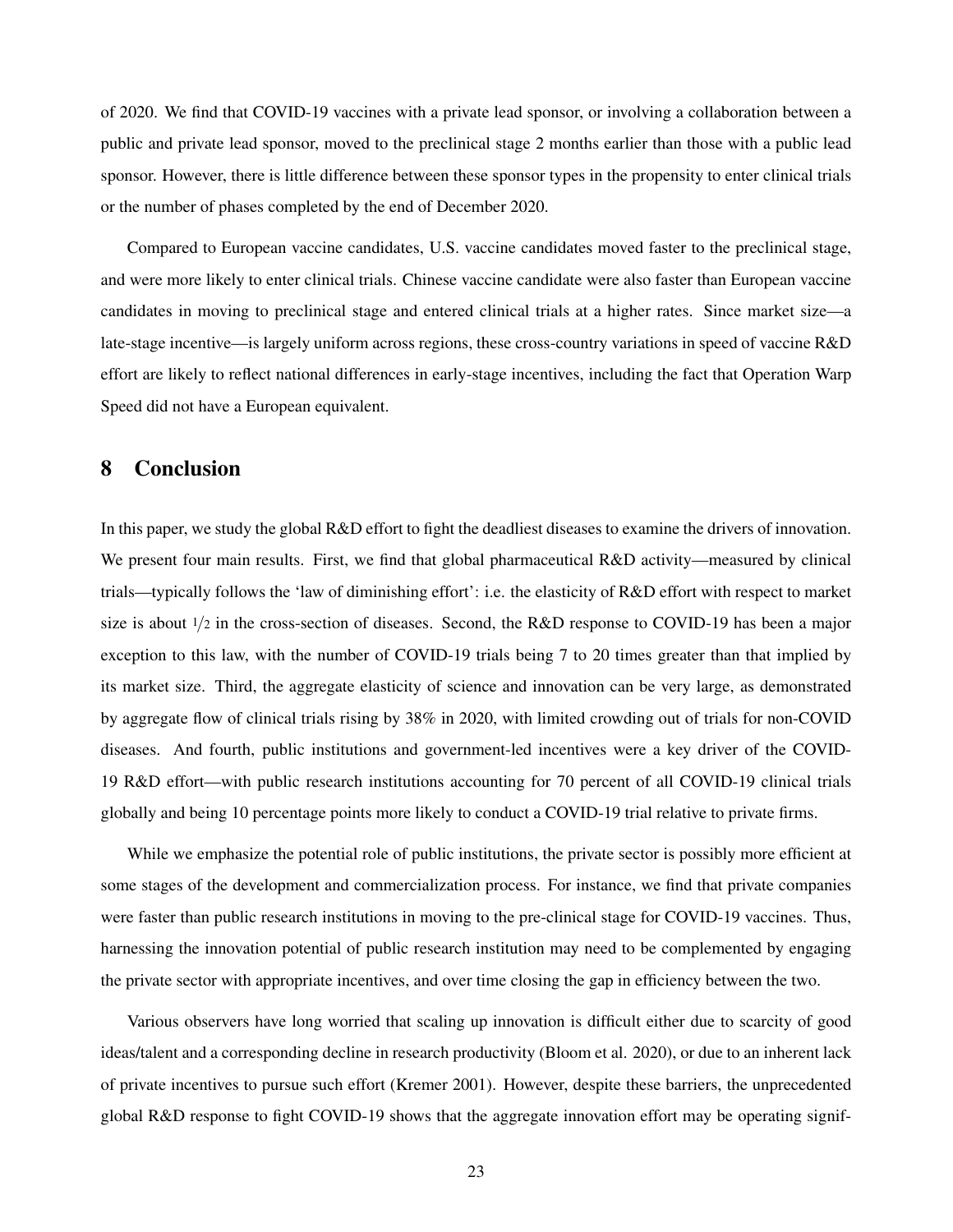icantly below its potential. Indeed, the innovation actors managed to increase the aggregate R&D effort (as measured by clinical trials) by 38% in 2020, and deliver several successful vaccine candidates about 10 times faster than previous efforts for other diseases. (This corresponds to a very large aggregate short-term R&D elasticity with respect to changes market size of at least 0.6, and potentially much higher.) At the same time, this was done without significantly sacrificing R&D effort for other deadly diseases.

One may be tempted to attribute the exceptionalism of COVID-19 R&D to the relative "easiness" of finding cures for the disease, such that its biology was relatively more amenable to a quick technological breakthrough. However, this would be in stark contrast to the consensus view of experts at the beginning of the pandemic. At the outbreak of COVID-19, the world still did not have any vaccines or effective treatments for the other known coronaviruses even after decades of work, and nearly no experts anticipated having a licensed COVID-19 vaccine before mid-2021. Alternatively, the large scale of the COVID-19 effort may also partly reflect the fact that it is a new disease. New diseases may elicit a differential R&D response, either because the stock of promising ideas to explore has not been depleted by previous effort, or because drugs for a new disease do not face competition from previously invented drugs. It is difficult to ascertain this possibility empirically given that new diseases, especially of this severity, are rare.

We hope future research can examine three areas that remain beyond the scope of this paper. First, the extent to which our results can generalize beyond the pharmaceutical sector is an open question. The need to scale up innovation in domains such as clean energies and climate mitigation technologies is abundantly clear. Yet the type of the R&D problems, and the nature of R&D effort to solve them is certainly different. One idiosyncratic factor that may have contributed to the scale of the COVID-19 R&D response is the existence of a large pool of human capital due to earlier policy interventions, such as the doubling of NIH R&D funding in the 2000s.

Second, there remains scope for future research to evaluate the quality of COVID-19 R&D. While we attempt to address this question in a limited way by studying the progression of clinical trials for COVID-19 vaccines through different stages, it is too early for us to conduct a comprehensive assessment of quality of R&D. There are various reasons why average quality of R&D may have been impacted, including due to accelerated decision making by regulators and researchers, sheer need for speed more generally due to the large social costs associated with the pandemic, or researchers switching to study domains that are beyond their narrow areas of expertise. At the same time, COVID-19 brought together individuals from different domains to collaborate that could have opened the door for more creative ways to evaluate hard scientific problems.

Third, we hope that our work encourages further research in understanding the role of non-monetary in-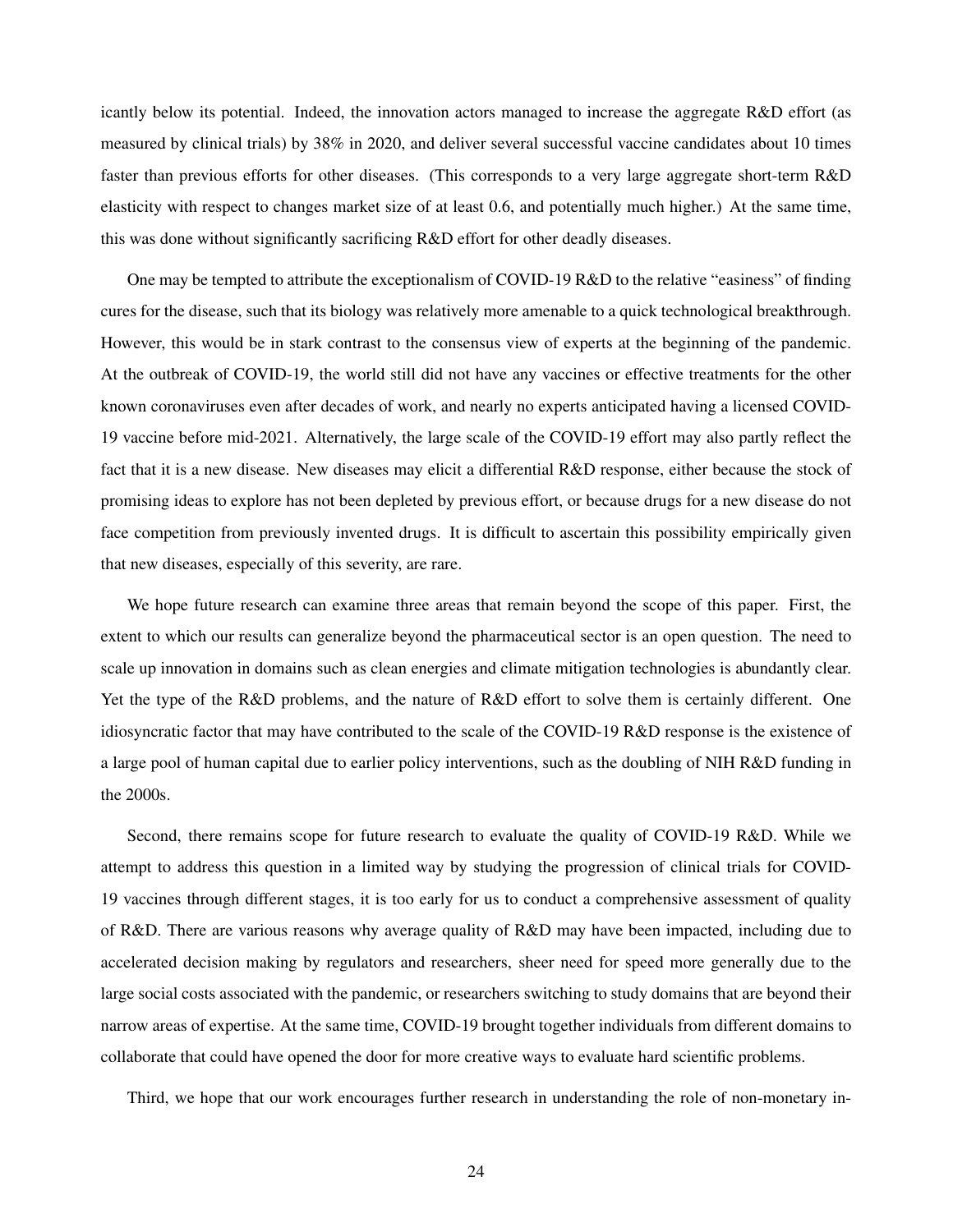centives and early-stage incentives as drivers of innovation. There is an intuitive understanding among many that reputational concerns, altruism, the sense of duty to the greater good, and space for creativity and curiosity facilitated by unconditional funding may play an important role in innovation. In this context, there is scope for future research to empirically evaluate the importance of these factors in different innovation domains.

In summary, the COVID-19 R&D response raises the distinct possibility that global pharmaceutical innovation in the future can be scaled up significantly. However, while economists are naturally in favor of market size as a driving force for innovation, our work suggests taking a broader perspective on what drives innovation. In particular, in order to scale up global innovation to promote the greater good, policymakers/philanthropists might want to complement the market size effect with early-stage incentives that harness the power public research institutions and non-monetary incentives.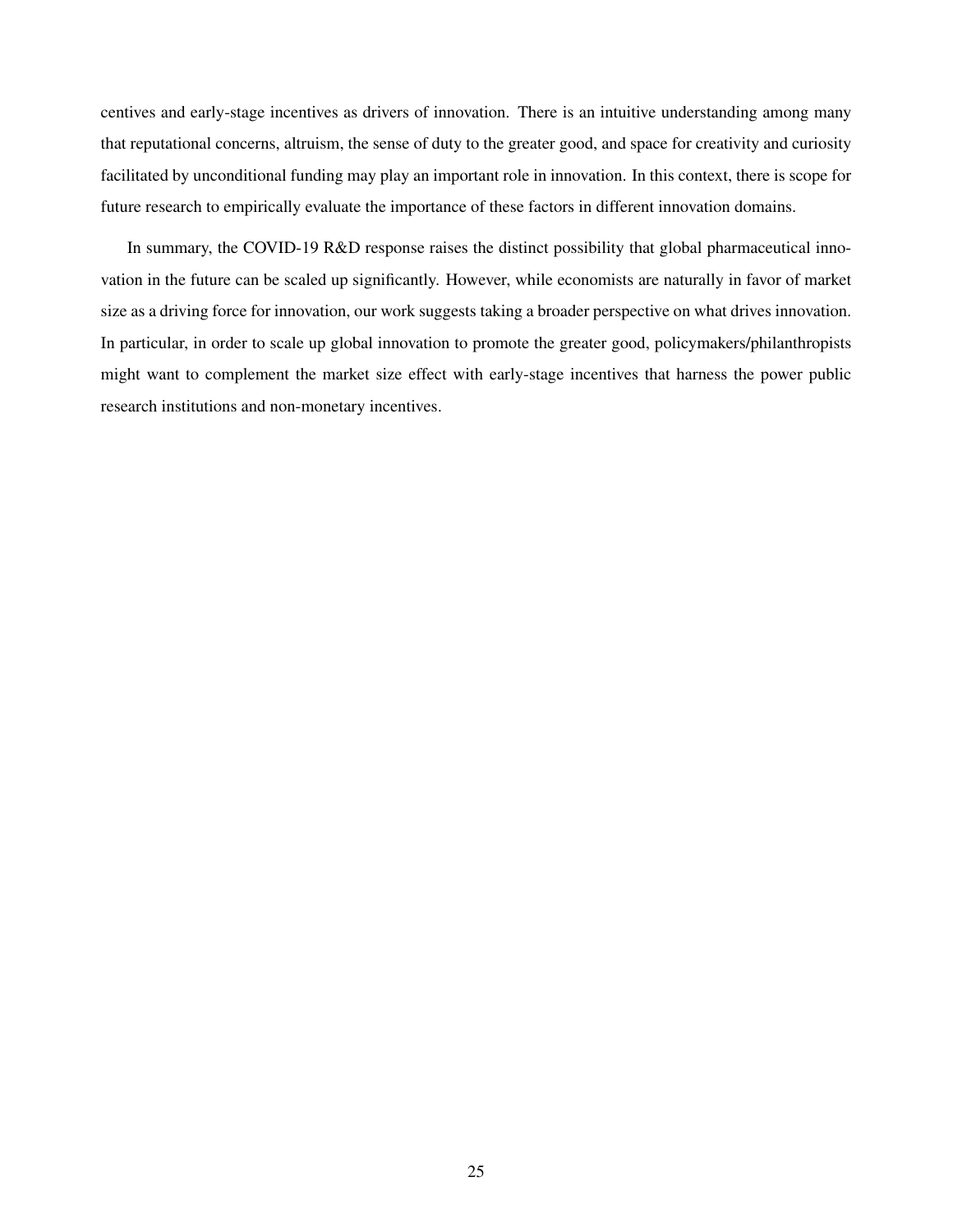## References

Abi Younes, G., Ayoubi, C., Ballester, O., Cristelli, G., de Rassenfosse, G., Foray, D., Gaule, P, Pellegrino, G, van den Heuvel, M, Webster, E & Zhou, L. (2020). COVID-19: Insights from innovation economists. Science and Public Policy.

Acemoglu, D. (2003). Why not a political Coase theorem? Social conflict, commitment, and politics. Journal of Comparative Economics. 31(4): 620-652.

Acemoglu, D., & Linn, J. (2004). Market Size in Innovation: Theory and Evidence From the Pharmaceutical Industry. The Quarterly Journal of Economics. 119(3):1049-1090.

Aghion, P., and Howitt, P. (1992). "A Model of Growth through Creative Destruction," Econometrica, 323–351.

Ahuja, A., Athey, S., Baker, A., Budish, E., Castillo, J.C., Glennerster, R. , Kominers, S.D., Kremer, M., Lee, J., Prendergast, C., Snyder, C.M., Tabarrok, A., Tan, B. J. & Wiecek W. (2021) Preparing for a Pandemic: Accelerating Vaccine Availability. BFI Working Paper 2021-008w, 96(2), 103-107.

Arrow, K. (1962). Economic Welfare and the Allocation of Resources for Invention. In The Rate and Direction of Inventive Activity: Economic and Social Factors (pp. 609-626). Princeton University Press.

Asplund, M. (2002). Risk-averse firms in oligopoly. International Journal of Industrial Organization, 20(7): 995-1012.

Athey, S., Kremer, M., Snyder, C. M., & Tabarrok, A. (2020) In the Race for a Coronavirus Vaccine, We Must Go Big. Really, Really Big. New York Times May 4.

Azoulay, P., & Jones, B. (2020). Beat COVID-19 through innovation. Science, 268(6491): 553

Azoulay, P., Graff Zivin, J. S., Li, D., & Sampat, B. N. (2019). Public R&D investments and private-sector patenting: evidence from NIH funding rules. The Review of Economic Studies, 86(1): 117-152.

Ball, P. (2021). The lightning-fast quest for COVID vaccines-and what it means for other diseases. Nature. 589(7840):16-18

Begum, J., Mir, N. A., Dev, K., Buyamayum, B., Wani, M. Y., & Raza, M. (2020). Challenges and prospects of COVID-19 vaccine development based on the progress made in SARS and MERS vaccine development. Transboundary and Emerging Diseases. 00:1–14

Bloom, N., Jones, C. I., Van Reenen, J., & Webb, M. (2020). Are ideas getting harder to find?. American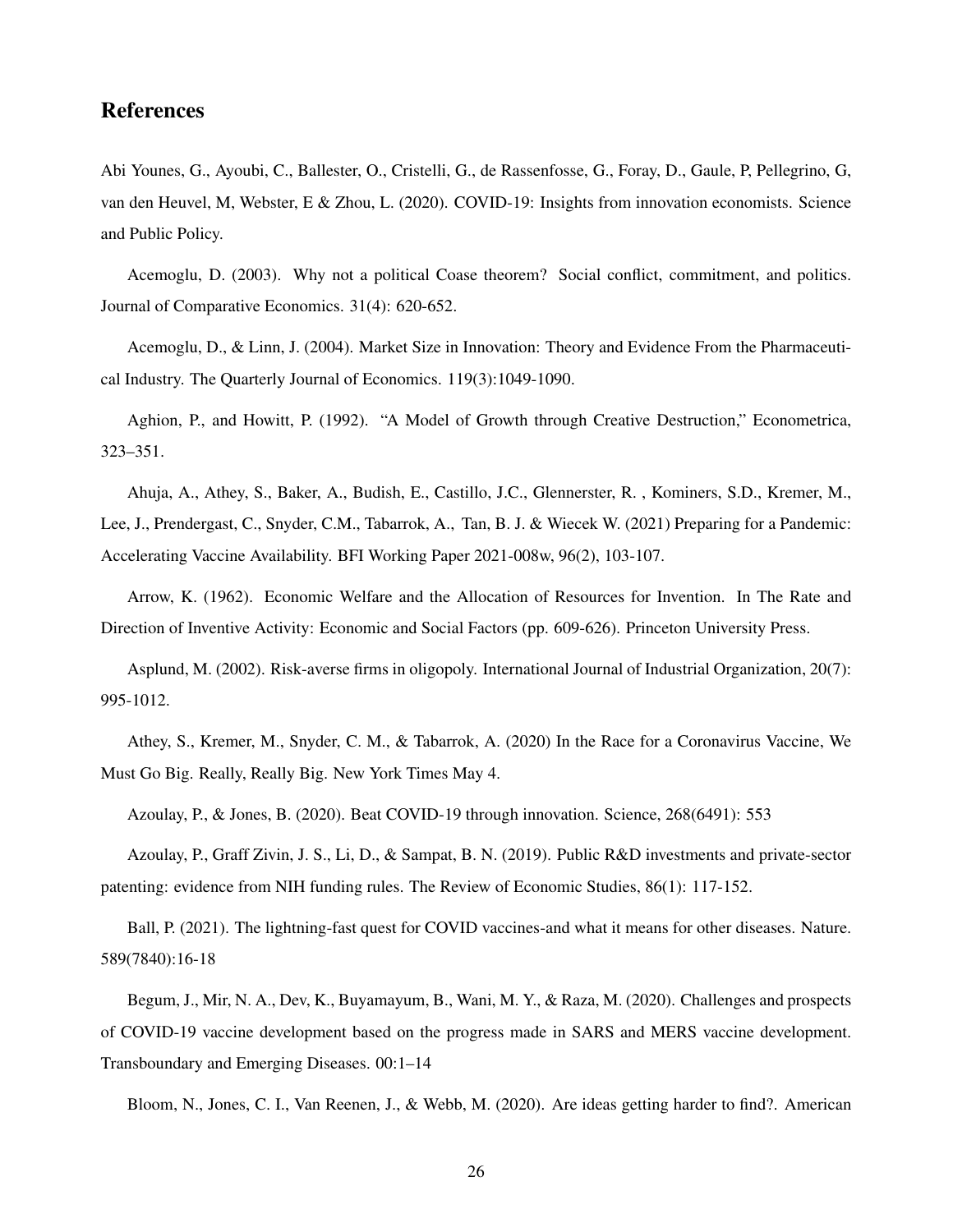Economic Review. 110(4): 1104-44.

Bloom, N., Van Reenen, J., & Williams, H. (2019). A toolkit of policies to promote innovation. Journal of Economic Perspectives. 33(3): 163-84.

Blume-Kohout, M. E., & Sood, N. (2013). Market size and innovation: Effects of Medicare Part D on pharmaceutical research and development. Journal of Public Economics. 97: 327-336.

Bryan, K. A., Lemus, J. & Marshall, G. (2020). Innovation During a Crisis: Evidence from Covid-19. Mimeo, University of Toronto

Budish, E., Roin, B. N., & Williams, H. (2015). Do firms underinvest in long-term research? Evidence from cancer clinical trials. American Economic Review. 105(7): 2044-85.

Civan, A. & Maloney, M. (2009). The Effect of Price on Pharmaceutical R&D." The B.E. Journal of Economic Analysis & Policy. 9:1–24.

Chalkidou, K., Kettler, H., Ramakrishnan, G, Silverman, R & Towse, A. (2020). Leave No One Behind: Using a Benefit-Based Advance Market Commitment to Incentivise Development and Global Supply of COVID-19 Vaccines. Center for Global Development note, Washington DC.

Clemens, J., & Olsen, M. (2021) Medicare and the Rise of American Medical Patenting: The Economics of User-Driven Innovation. Mimeo, the University of Copenhagen.

Clemens, J., & Rogers, P. (2020). Demand shocks, procurement policies, and the nature of medical innovation: Evidence from wartime prosthetic device patents. NBER Working Paper no 26679. National Bureau of Economic Research.

ClinicalTrials.gov [Internet]. Bethesda (MD): National Library of Medicine. Available from http://clinicatrials.gov

Dranove, D., Garthwaite, C., & Hermosilla, M. (2014). Pharmaceutical profits and the social value of innovation. NBER Working Paper No 20212. National Bureau of Economic Research.

Dubois, P., De Mouzon, O., Scott-Morton, F., & Seabright, P. (2015). Market size and pharmaceutical innovation. The RAND Journal of Economics. 46(4): 844-871.

Dusetzina, S. (2016) Drug pricing trends for orally administered anticancer medications reimbursed by commercial health plans, 2000-2014. JAMA Oncology 2:960-961.

Finkelstein, A. (2004). Static and dynamic effects of health policy: Evidence from the vaccine industry. The Quarterly Journal of Economics. 119(2): 527-564.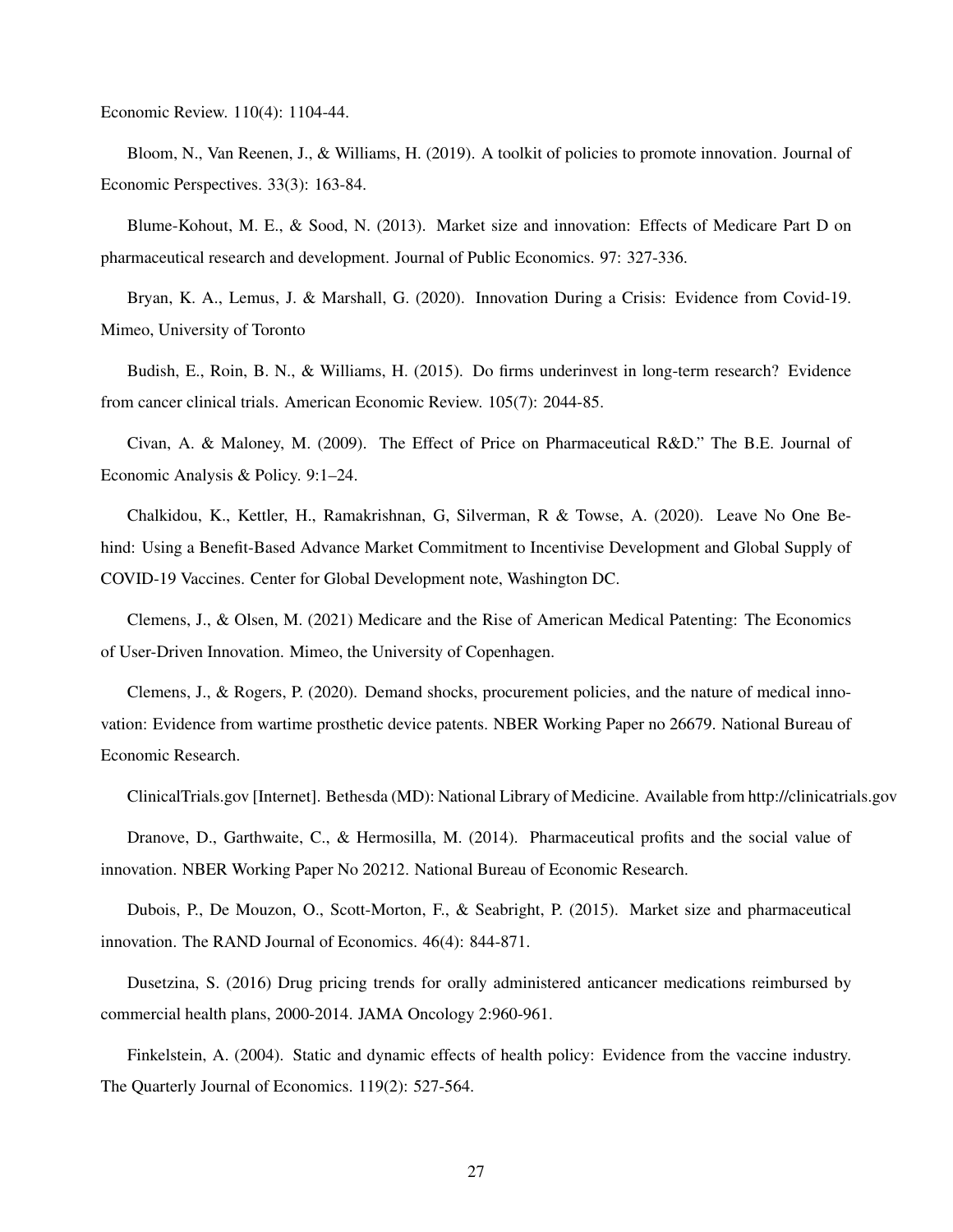Giaccotto, C., Santerre, R.E., & Vernon, J.A. (2005) Drug Prices and Research and Development Investment Behavior in the Pharmaceutical Industry. Journal of Law and Economics, 48:195–214.

Golec, J., Hegde, S., & Vernon, J. A. (2010). Pharmaceutical R&D spending and threats of price regulation. Journal of Financial and Quantitative Analysis. 45(1):239-264.

GBD 2015 Mortality and Causes of Death Collaborators (2016) Global, regional, and national life expectancy, all-cause mortality, and cause-specific mortality for 249 causes of death, 1980 to 2015: a systematic analysis for the Global Burden of Disease Study 2015. The Lancet. 388: 1459-1544

Global Burden of Disease Collaborative Network. Global Burden of Disease Study 2017 (GBD 2017) Results. Seattle, United States: Institute for Health Metrics and Evaluation (IHME), 2018. Available from http://ghdx.healthdata.org/gbd-results-tool.

Gross, D. P., & Sampat, B. N. (2021). The Economics of Crisis Innovation Policy: A Historical Perspective. NBER Working Paper 28335. National Bureau of Economic Research.

Higgins, M. J., & Rodriguez, D. (2006). The outsourcing of R&D through acquisitions in the pharmaceutical industry. Journal of Financial Economics. 80(2): 351-383.

Kao, J. (2019). Charted Territory: Evidence from Mapping the Cancer Genome and R&D Decisions in the Pharmaceutical Industry. Mimeo, UCLA

Koijen, R. S., Philipson, T. J., & Uhlig, H. (2016). Financial health economics. Econometrica. 84(1): 195-242.

Kremer, M. (2000). Creating markets for new vaccines. Part I: rationale. Innovation Policy and the Economy. 1: 35-72.

Kremer, M. (2002). Pharmaceuticals and the developing world. Journal of Economic Perspectives. 16(4): 67-90.

Kremer, M., & Glennerster, R. (2004). Strong medicine: creating incentives for pharmaceutical research on neglected diseases. Princeton University Press.

Kremer, M., & Williams, H. (2010). Incentivizing innovation: Adding to the tool kit. Innovation Policy and the Economy. 10(1): 1-17.

Kremer, M., & Snyder, C. M. (2015). Preventives versus treatments. The Quarterly Journal of Economics. 130(3): 1167-1239.

Kremer, M., Levin, M., & Snyder, C.M. (2020). Advance Market Commitments: Insights from Theory and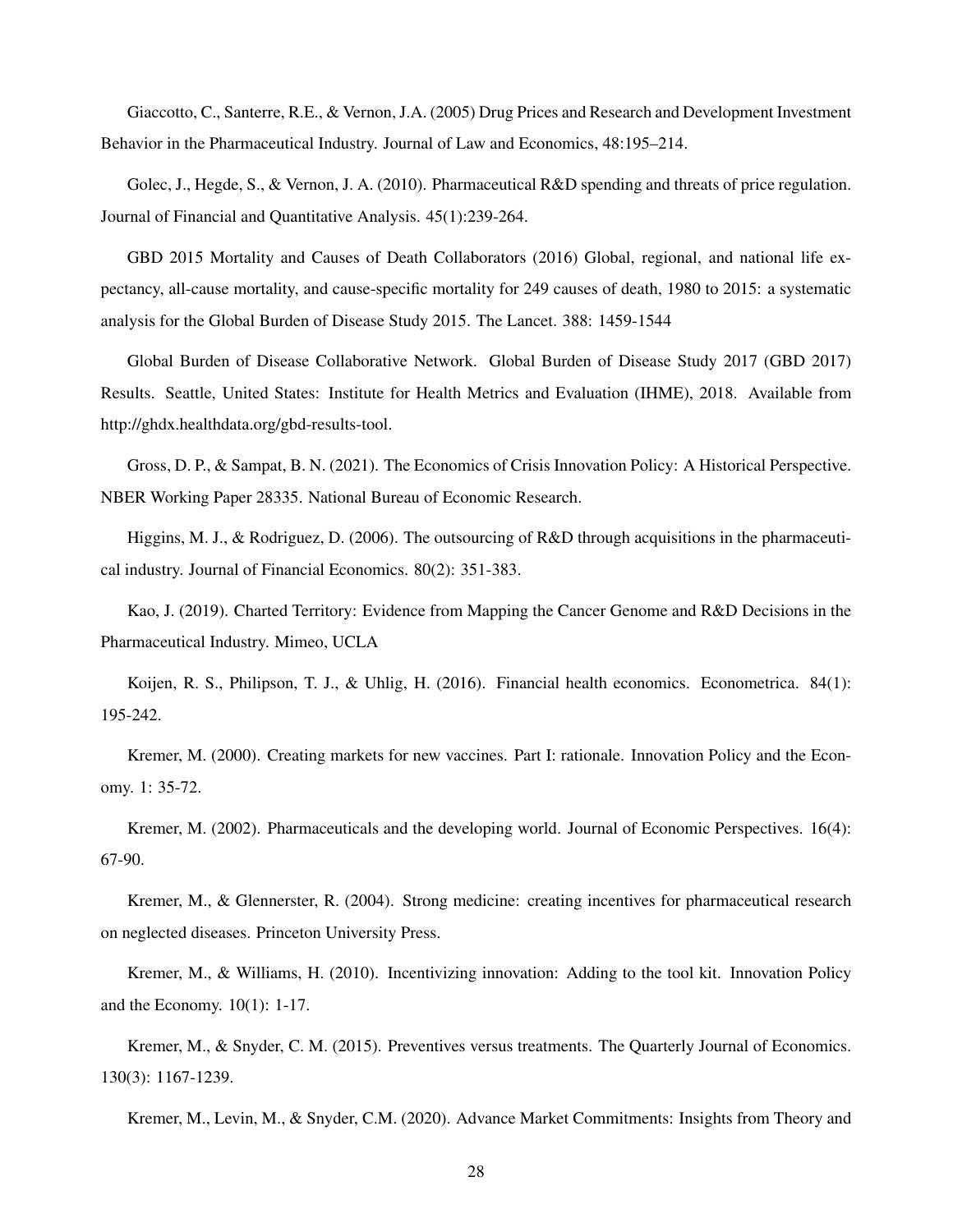Experience. AEA Papers and Proceedings. 110:269-73.

Krieger, J., Li, X., & Thakor, R. T. (2018). Find and replace: R&D investment following the erosion of existing products. Available at SSRN 3240344

Kyle, M. K., & McGahan, A. M. (2012). Investments in pharmaceuticals before and after TRIPS. Review of Economics and Statistics. 94(4): 1157-:1172.

Mahlich, J. C., & Roediger-Schluga, T. (2006). The determinants of pharmaceutical R&D expenditures: evidence from Japan. Review of Industrial Organization. 28(2): 145-164.

Maurer, S. M. (2006). Choosing the right incentive strategy for research and development in neglected diseases. Bulletin of the World Health Organization. 84(5): 376-381.

Moran, M. (2005). A breakthrough in R&D for neglected diseases: new ways to get the drugs we need. PLoS Medicine. 2(9): e302

Muñoz, V., Visentin, F., Foray, D., & Gaule, P. (2015). Can medical products be developed on a non-profit basis? Exploring product development partnerships for neglected diseases. Science and Public Policy. 42(3): 315-338

Le, T. T., Cramer, J. P., Chen, R., & Mayhew, S. (2020). Evolution of the COVID-19 vaccine development landscape. Nature Reviews Drug Discovery. 19(10): 667-8.

Lichtenberg, F. R. (2007). Importation and innovation. Economics of Innovation and New Technology, 16(6), 403-417.

Lichtenberg, F. R., & Waldfogel, J. (2003). Does Misery Love Company? Evidence from pharmaceutical markets before and after the Orphan Drug Act. NBER Working Paper 9750. National Bureau of Economic Research.

Lovallo, D., Koller, T., Uhlaner, R., & Kahneman, D. (2020). Your Company is Too Risk Averse. Harvard Business Review. 98(2): 104-111.

Mazzucato, M. (2013). The Entrepreneurial State: Debunking Public vs. Private Sector Myths

Myers, K. (2020). The Elasticity of Science. American Economic Journal: Applied Economics, 12(4), 103-34.

Myers, K., Tham, W. Y., Yin, Y., Cohodes, N., Thursby, J. G., Thursby, M., Schiffer, P.E., Walsh, J.T., Lakhani, K.R. & Wang, D. (2020). Quantifying the Immediate Effects of the COVID-19 Pandemic on Scientists. Available at SSRN 3608302.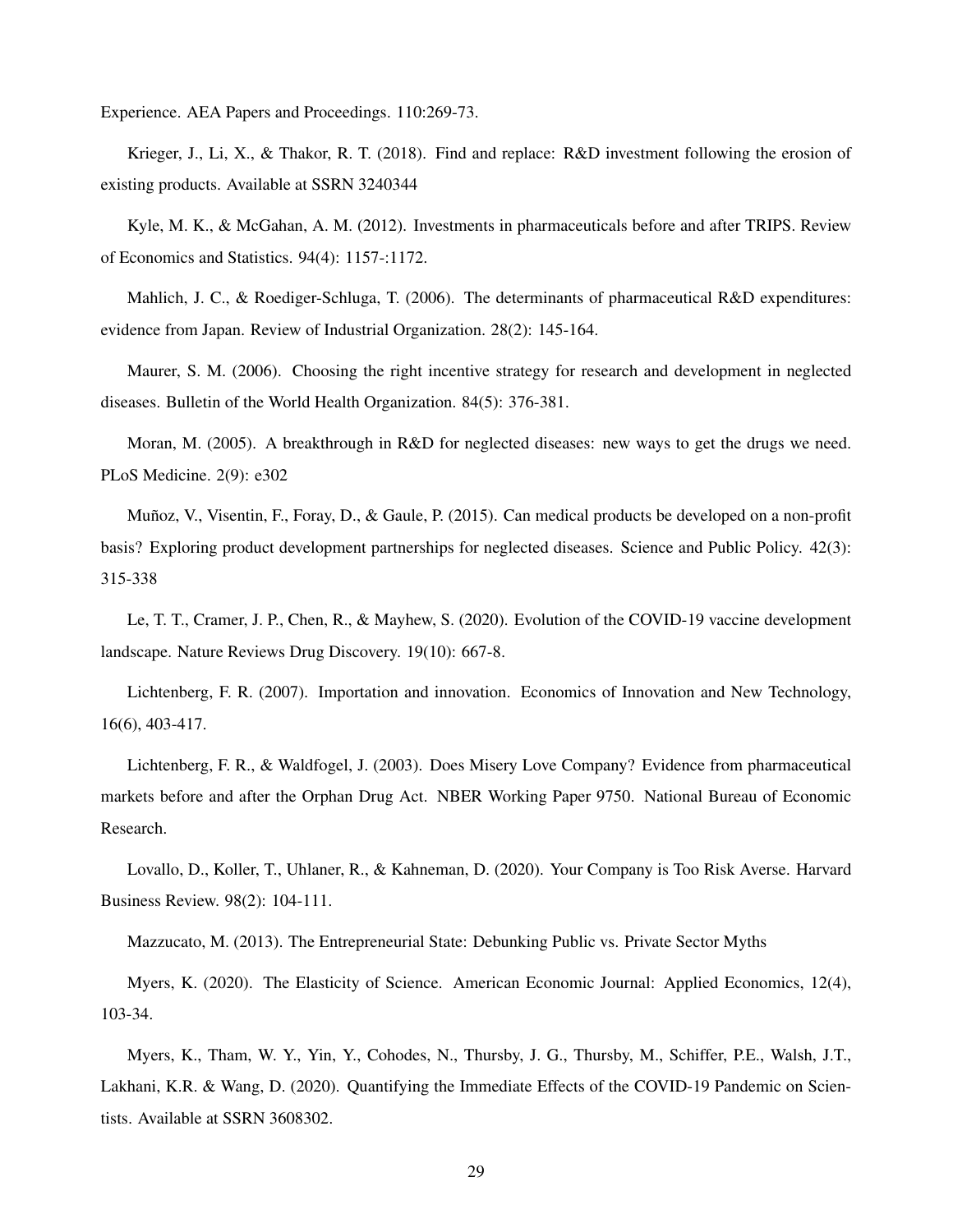NIHR (2020) First drug to reduce mortality in hospitalised patients with respiratory complications of COVID-19 found. Published June 16 2020. https://www.nihr.ac.uk/news/first-drug-to-reduce-mortality-inhospitalised-patients-with-respiratory-complications-of-covid-19-found/25061

Olson, M. K., & Yin, N. (2018). Examining firm responses to R&D policy: An analysis of pediatric exclusivity. American Journal of Health Economics. 4(3): 321-357.

Perez-Saez, F.J., Lauer, S.A., Kaiser, L., Regard, S., Delaporte, E., Guessous, I., Sringhini, S., Azman, A.S. (2020) Serology-informed estimates of SARS-CoV-2 infection fatality risk in Geneva, Switzerland. Lancet Infectious Diseases. 3099(20):30584-3

Qian, Y. (2007). Do National Patent Laws Stimulate Domestic Innovation in a Global Patenting Environment? A Cross-Country Analysis of Pharmaceutical Patent Protection, 1978–2002. The Review of Economics and Statistics 89(3), 436–45

Randolph, H. E., & Barreiro, L. B. (2020). Herd Immunity: Understanding COVID-19. Immunity, 52(5): 737-741.

Roth, G. A., Abate, D., Abate, K. H., Abay, S. M., Abbafati, C., Abbasi, N., ... & Abdollahpour, I. (2018). Global, regional, and national age-sex-specific mortality for 282 causes of death in 195 countries and territories, 1980–2017: a systematic analysis for the Global Burden of Disease Study 2017. The Lancet, 392: 1736-1788.

Pillaiyar, T., Meenakshisundaram, S., & Manickam, M. (2020). Recent discovery and development of inhibitors targeting coronaviruses. Drug Discovery Today 25(4): 668-688.

Saif, L. J. (2020). Vaccines for COVID-19: Perspectives, prospects, and challenges based on candidate SARS, MERS, and animal coronavirus vaccines. European Medical Journal

Scotchmer, S. (2004). Innovation and incentives. MIT press.

Snyder, C. M., Hoyt, K., Gouglas, D., Johnston, T., & Robinson, J. (2020). Designing Pull Funding For A COVID-19 Vaccine: Article proposes a "pull" program that incentivizes late-stage development and manufacturing of COVID-19 vaccines by awarding advance purchase commitments to bidding firms. Health Affairs. 39(9), 1633-1642.

Stringhini, S., Wisniak, A., Piumatti, G., Azman, A.S., Lauer, S.A., Baysson, H., ..., & Guessous I. (2020) Seroprevalence of anti-SARS-CoV-2 IgG antibodies in Geneva, Switzerland (SEROCoV-POP): a populationbased study. The Lancet. 396:313-319

Verity, R., Okell, L. C., Dorigatti, I., Winskill, P., Whittaker, C., Imai, N., Dighe, A., ..., & Ferguson, N.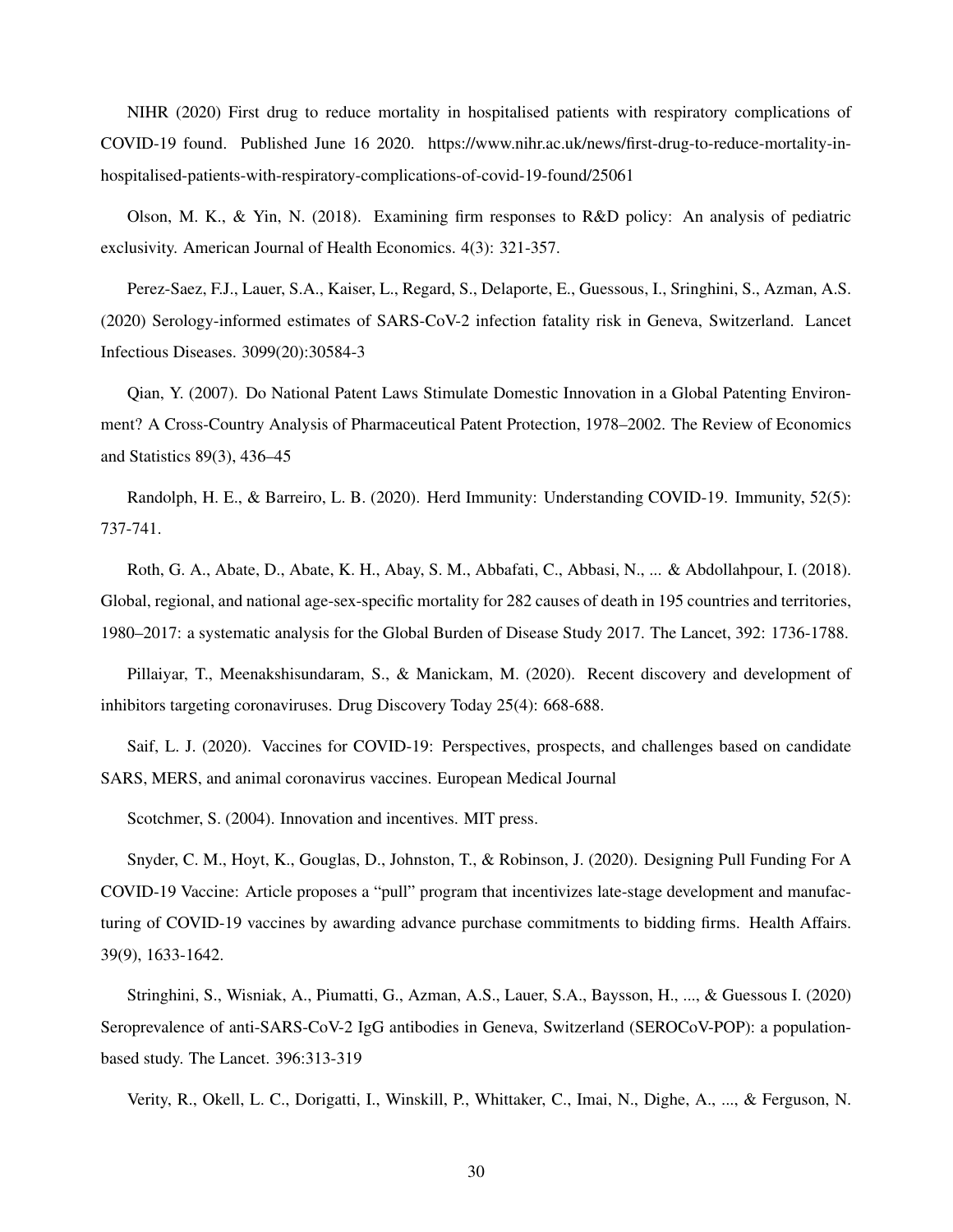(2020). Estimates of the severity of coronavirus disease 2019: a model-based analysis. The Lancet Infectious Diseases. 20(6):669-677

Ward, M. R., & Dranove, D. (1995). The Vertical Chain of Research and Development in the Pharmaceutical Industry. Economic Inquiry, 33(1), 70-87

Wighton K & van Elsland S L. (2020) Coronavirus fatality rate estimated by Imperial scientists. Feb 11, 2020. https://www.imperial.ac.uk/news/195217/coronavirus-fatality-rate-estimated-imperial-scientists

World Health Organization (2020) DRAFT landscape of COVID-19 candidate vaccines. updated 29 October 2020.

Wu, J. T., Leung, K., Bushman, M., Kishore, N., Niehus, R., de Salazar, P. M., ... & Leung, G. M. (2020). Estimating clinical severity of COVID-19 from the transmission dynamics in Wuhan, China. Nature Medicine, 26(4), 506-510.

Yin, W. (2008). Market incentives and pharmaceutical innovation. Journal of Health Economics, 27(4), 1060-1077.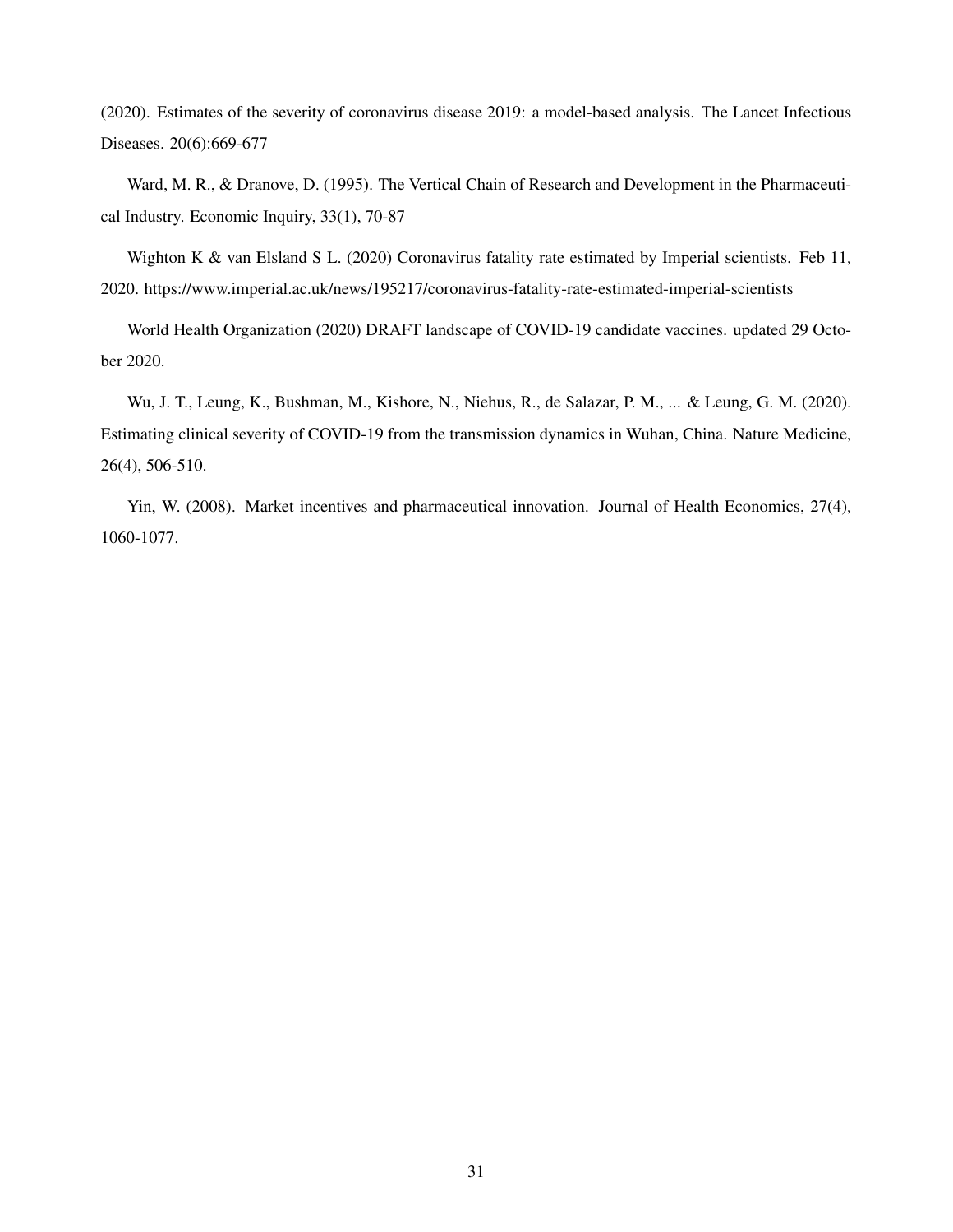## Tables and Figures

<span id="page-33-0"></span>

Figure 1: R&D Effort across Diseases and the Law of Diminishing Effort

*Notes*: The figure displays the relationship between potential market size and research effort in the cross-section of 75 diseases in our sample (COVID-19 not included). The empirical regularity that the slope of the linear fit (measuring the elasticity of research effort to potential market size) is significantly below one is what we call the 'law of diminishing effort'. Research effort is defined as the average yearly number of new trials per disease from 2015 to 2019, and expressed in logs. Potential market size is the 2017 disease-level mortality at the national level weighted by national GDP per capita and a value of statistical life of USD 1 million for the mean global citizen, expressed in logs. The upper left figure displays the overall relationship, while the lower left, and lower right figure restrict the sample to cancers and infectious diseases respectively. Finally, the upper right figure displays residualized research effort instead of actual research effort, where the residualized research effort comes from a regression of research effort on a broad set of potential determinants (except potential market size) detailed in Table [1](#page-39-0) column 4. The regression equivalent of these figures are in Table [1.](#page-39-0)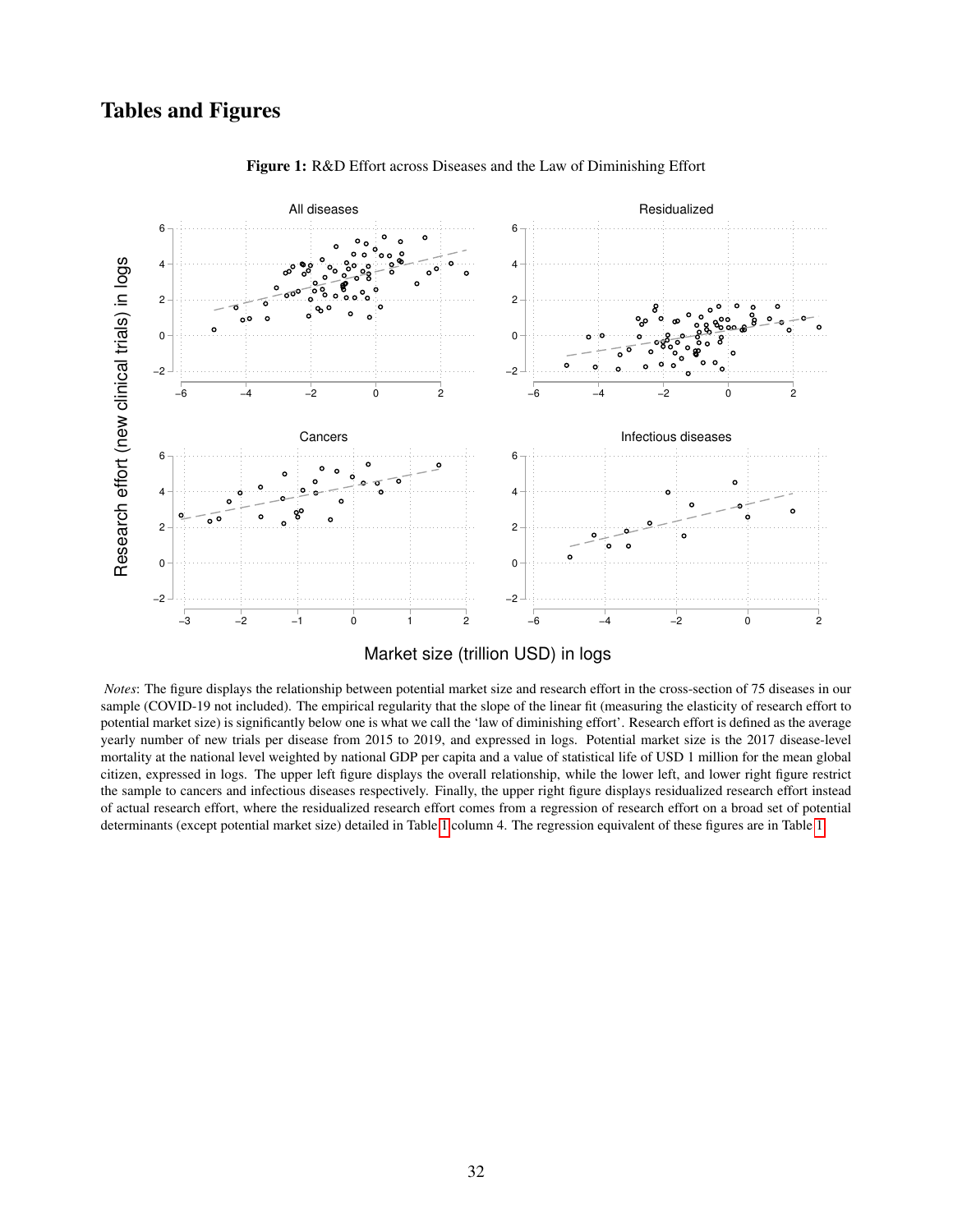Figure 2: Share of COVID-19 Trials among Newly Started Trials

<span id="page-34-0"></span>

*Notes*: Based on clinicaltrials.gov data, the figure displays the share of new trials that were related to COVID-19 among all new trials on a monthly basis. For example, a number of .4 implies that 40% of the new trials in a given month were related to COVID-19. The COVID-19 trials are tagged as such by clinicaltrials.gov based upon a set of keywords related to COVID-19.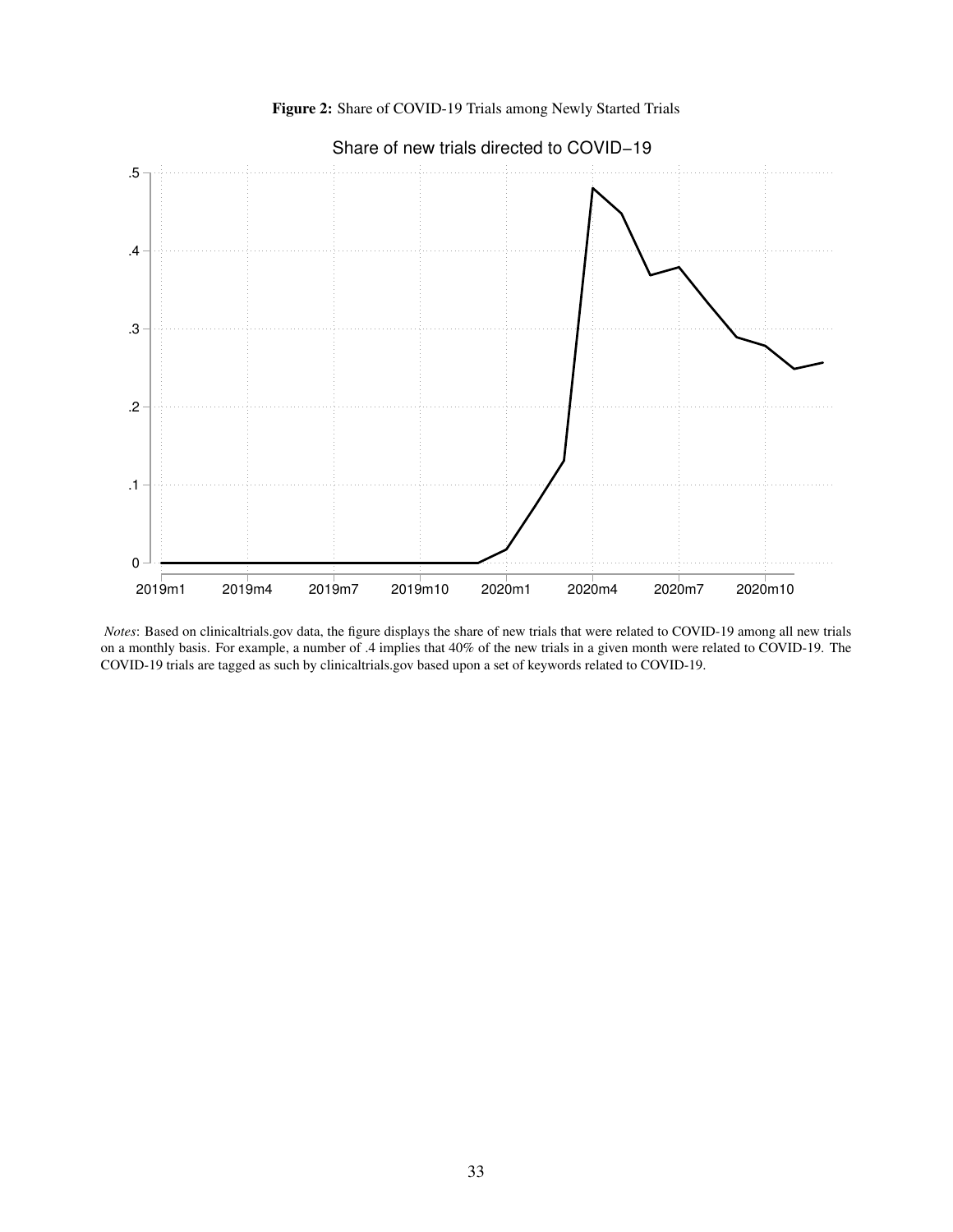

<span id="page-35-0"></span>

*Notes*: Based on clinicaltrials.gov data, the figure displays the total of new clinical trials worldwide (across all diseases) on a monthly basis. COVID-19 trials are showed in the shaded area. COVID-19 trials are tagged as such by clinicaltrials.gov based upon a set of keywords related to COVID-19.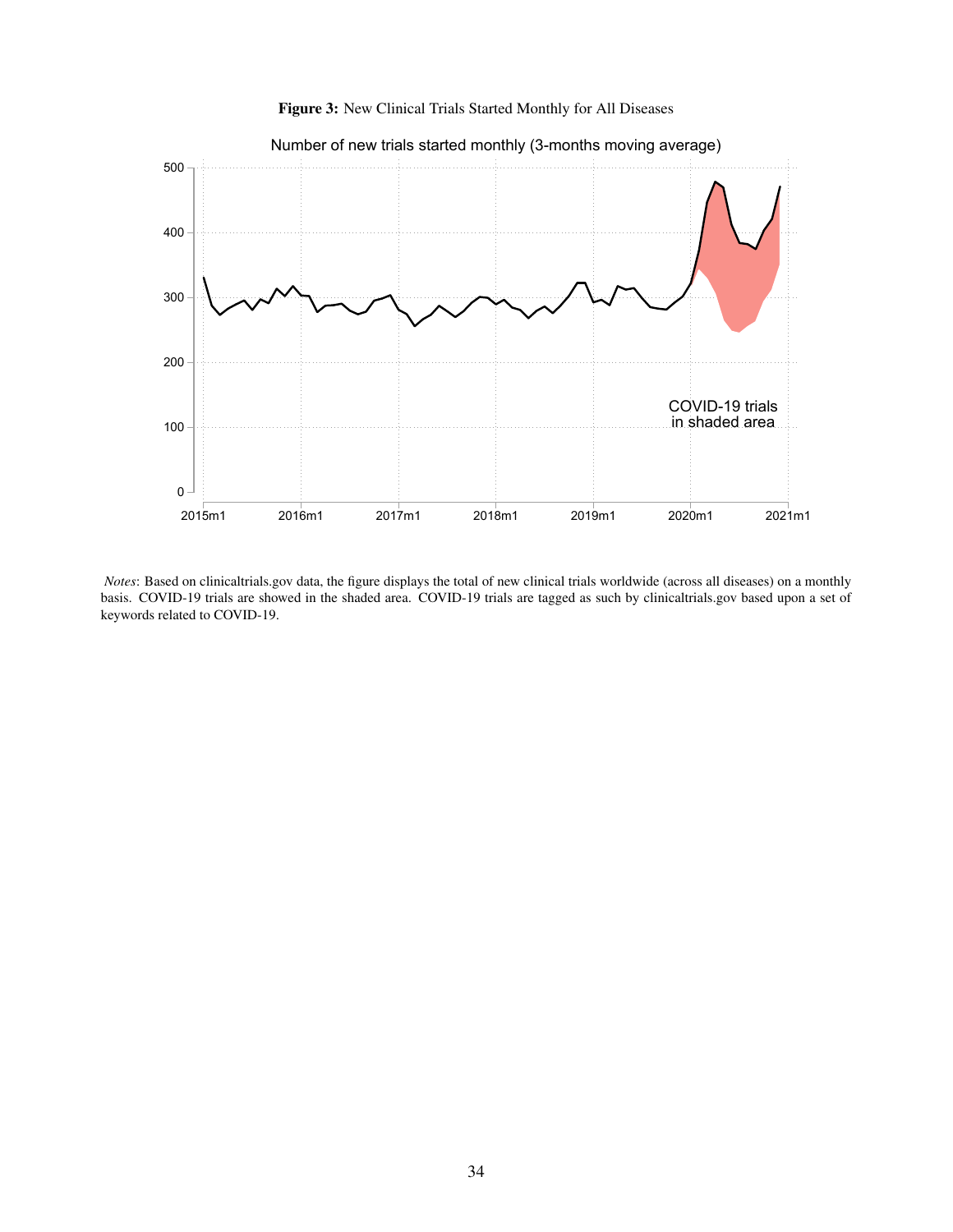<span id="page-36-0"></span>

Figure 4: Crowding Out of R&D Directed Towards Non-COVID-19 Diseases

*Notes*: In this figure, we compare the number of new trials by disease between 2019 (April-December) and 2020 (April-December). The sample includes all diseases except COVID-19. The choice of using the last three quarters for our comparison window is based on the spike in COVID-19 clinical trials observed after Q1 of 2020.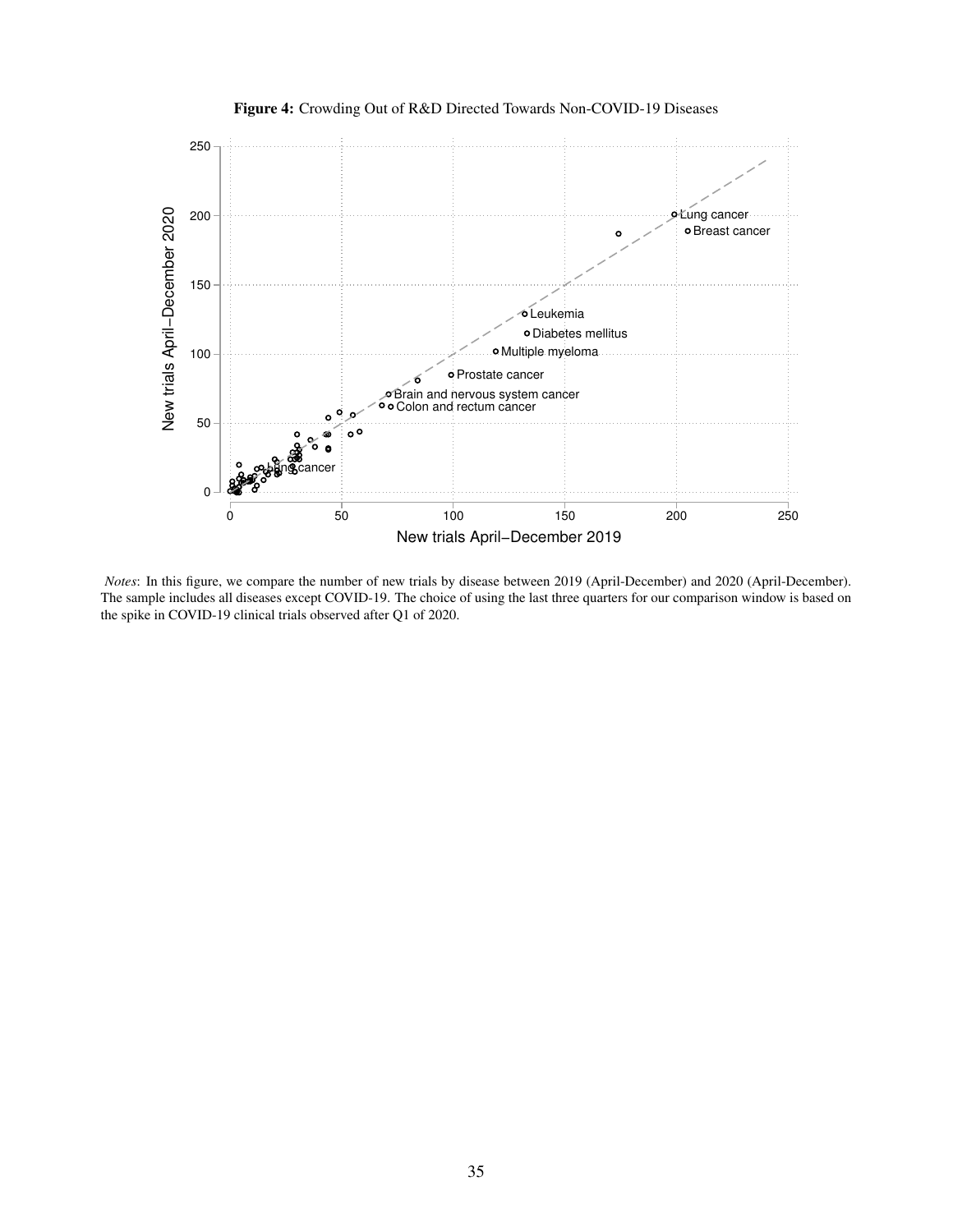<span id="page-37-0"></span>Figure 5: Actual vs. Expected Number of COVID-19 Trials Based on its Potential Market Size



Number of COVID−19 trials

*Notes*: The figure displays the actual number of COVID-19 trials (left) and the expected number of (right) based on potential market size under different scenarios (right). To derive the expected number of COVID-19 trials based on potential market size, we combine an estimate of (a) the relationship between research effort and (b) potential market size with an estimate of the COVID-19 potential market size. The computation of (a) is based a regression of log research effort on log market size, which yields a point estimate of 0.43 (See Table [1](#page-39-0) column 1). For (b), we quantify the likely death burden of COVID-19 in the hypothetical case in which in the absence of non-pharmaceutical control measures 70% of the world population eventually would get infected. The 70% accounts for the typical herd immunity estimates, whereby if the disease were allowed to spread, due to herd immunity the number of cases would fall after a certain threshold, thereby infecting only a fraction of the population. We quantify the death burden under three different scenarios (by varying infection fatality rates), which when combined with (a) gives us three different estimates of expected number of COVID-19 trials based on its market size. Based on this exercise, we find the actual number of COVID-19 trials is 7 to 20 times greater than that implied by its market size. To give a sense of the magnitude of the COVID-19 death burdens under the three different scenarios (5.3, 26.6, and 53.2 million), note that the global burden from all diseases combined has been about 50 million deaths per year in recent years. The largest non-COVID-19 disease in our sample is coronary heart disease, which has an annual death burden of about 9 million. So, another way to interpret the COVID-19 death burdens under the three different scenarios is that it ranges from 0.6 to 6 times the death burden of coronary heart disease for the purposes of our exercise.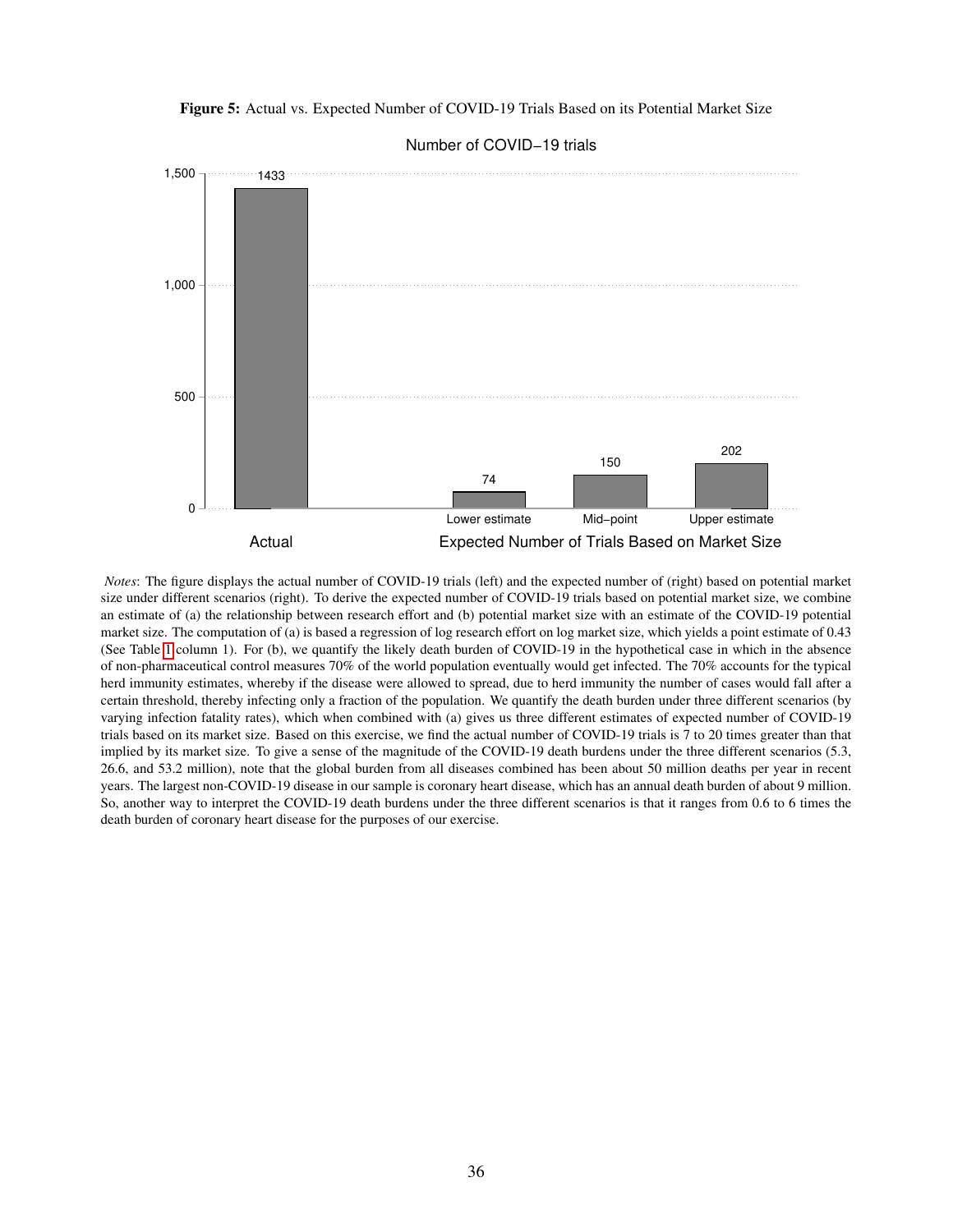<span id="page-38-0"></span>

Figure 6: COVID-19 R&D Effort Compared with Other Diseases

*Notes*: The figure displays the relationship between potential market size and research effort in the cross-section of 75 diseases in our sample, plus COVID-19. Research effort is defined as the average yearly number of new trials per disease from 2015 to 2019; for COVID-19 we use the actual number of 2020 COVID-19 trials instead. Potential market size is the 2017 disease-level mortality at the national level weighted by national GDP per capita and a value of statistical life of USD 1 million for the mean global citizen, expressed in logs. For COVID-19, our estimate of potential market size is based on the hypothetical case in which in the absence of non-pharmaceutical control measures 70% of the world population eventually would get infected, and COVID-19 has an infection fatality rate of 0.5%. This corresponds to 26.6 million COVID-19 deaths, or the mid-point estimate in Figure [5.](#page-37-0) See main text for a detailed discussion of the COVID-19 potential market size.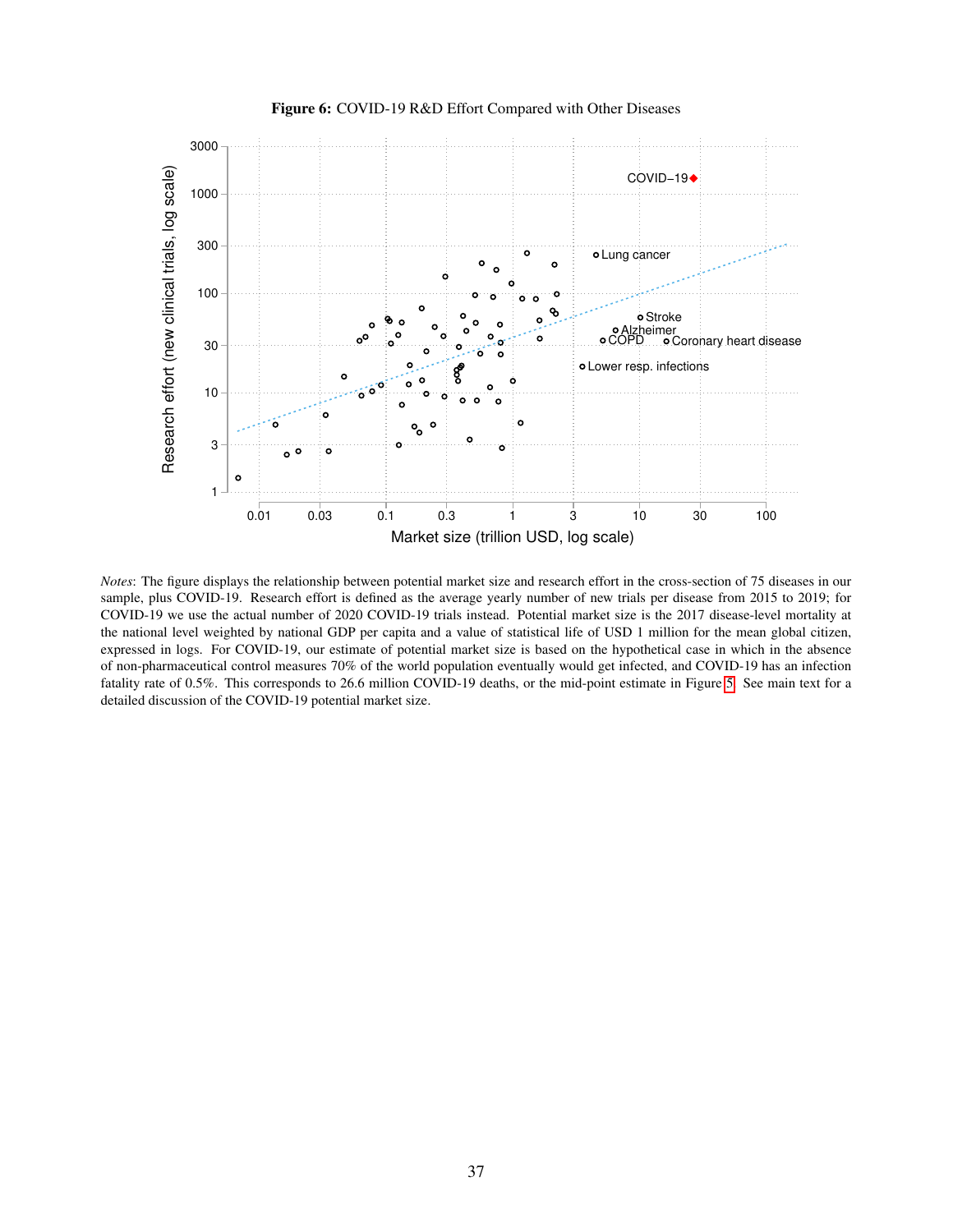<span id="page-39-0"></span>

|                             | (1)                                              | (2)        | (3)                 | (4)          |  |  |
|-----------------------------|--------------------------------------------------|------------|---------------------|--------------|--|--|
|                             | Dependent variable = New clinical trials $(log)$ |            |                     |              |  |  |
|                             | All diseases                                     | Cancers    | Infectious diseases | All diseases |  |  |
| Potential market size (log) | $0.434***$                                       | $0.613***$ | $0.475***$          | $0.364***$   |  |  |
|                             | (0.074)                                          | (0.095)    | (0.127)             | (0.068)      |  |  |
| DALYs over deaths           |                                                  |            |                     | 0.002        |  |  |
|                             |                                                  |            |                     | (0.001)      |  |  |
| Change in disease burden    |                                                  |            |                     | $0.814**$    |  |  |
| (from 2007 to 2017)         |                                                  |            |                     | (0.321)      |  |  |
| Share of disease burden     |                                                  |            |                     | $-0.951$     |  |  |
| in high-income countries    |                                                  |            |                     | (1.057)      |  |  |
| Infectious                  |                                                  |            |                     | 0.072        |  |  |
| disease                     |                                                  |            |                     | (0.347)      |  |  |
| Cancer                      |                                                  |            |                     | $0.925***$   |  |  |
|                             |                                                  |            |                     | (0.269)      |  |  |
| Disease difficulty          |                                                  |            |                     | $-0.180$     |  |  |
|                             |                                                  |            |                     | (0.121)      |  |  |
| <b>Observations</b>         | 75                                               | 27         | 13                  | 75           |  |  |
| R <sub>2</sub>              | 0.287                                            | 0.396      | 0.514               | 0.482        |  |  |

Table 1: R&D Effort across Diseases and the Law of Diminishing Effort

*Notes*: The table investigates the relationship between potential market size and research effort in the cross-section of 75 diseases in our sample (COVID-19 not included). The empirical regularity that the slope of the linear fit (measuring the elasticity of research effort to potential market size) is significantly below one is what we call the 'law of diminishing effort'. The data is set up as a cross section of 75 diseases, with a disease being the unit of observation. Regressions shown in column 1 and 4 are estimated using the full sample; regressions in columns 2 and 3 are estimated using the subsample of cancers and infectious diseases respectively. The dependent variable is the average yearly number of new trials per disease from 2015 to 2019, expressed in logs. The variable of interest, potential market size, is the 2017 disease-level mortality at the national level weighted by national GDP per capita and a value of statistical life of USD 1 million for the mean global citizen, expressed in logs. As a measure of 'disease difficulty' in terms of R&D we compute the ratio of phase III trials to phase I trials, roughly reflecting the share of drug candidates that progress to phase III from phase I. See main text for a description of the other control variables in column 4. Estimation is by OLS. Robust standard errors are reported in parentheses.  $*$  *p* < 0.1,  $*$  *k p* < 0.05,  $*$  *k k p* < 0.01.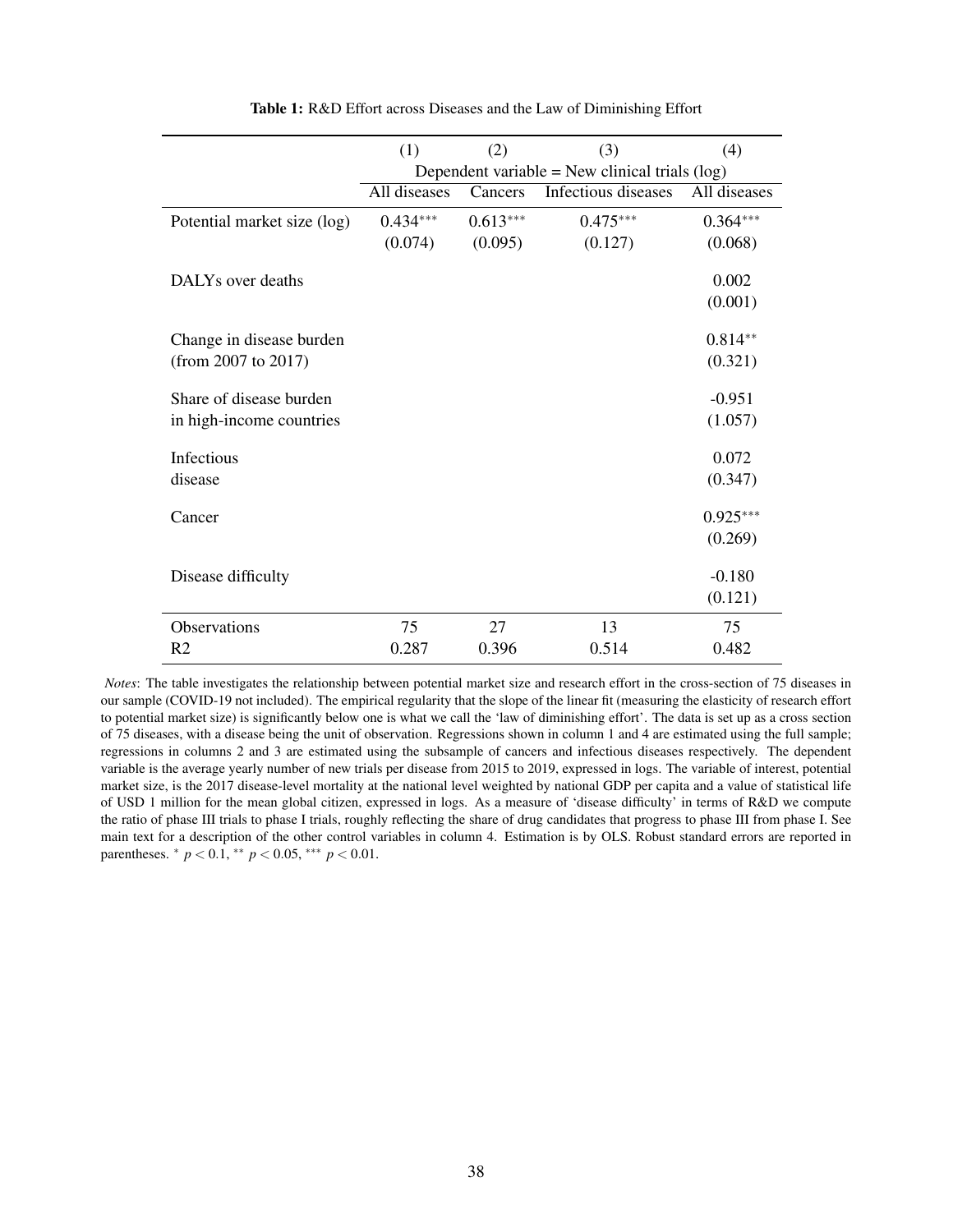|                                        | (1)<br>$D.V = New clinical trials$ |
|----------------------------------------|------------------------------------|
| COVID-19 Outbreak                      | $-0.055**$<br>(0.023)              |
| Disease fixed effects                  | Yes                                |
| <b>Diseases</b><br><b>Observations</b> | 75<br>150                          |

<span id="page-40-0"></span>Table 2: Crowding Out Results: Clinical Trials Directed Towards Non-COVID-19 Diseases

*Notes*: In this table, we compare the number of new trials by disease between 2019 (April-December) and 2020 (April-December). The sample includes all diseases except COVID-19. The dependent variable is the number of new clinical trials directed towards that disease in a period. The variable of interest is *COVID-19 Outbreak* which is an indicator variable that turns to 1 in the second period (which coincides with the COVID-19 pandemic). The specification includes disease fixed effects and is estimated by Poisson Quasi-Maximum Likelihood. Robust standard errors are reported in parentheses.  $p < 0.1$ , \*\*  $p < 0.05$ , \*\*\*  $p < 0.01$ .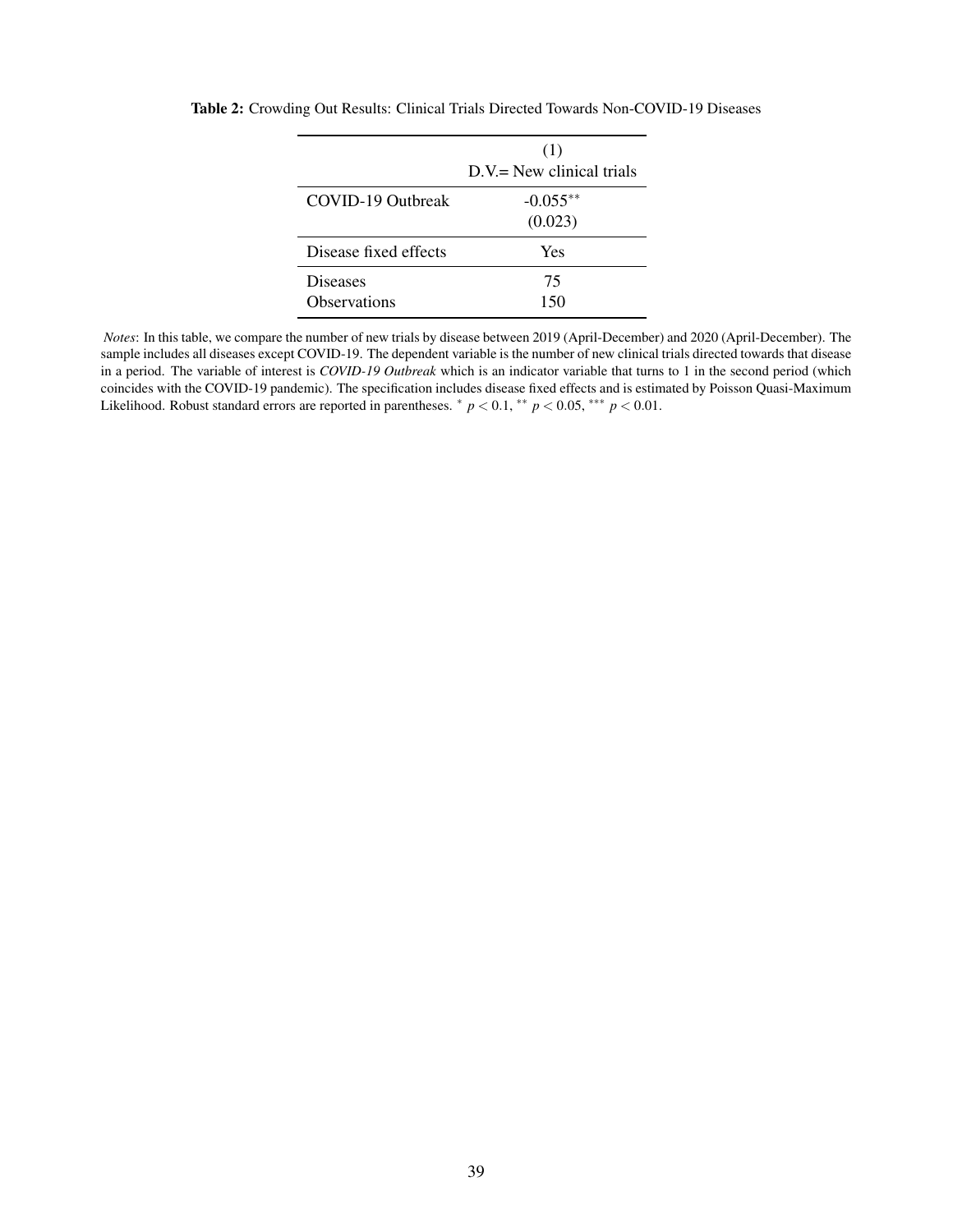<span id="page-41-0"></span>

|                             | (1)         | (2)                                     |
|-----------------------------|-------------|-----------------------------------------|
|                             |             | Any COVID-19 trial # of COVID-19 trials |
| Trial sponsor location      |             |                                         |
|                             |             |                                         |
| <b>US</b>                   | 0.005       | $-0.123$                                |
|                             | (0.022)     | (0.196)                                 |
| China                       | $-0.105***$ | $-0.886***$                             |
|                             | (0.025)     | (0.256)                                 |
| <b>ROW</b>                  | $0.082***$  | $0.364*$                                |
|                             | (0.026)     | (0.190)                                 |
| Europe omitted              |             |                                         |
| Other variables of interest |             |                                         |
| Sponsor size                | $0.143***$  | $0.700***$                              |
| (log)                       | (0.011)     | (0.048)                                 |
| Prior experience with       | $0.272***$  | $0.956***$                              |
| respiratory diseases        | (0.044)     | (0.175)                                 |
| Private sponsor             | $-0.101***$ | $-0.710***$                             |
|                             | (0.017)     | (0.134)                                 |
| <b>Observations</b>         | 1,773       | 1,773                                   |
| Mean of dep. variable       | 0.196       | 0.408                                   |

Table 3: COVID-19 R&D Effort and Sponsor Characteristics

*Notes*: In this table, we examine which type of sponsors had the strongest R&D response to COVID-19. The term 'sponsor' refers to any research entity (e.g. hospitals, firms, etc.) that are listed as a 'sponsor' on the NIH clinical trials registry. Here, the sample is a cross-section of all sponsors that conducted two or more clinical trials from 2015 to 2019. We use as dependent variable either an indicator variable taking value one if the firm started at least one COVID-19 clinical trial (column 1), or the number of COVID-19 clinical trials started by the firm (column 2). The key variables of interest are the location of the trial sponsor, size of the sponsor, whether the sponsor was a private or a for-profit entity, and whether the sponsor had prior experience with R&D directed towards respiratory diseases. We code the location of a sponsor based on the location of its clinical trials, and complemented the reported location with manual checks. The location category 'Europe' includes European Union Members as well as the United Kingdom and Switzerland. Sponsor size refers to the number of trials undertaken by the sponsor from 2015 to 2019 and enters the regression in log form. Prior experience with respiratory diseases is an indicator variable that takes value one if the firm has conducted at least one trial related to lower respiratory or upper respiratory infections from 2015 to 2019. Private sponsor is an indicator variable taking value one if the sponsor is tagged as 'Industry' in the clinicaltrials.gov data. Column 1 is estimated using OLS, and column 2 using a Poisson regression. Robust standard errors are reported in parentheses. <sup>∗</sup> *p* < 0.1, ∗∗ *p* < 0.05, ∗∗∗ *p* < 0.01.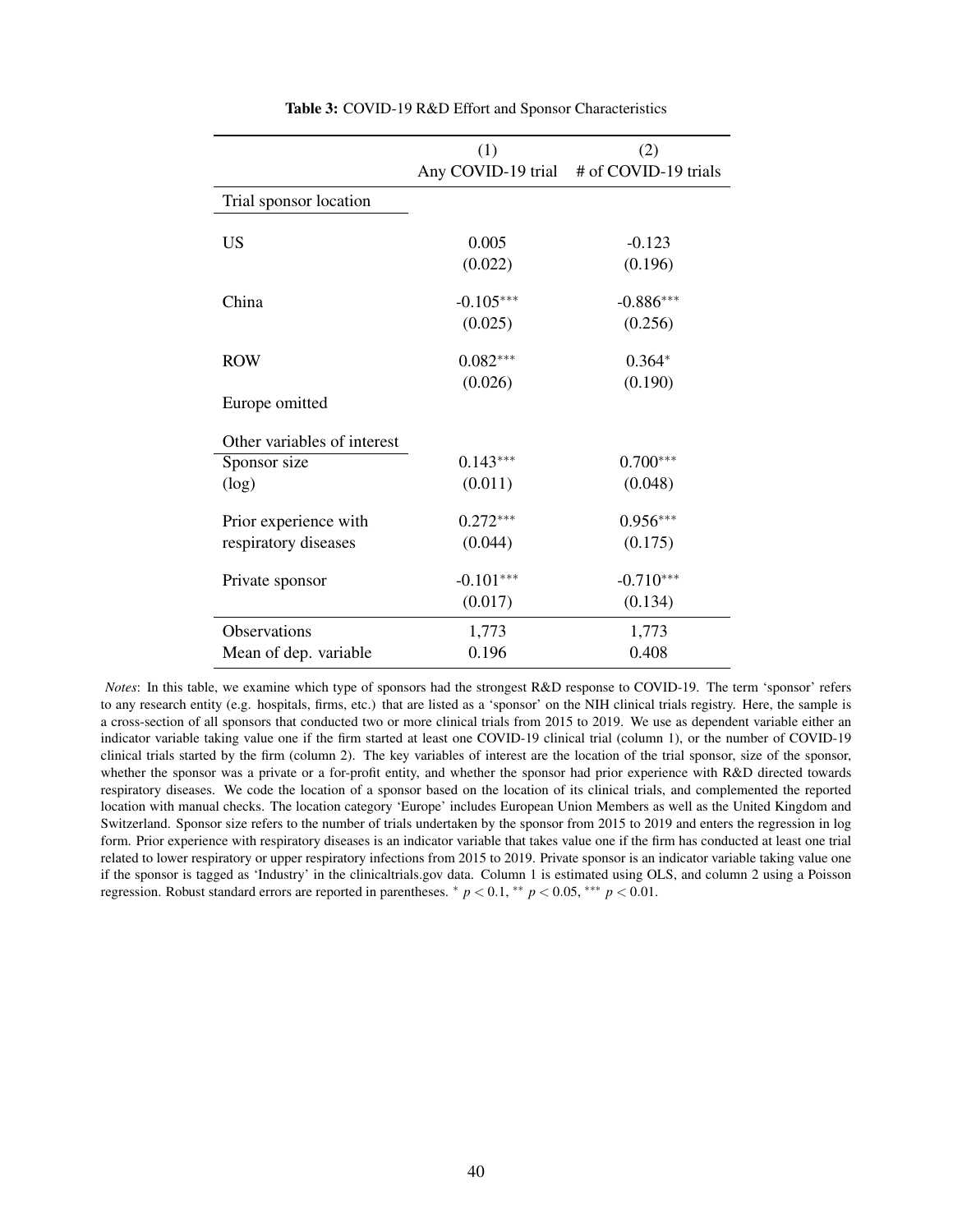<span id="page-42-0"></span>

|                            | (1)         | (2)                     | (3)          |
|----------------------------|-------------|-------------------------|--------------|
|                            | Months to   | <b>Entered clinical</b> | Nr of phase  |
|                            | preclinical | trials $(0/1)$          | progressions |
| Vaccine developer location |             |                         |              |
| U.S.                       | $-1.189**$  | $0.163*$                | 0.406        |
|                            | (0.602)     | (0.097)                 | (0.459)      |
| China                      | $-1.462*$   | $0.341**$               | $1.074**$    |
|                            | (0.757)     | (0.140)                 | (0.530)      |
| Rest of the World          | $-0.302$    | 0.037                   | 0.065        |
|                            | (0.502)     | (0.065)                 | (0.402)      |
| Europe: omitted category   |             |                         |              |
| Vaccine developer status   |             |                         |              |
| Private                    | $-1.908***$ | 0.057                   | 0.294        |
| Organization               | (0.427)     | (0.069)                 | (0.252)      |
| Public-Private             | $-1.986***$ | $-0.073$                | $-0.091$     |
| Collaboration              | (0.516)     | (0.075)                 | (0.394)      |
| Control                    |             |                         |              |
| <b>Preclinical Month</b>   |             | $-0.015$                | $-0.141**$   |
|                            |             | (0.012)                 | (0.058)      |
| <b>Observations</b>        | 222         | 222                     | 222          |
| Mean of dep. var.          | 6.050       | 0.252                   | 0.422        |

Table 4: Speed & Success of COVID-19 Vaccine R&D Effort

*Notes*: In this table, we examine the speed and success of COVID-19 vaccine development across the 222 COVID-19 vaccine candidates listed in the World Health Organization (WHO) COVID-19 candidate vaccine landscape database as of December 2020. The dependent variables are (a) the month in which the vaccine candidate first appeared as a pre-clinical candidate in the dataset (column 1), (b) an indicator variable that takes the value of one if the vaccine candidate entered clinical trials (column 2), and (c) number of phase progressions experienced by the vaccine candidate in the year 2020 (column 2). We code the number of phase progression as 1 for vaccines in phase 1 by the end of 2020, 1.5 for vaccines in phase 1/2, 2 for vaccines in phase 2, 2.5 for vaccines in phase 2/3, 3 for vaccines in phase 3, and 4 for the two vaccines approved in the U.S. by the end of 2020. The location of the lead developer was manually collected. The location category Europe includes European Union Members as well as the United Kingdom and Switzerland. Private sponsor is an indicator variable taking value one if the sponsor is tagged as 'Industry' in the clinicaltrials.gov data, whereas the Public-Private Collaboration takes the value of one when multiple sponsors are present with at least one industry sponsor and one nonindustry sponsor. Columns 1 and 2 are estimated using OLS, and Column 3 is estimated using a Poisson regression. Robust standard errors are reported in parentheses.  $* p < 0.1$ ,  $* p < 0.05$ ,  $* * p < 0.01$ .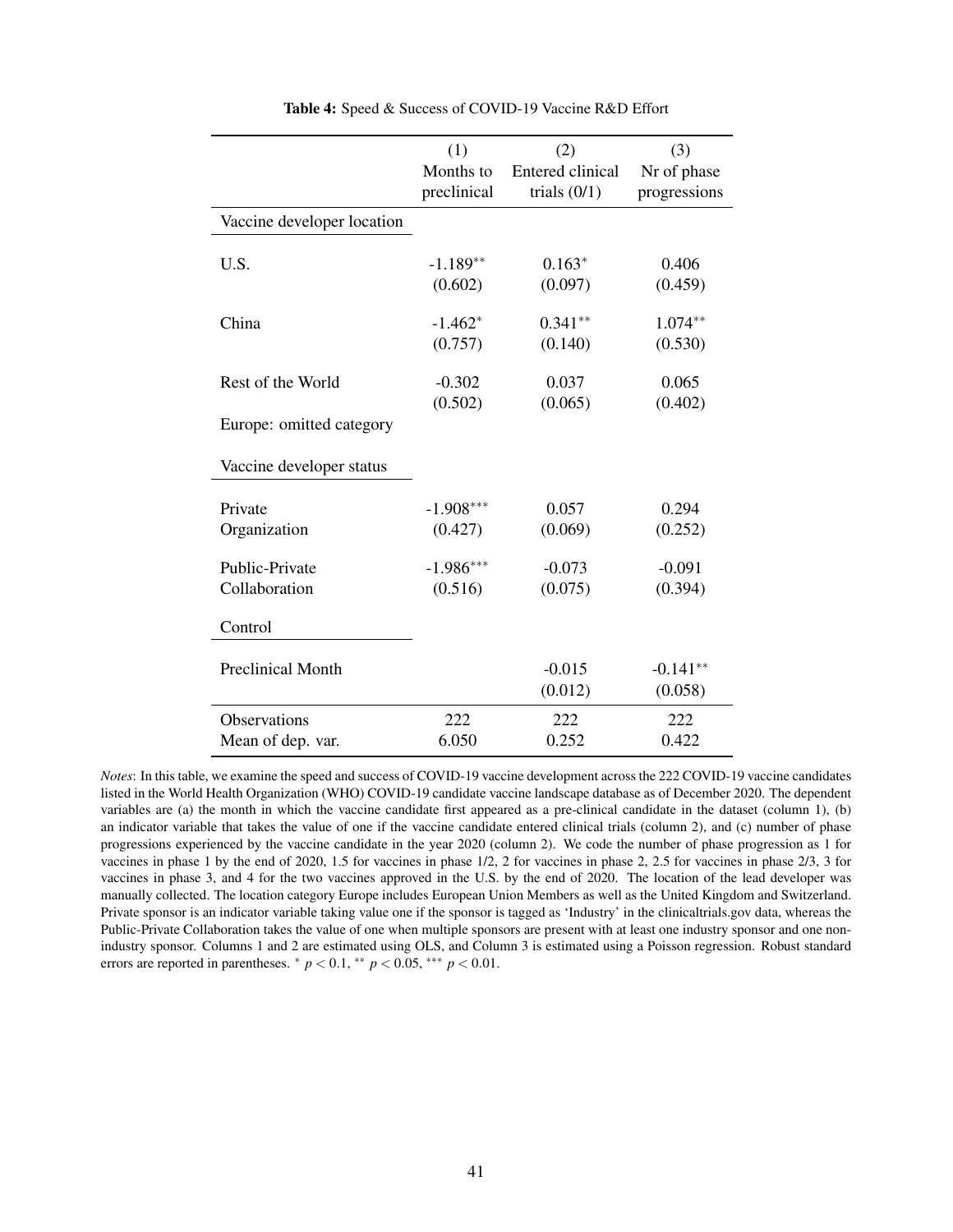## <span id="page-43-0"></span>Appendix 1: Additional Figures and Tables



Figure A1: Share of COVID-19 Trials among Newly Started Trials, by Region



*Notes*: Based on clinicaltrials.gov data, the figure displays the share of new trials that were related to COVID-19 among all new trials on a monthly basis int he world, U.S., Europe, and China. Europe includes European Union Members as well as the United Kingdom and Switzerland. For example, a number of .4 implies that 40% of the new trials in a given month were related to COVID-19. The COVID-19 trials are tagged as such by clinicaltrials.gov based upon a set of keywords related to COVID-19.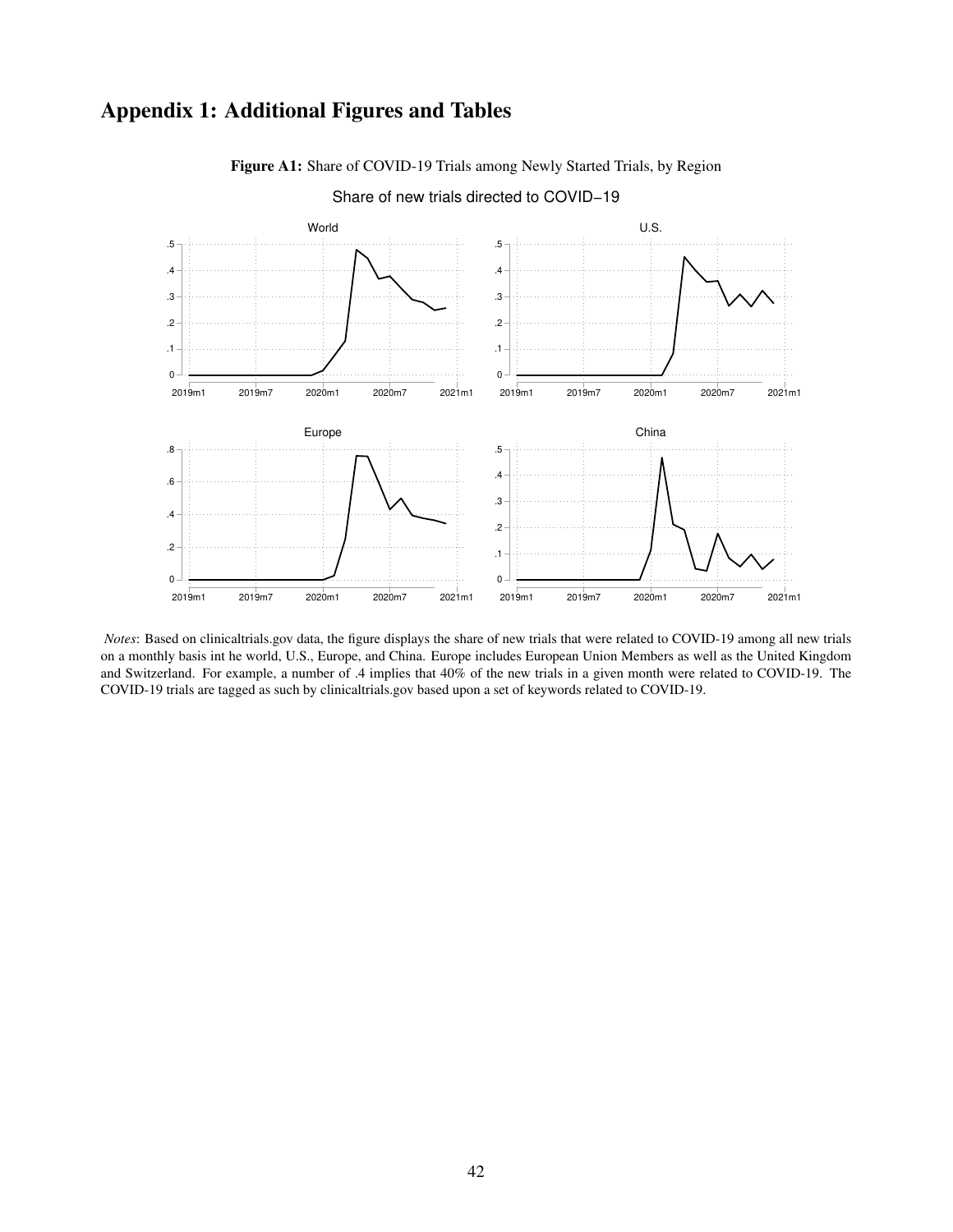<span id="page-44-0"></span>

Figure A2: New Clinical Trials Started Monthly for All Diseases, by Region Number of new trials started monthly by region (3−months moving average)

*Notes*: Based on clinicaltrials.gov data, the figure displays the total of new clinical trials (across all diseases) on a monthly basis in the world, U.S., Europe and China. Europe includes European Union Members as well as the United Kingdom and Switzerland. COVID-19 trials are showed in the shaded area. COVID-19 trials are tagged as such by clinicaltrials.gov based upon a set of keywords related to COVID-19.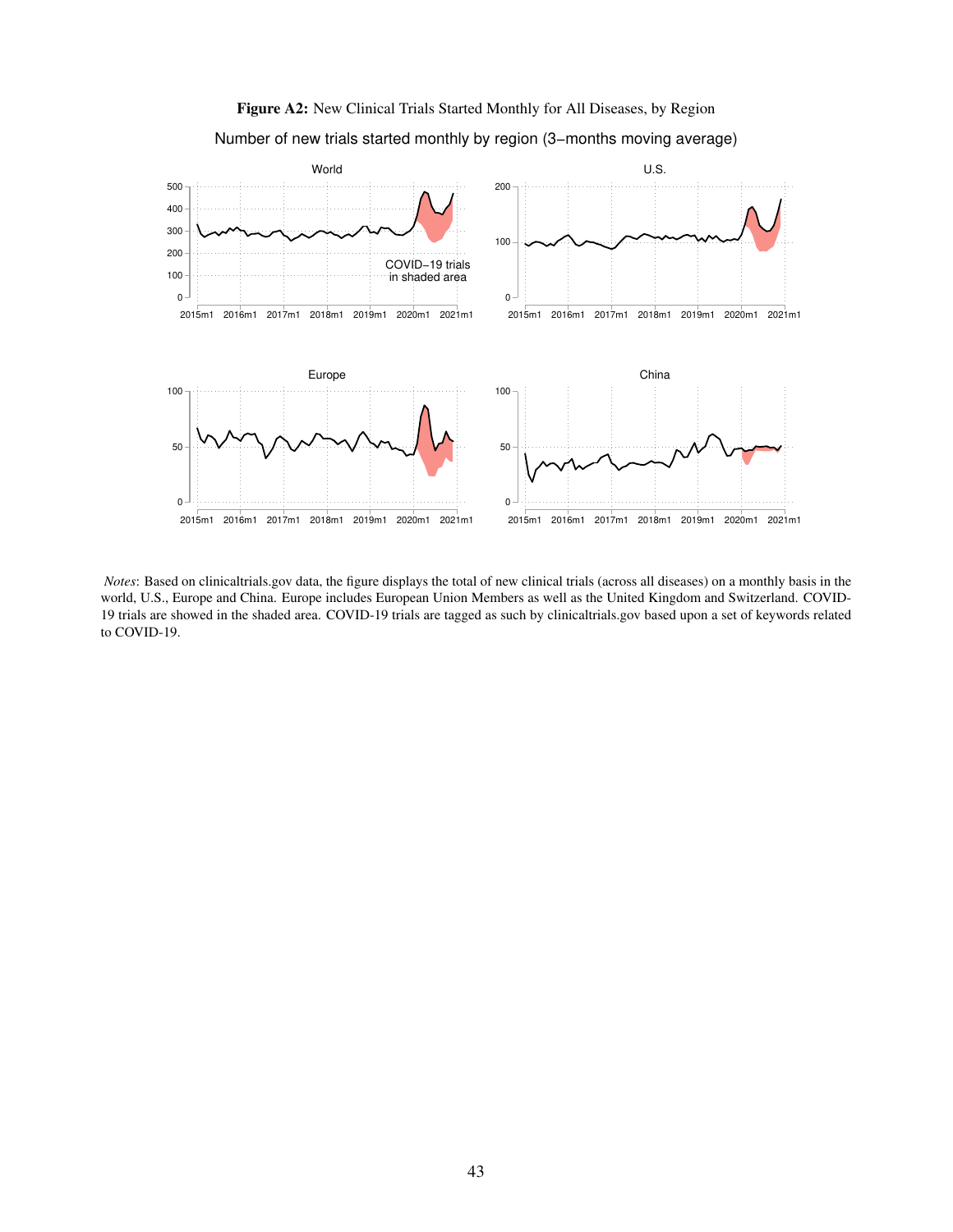<span id="page-45-0"></span>

|                                          | Mean | S.D.  | Min     | Max    |
|------------------------------------------|------|-------|---------|--------|
| Total trials from 2015 to 2019           | 45.0 | 54.92 | 1.40    | 253.80 |
| Deaths (millions)                        | 0.6  | 1.33  | 0.01    | 8.90   |
| Potential market size                    | 1.1  | 2.38  | 0.01    | 16.25  |
| DALYs (millions)                         | 21.9 | 36.11 | 0.31    | 185.49 |
| Change in mortality from 2007 to 2017    | 0.1  | 0.45  | $-0.91$ | 1.48   |
| Share of deaths in high-income countries | 0.3  | 0.18  | 0.00    | 0.73   |
| Infectious disease                       | 0.2  | 0.38  | 0.00    | 1.00   |
| Cancer                                   | 0.4  | 0.48  | 0.00    | 1.00   |
| Ratio of Phase III to Phase 1 trials     | 0.4  | 0.64  | 0.00    | 4.00   |

Table A1: Descriptive statistics on disease cross-section (n=75)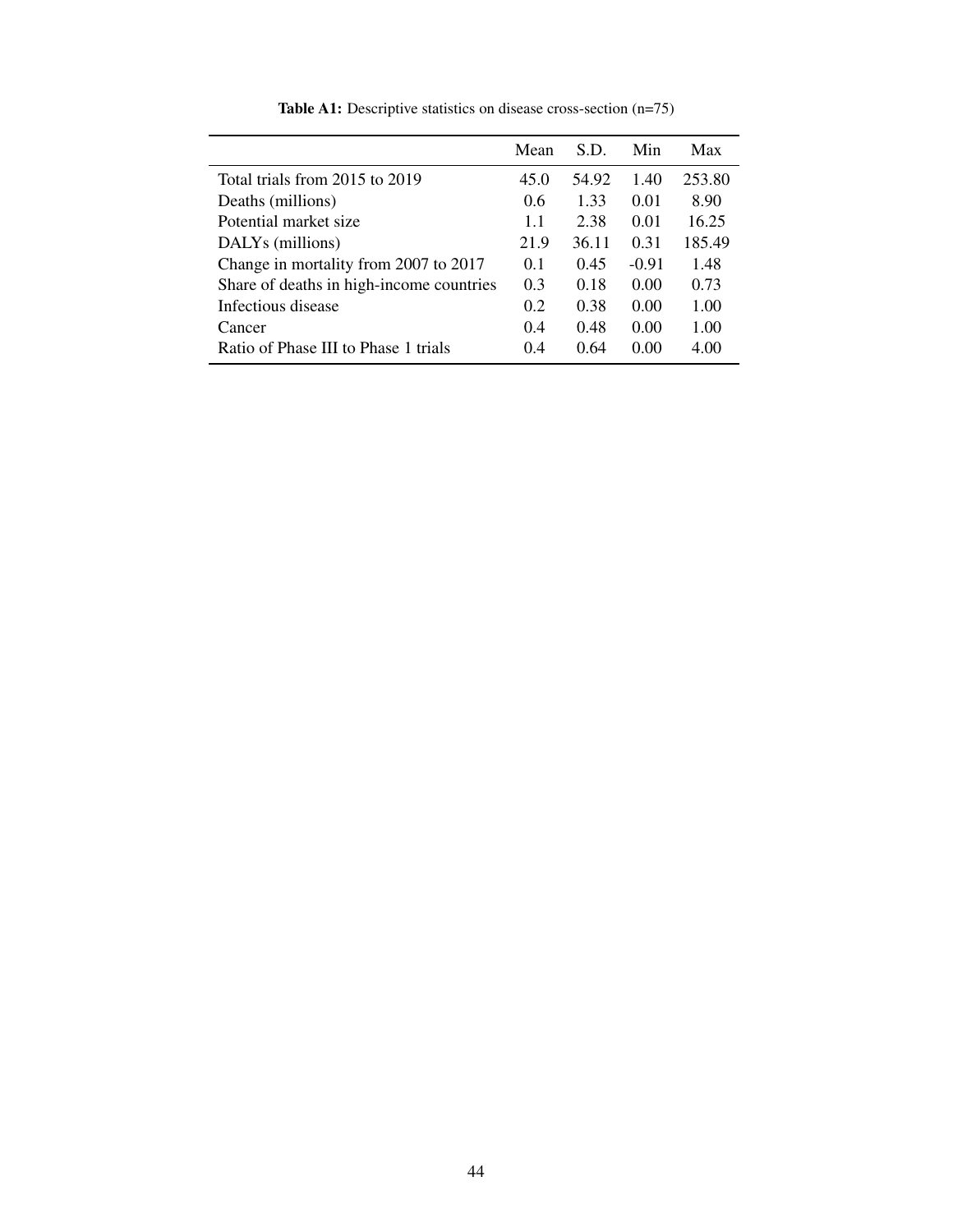## Table A2: Elasticity of R&D Effort to Market Size

<span id="page-46-0"></span>

| Panel A: Literature (ordered by market size)                                                                                                                                                                                            |                                                                                                                                                                                                                                                |                                                                                                                                                                   |                                                                                                                                                                                       |                                                                              |
|-----------------------------------------------------------------------------------------------------------------------------------------------------------------------------------------------------------------------------------------|------------------------------------------------------------------------------------------------------------------------------------------------------------------------------------------------------------------------------------------------|-------------------------------------------------------------------------------------------------------------------------------------------------------------------|---------------------------------------------------------------------------------------------------------------------------------------------------------------------------------------|------------------------------------------------------------------------------|
| Paper                                                                                                                                                                                                                                   | Measure of Market Size                                                                                                                                                                                                                         | Measure of R&D Effort                                                                                                                                             | Market                                                                                                                                                                                | Elasticity                                                                   |
| Dubois et al. (2015)<br>Budish, Roin & Williams (2015)<br>Mahlich & Roediger-Schluga (2006)<br>Civan & Maloney $(2009)$<br>Lichtenberg (2007)<br>Giacotto, Santerre, & Vernon (2005)<br>Ward & Dranove (1995)<br>Acemoglu & Linn (2004) | Global revenue of pharma, products<br>Number of cancer patients<br>Industry profit margin<br>Expected U.S. entry price<br>Number of cases<br>Pharmaceutical price index<br>Demand in a therapeutic area<br>Income-weighted potential consumers | New molecular entities<br>Clinical trials<br>R&D spending<br>Drugs in pipeline<br>Chemotherapy regimens<br>R&D spending<br>R&D spending<br>New molecular entities | Global for all diseases<br>U.S. for cancer<br>Japan for all diseases<br>U.S. for all diseases<br>U.S. for cancer<br>U.S. for all diseases<br>U.S. for all diseases<br>U.S. for cancer | 0.23<br>0.24<br>$0.17 - 0.53$<br>0.5<br>0.53<br>0.58<br>$0.5 - 0.8$<br>$4-6$ |
| Panel B: This paper                                                                                                                                                                                                                     |                                                                                                                                                                                                                                                |                                                                                                                                                                   |                                                                                                                                                                                       |                                                                              |
| Table 1 Column 1<br>Table 1 Column 3<br>Table 1 Column 2                                                                                                                                                                                | Income-weighted potential consumers<br>Income-weighted potential consumers<br>Income-weighted potential consumers                                                                                                                              | Clinical trials<br>Clinical trials<br>Clinical trials                                                                                                             | Global for all diseases<br>Global for infectious diseases<br>Global for cancer                                                                                                        | 0.43<br>0.48<br>0.61                                                         |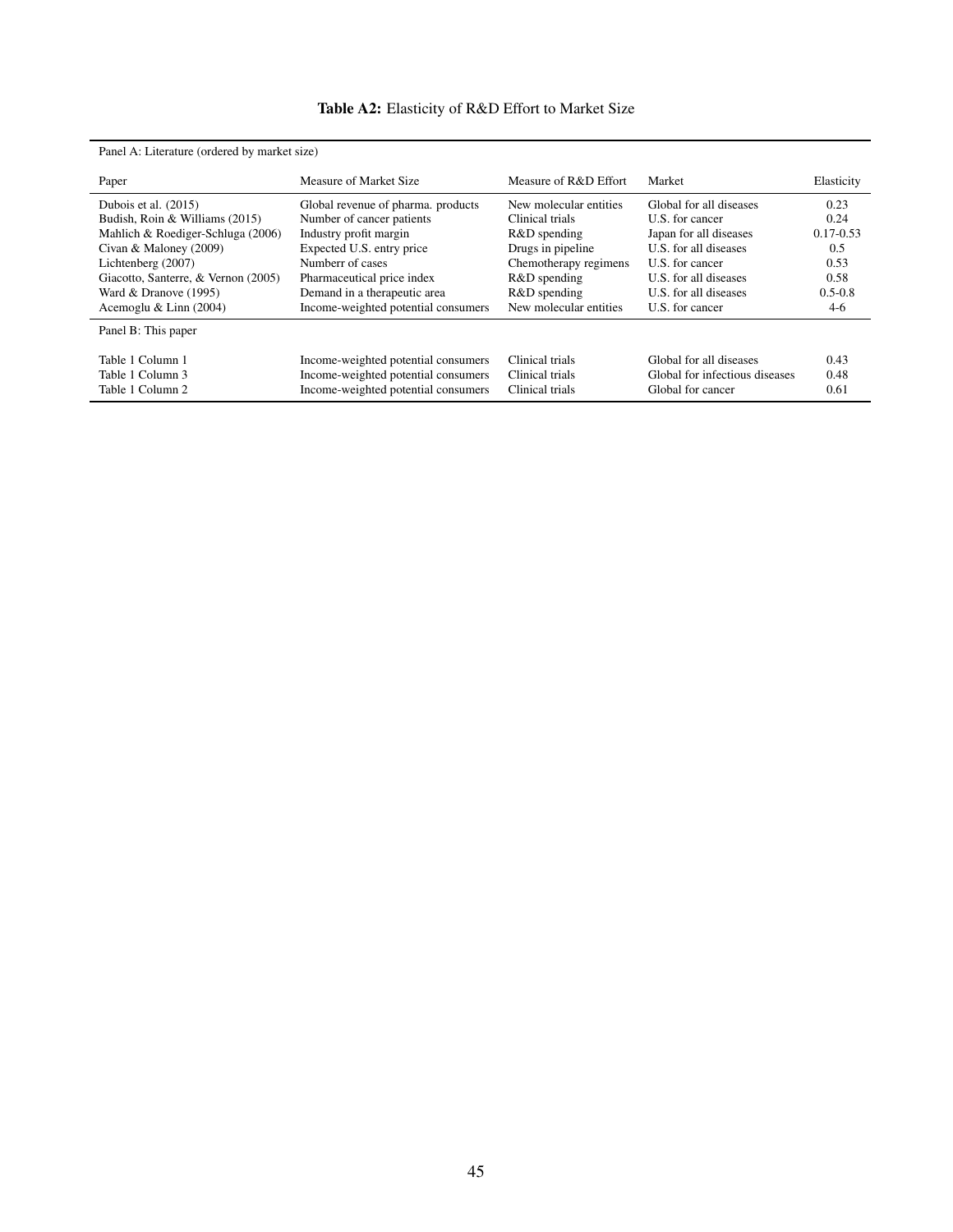|                                | Mean | S.D. | Min  | Max   |
|--------------------------------|------|------|------|-------|
| Months to preclinical          | 6.05 | 2.91 | 2.00 | 12.00 |
| Entered clinical trials (0/1)  | 0.25 | 0.44 | 0.00 | 1.00  |
| Nr of phase progressions       | 0.42 | 0.85 | 0.0  | 4.0   |
| Vaccine developer location     |      |      |      |       |
| U.S.                           | 0.20 | 0.40 | 0.00 | 1.00  |
| China                          | 0.09 | 0.29 | 0.00 | 1.00  |
| Europe                         | 0.25 | 0.43 | 0.00 | 1.00  |
| <b>ROW</b>                     | 0.45 | 0.50 | 0.00 | 1.00  |
| Vaccine developer status       |      |      |      |       |
| Private organization           | 0.36 | 0.48 | 0.00 | 1.00  |
| Public-private collaboration   | 0.16 | 0.37 | 0.00 | 1.00  |
| Vaccine technology             |      |      |      |       |
| <b>DNA</b>                     | 0.10 | 0.31 | 0.00 | 1.00  |
| Protein subunit                | 0.35 | 0.48 | 0.00 | 1.00  |
| <b>RNA</b>                     | 0.13 | 0.34 | 0.00 | 1.00  |
| Viral Vector (replicating)     | 0.09 | 0.29 | 0.00 | 1.00  |
| Viral Vector (non-replicating) | 0.13 | 0.33 | 0.00 | 1.00  |
| Virus Like Particle            | 0.08 | 0.27 | 0.00 | 1.00  |
| <b>Inactivated Virus</b>       | 0.08 | 0.27 | 0.00 | 1.00  |
| Other                          | 0.26 | 0.44 | 0.00 | 1.00  |

<span id="page-47-0"></span>Table A3: Descriptive statistics on COVID-19 vaccine candidates (n=222)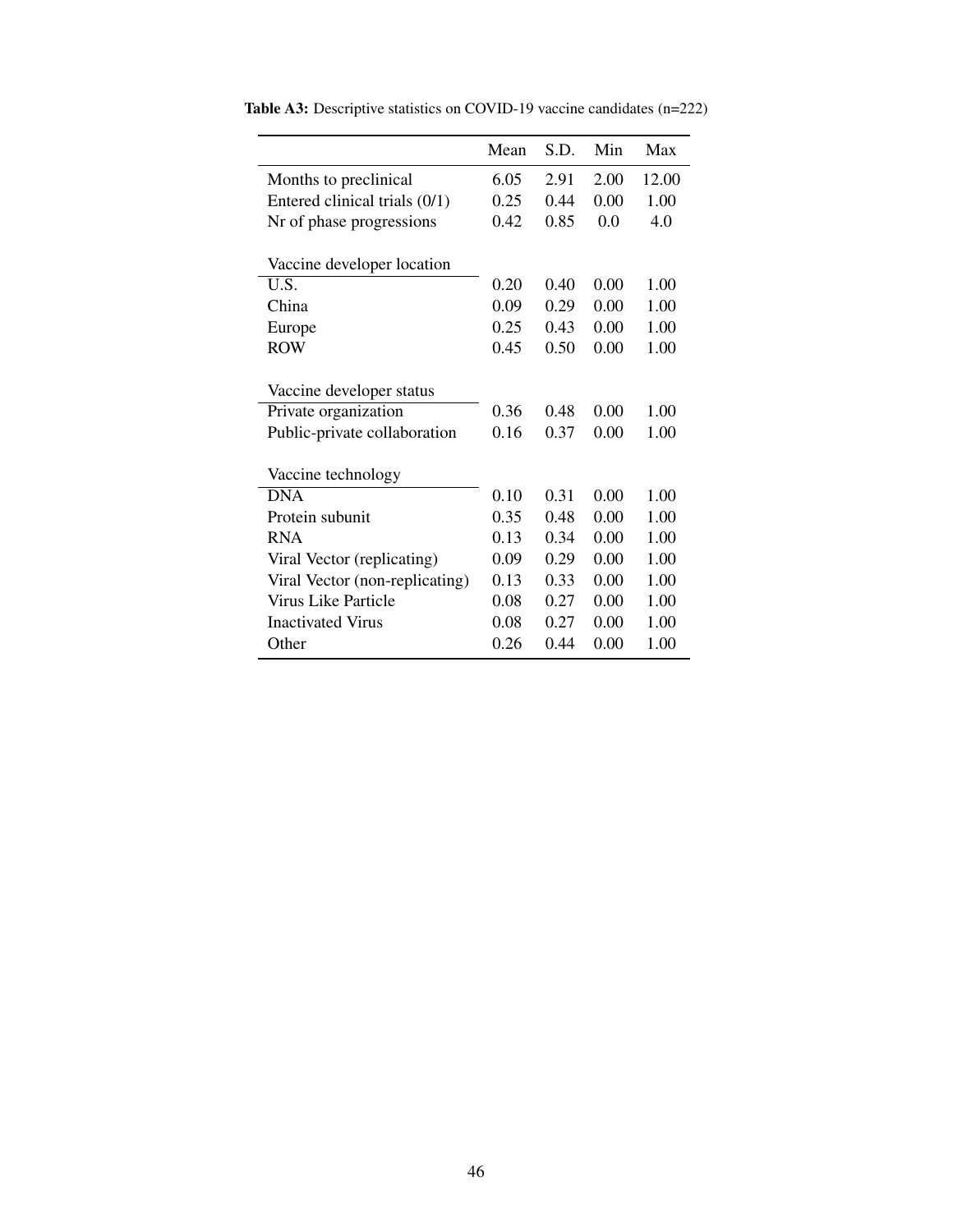|                       | Mean | S.D.  | Min  | Max    |
|-----------------------|------|-------|------|--------|
| Nr of COVID-19 trials | 0.41 | 1.28  | 0.00 | 27.00  |
| Any COVID-19 trial    | 0.20 | 0.40  | 0.00 | 1.00   |
| Sponsor size          | 7.92 | 18.54 | 2.00 | 281.00 |
| Prior experience with | 0.06 | 0.23  | 0.00 | 1.00   |
| respiratory diseases  |      |       |      |        |
| Private sponsor       | 0.46 | 0.50  | 0.00 | 1.00   |
|                       |      |       |      |        |
| Sponsor location      |      |       |      |        |
| U.S.                  | 0.35 | 0.48  | 0.00 | 1.00   |
| Europe                | 0.25 | 0.43  | 0.00 | 1.00   |
| China                 | 0.16 | 0.36  | 0.00 | 1.00   |
| ROW                   | 0.25 | 0.43  | 0.00 | 1.00   |
|                       |      |       |      |        |

<span id="page-48-0"></span>Table A4: Descriptive statistics on potential COVID-19 sponsors (n=1,773)

Table A5: Descriptive statistics on COVID-19 trials (n=1,433)

<span id="page-48-1"></span>

|                                                            | Mean | S.D. | Min  | Max  |
|------------------------------------------------------------|------|------|------|------|
| Private sponsor                                            | 0.31 | 0.46 | 0.00 | 1.00 |
| Sponsor has prior experience<br>with respiratory diseases  | 0.12 | 0.32 | 0.00 | 1.00 |
| Sponsor conducted more than<br>50 trials from 2015 to 2019 | 0.50 | 0.50 | 0.00 | 1.00 |
| Trial location                                             |      |      |      |      |
| US                                                         | 0.32 | 0.47 | 0.00 | 1.00 |
| Europe                                                     | 0.23 | 0.42 | 0.00 | 1.00 |
| China                                                      | 0.05 | 0.22 | 0.00 | 1.00 |
| <b>ROW</b>                                                 | 0.40 | 0.49 | 0.00 | 1.00 |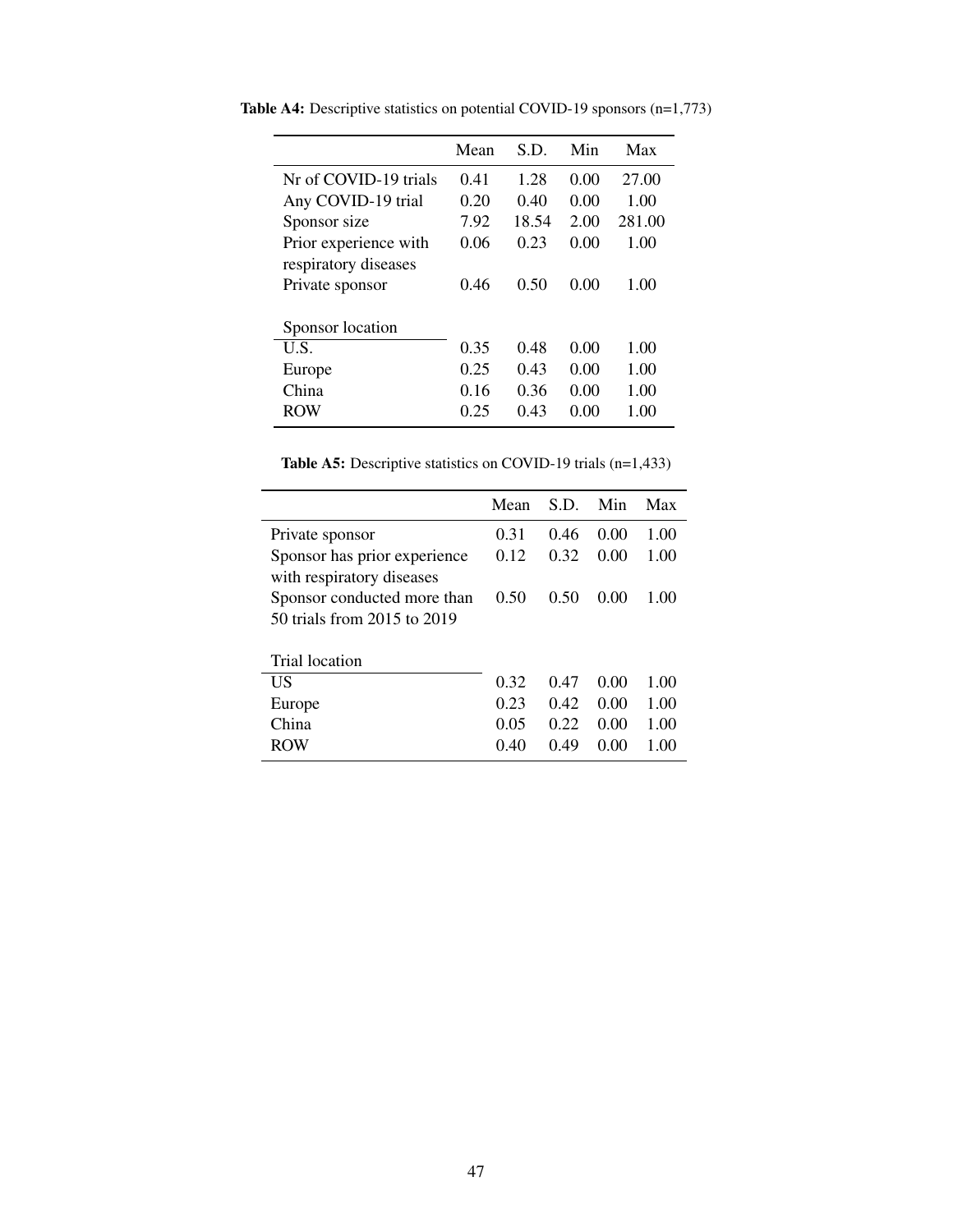## Appendix 2: A Simple Model of Directed R&D

## Model

#### **Overview**

This section builds on the model of Acemoglu and Linn (2004) to study the impact of market size on innovation, with a special focus on innovation directed towards COVID-19 innovation. The model makes three modifications to their model: (a) *Disease-Specific Taxation*: To take into account the feature that government's often pay for drugs on behalf of the citizens—especially that is needed by a large fraction of the population (e.g. vaccines)—we allow for disease-specific taxation, (b) *Non-Monetary Incentives for Innovation*: We consider the possibility that researchers may have non-monetary motivation (i.e. altruism motive or reputational incentives) to pursue R&D, and (c) *Economy-Wide Decreasing Returns*: To capture the effect of limited supply of top researchers, we allow for economy-wide decreasing returns to scale to R&D effort (instead of diseasespecific decreasing returns to scale as in the original model). Other than these three modifications, the setup of the model is identical to Acemoglu and Linn (2004), which we follow closely.

#### Setup

Consider a small open economy consisting of a set *I* of infinitely lived individuals. Time is continuous  $t \in [0, \infty)$ . There are two types of goods in this economy. First, there is a basic good *y*, which can be used for consumption, for the production of other goods, or for research expenditure. Each individual *i* has an exogenously given endowment  $y_i(t)$  at time *t*. Second, there are *J* drugs,  $x_1, \ldots, x_J$ , each with a potentially time-varying "quality,"  $q_1(t),...,q_J(t)$ . Each individual demands only one type of drug. Here the term drug is broadly used to refer to either vaccines, treatments, or therapeutics. We partition the set *I* of individuals into *J* disjoint groups, *G*1,...,*G<sup>J</sup>* with  $G_1 \cup G_2 \cup \ldots \cup G_J = I$ , such that if  $i \in G_j$ , then individual *i* demands drug *j*. More specifically, if  $i \in G_j$ , then his preferences are given by:

$$
\int_{0}^{\infty} \exp(-rt) \left[ (c_i(t))^{1-\gamma} (q_j(t)x_{ij}(t))^{\gamma} \right] dt \tag{4}
$$

where *r* is the discount rate of the consumers and the interest rate faced by the economy,  $\gamma \in (0,1)$ ,  $c_i(t)$ is the consumption of individual *i* of the basic good at time *t*, and  $x_i(t)$  is the consumption of drug *j*. The Cobb-Douglas functional form and the assumption that each individual only consumes one type of drug are for simplicity as in Acemoglu and Linn (2004). Normalizing the price of the basic good to 1 in all periods, and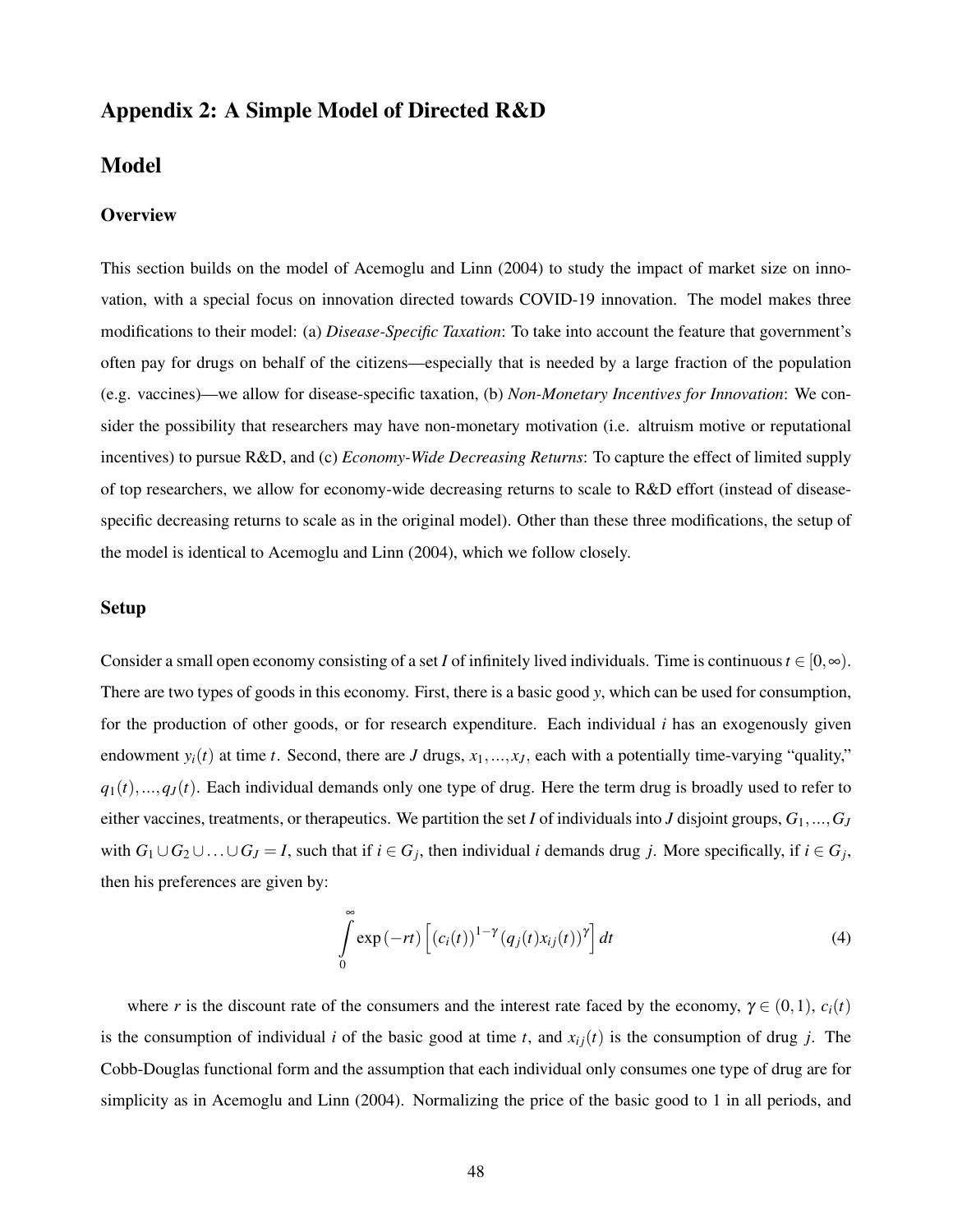denoting the price of drug j at time t by  $p_i(t)$ , the demand of individual  $i \in I$  for drug j is  $x_{ij}(t) = \gamma y_i(t)/p_i(t)$ if  $i \in G_j$ , and  $x_{ij}(t) = 0$  if  $i \notin G_j$ . Summing across individuals, total demand for drug *j* is:

$$
X_j(t) = \frac{\gamma Y_j(t)}{p_j(t)}
$$
\n<sup>(5)</sup>

where  $Y_j(t) \equiv \sum_{i \in G_j} y_i(t)$  is the total income of the group of individuals consuming drug *j*.

At a given point in time, there is one firm with the best-practice technology for producing each type of drug, and it can produce one unit of this drug with quality  $q_j(t)$  using one unit of the basic good. If there is an innovation for drug line *j* currently with quality  $q_i(t)$ , this leads to the discovery of a new drug of quality  $\lambda q_i(t)$ , with  $\lambda > 1$ . It is assumed that any innovation can be sold to consumers immediately (and is under patent protection indefinitely). There is free entry into R&D, and each firm has access to an R&D technology that generates a flow rate *j* of innovation for every dollar spent for research on drug *j*. So if R&D expenditure at time *t* is  $z_i(t)$ , the flow rate of innovation (and of entry of new drugs) for drug *j* is:

$$
n_j(t) = \delta_j z_j(t) \phi(Z(t))
$$
\n(6)

Differences in  $\delta_j > 0$  introduce the possibility that technological progress is scientifically more difficult in some lines than others.

In addition,  $\phi'(Z) \le 0$ , and *Z* represents the total innovation across all drugs, i.e.  $Z(t) = \sum_{j \in 1,...,J} z_j(t)$ . This assumes that there is within-period decreasing returns to R&D effort with respect to total R&D effort in the economy. The intuition behind this assumption is there is a limited supply of top researchers, so when economywide R&D effort gets scaled up, the average quality of R&D effort may decline. (By contrast Acemoglu and Linn (2004) consider the case of disease-specific decreasing returns, i.e. with respect to  $z_j$  and not overall *Z*). For simplicity, we assume that the economy-wide decreasing function takes the form of:

$$
\phi(Z(t)) = \frac{R\&DCapacity}{Total R\&D} = \frac{C(t)}{Z(t)}\tag{7}
$$

with  $C(t) > 0$  for all t. The R&D technology is directed in the sense that firms can devote their R&D to developing particular types of drugs. The demand curves in (5) have an elasticity equal to one, so an unconstrained monopolist would charge an arbitrarily high price. However, the firm with the best drug in line *j* is competing with the next best drug in that line. An arbitrarily high price would allow the next best firm to capture the entire market. Therefore, the firm with the best drug sets a limit price to exclude the next best firm—i.e., to ensure that consumers prefer its product rather than the next best drug supplied at the lowest possible price (i.e.,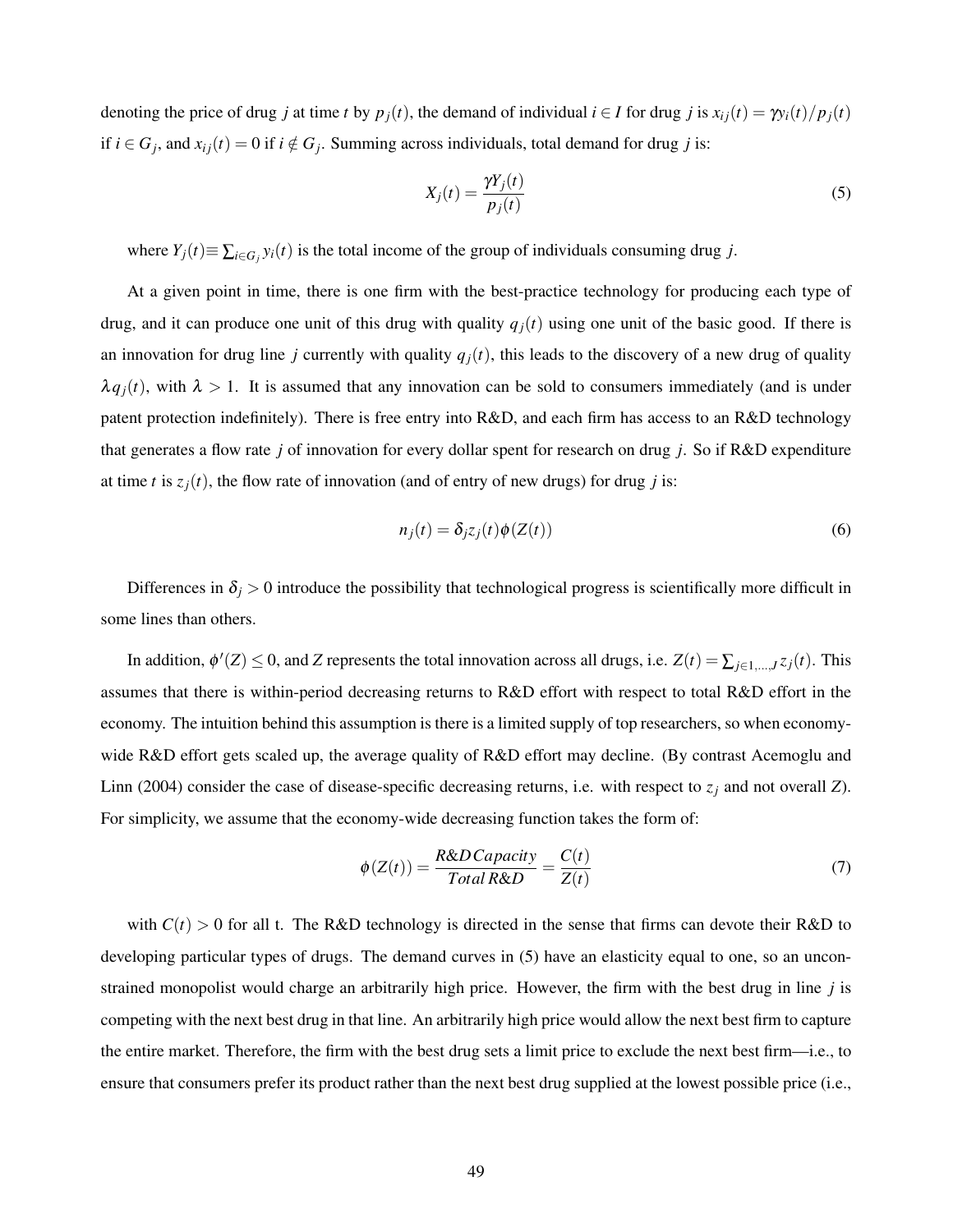equal to marginal cost, which is 1). As in Acemoglu and Linn (2004), the limit price for all *j* and *t* is given by:

$$
p_j(t) = \lambda \tag{8}
$$

The flow profits of the firm with the best product of quality  $q_i(t)$  in line *j* at time *t* is given by:

$$
\pi_j(q_j(t)) = (1 - \tau_j)(\lambda - 1)\gamma Y_j(t) \tag{9}
$$

Here  $0 \le \tau_j < 1$  is a drug-specific tax rate imposed by the government, and  $Y_j(t)$  corresponds to the market size (total sales) for drug *j*. Firms are forward-looking, and discount future profits at the rate *r*. The discounted value of profits for firms can be expressed by a standard dynamic programming recursion.  $V_i(t | q_i)$ , the value of a firm that owns the most advanced drug of quality  $q_j$  in line *j* at time *t*, is

$$
rV_j(t \mid q_j) - V_j(t \mid q_j) = \pi_j(q_j(t)) - (1 - \eta) [\delta_{j\bar{z}_j}(t)\phi(Z(t))V_j(t \mid q_j)]
$$
\n(10)

where  $\pi_j(q_j(t))$  is the flow profits, and  $z_j(t)$  is R&D effort at time *t* on this line by other firms. The value of owning the best technology in line *j*,  $rV_j(t | q_j)$ , is equal to the flow profits,  $\pi_j(q_j(t))$ , plus the potential appreciation of the value,  $\dot{V}_j(t | q_j)$ , and takes into account that at the flow rate  $n_j(t) = \delta_j z_j(t) \phi(Z(t))$  there will be an innovation, causing the current firm to lose its leading position and to make zero profits thereafter. The parameter  $\eta \in [0,1]$  captures the non-monetary incentives and represents the degree to which the firm cares about bringing the innovation to market—independent of the possibility of its innovation being replaced by a new entrant at a future date. Another way to interpret the case of  $\eta > 0$  is that if a firm gains reputation value from being first to bring an innovation to the market then it would still derive non-monetary benefits from the innovation even after it has been replaced by new entrants. Note that the Acemoglu and Linn (2004) model has  $\tau_i = 0$  and  $\eta = 0$ .

Free entry into R&D to develop better quality drugs implies zero profits; i.e., for all *j* and *t*:

$$
if \quad z_j(t) > 0, \quad then \quad \delta_j \phi(Z(t)) V_j(t \mid q_j) = 1 \tag{11}
$$

Meanwhile, if  $z_j(t) = 0$ , then  $\delta_j V_j(t | q_j) \le 1$  and there will be no equilibrium R&D for this drug.

#### Equilibrium

An equilibrium in this economy is given by sequences of prices  $p_j(t)|_{j=1,\dots,J}$  that satisfy (8), consumer demands for drugs  $x_i(t) \mid_{i \in I}$  that satisfy (5) and R&D levels  $z_j(t) \mid_{j=1,...,J}$  that satisfy (11) with  $V_j(\cdot)$  given by (10).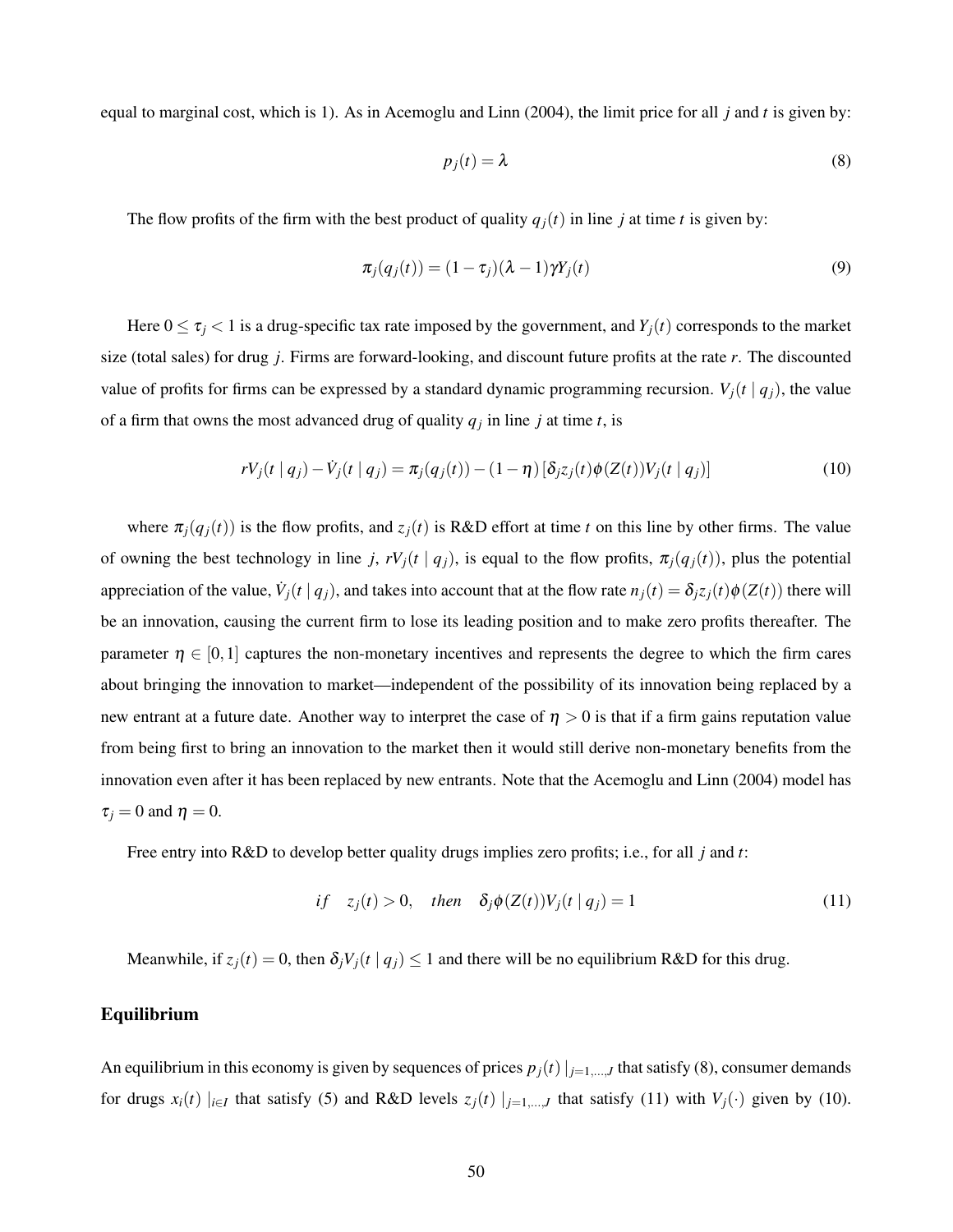Differentiating equation (11) with respect to time implies that  $\dot{V}_j(t | q_j) = 0$  for all *j* and *t*, as long as  $z_j(t) > 0$ . Substituting this equation and (11) into (10), and assuming  $Y_i(t) = Y_i$  for all *t* yields the levels of R&D effort in the unique steady state equilibrium as:

$$
z_j^S = \max \left\{ \frac{C \delta_j (1 - \tau_j)(\lambda - 1) \gamma Y_j - r \sum_{j \notin J} z_j^S}{(1 - \eta) C \delta_j + r}; 0 \right\}
$$
(12)

Let drugs  $J_{pos}$  represent the subset of drugs for which  $z_j(t) > 0$ . Then, the total research effort in the steady state is given by:

$$
Z^{S} = \frac{C \cdot \sum_{j \in J_{pos}} ((1 - \tau_{j})(\lambda - 1)\gamma Y_{j})}{(1 - \eta)C + r \sum_{j \in J_{pos}} (\frac{1}{\delta_{j}})}
$$
(13)

See appendix A.1 for derivations.

#### Implications for Directed Innovation

This model yields predictions about the direction of innovation in the pharmaceutical industry. These are presented below as six propositions to motivate empirical findings. Propositions 1 is consistent with the results of Acemoglu and Linn (2004), and do not depend on our extension of their model, while the other four propositions depend on our extensions of their model.

Proposition 1 characterizes the model's implication with respect to directed R&D effort and market size.

Proposition 1 (Market Size Effect (with No Tax)). *When tax does not depend on market size and firms are risk-neutral, a bigger market size leads to more directed R&D expenditure towards that drug by profit* $maximizing firms,$  and this relationship is linear (i.e. there is no law of diminishing effort). That is,  $\frac{dz_J^S}{dY_j}\geq 0$ , and  $\frac{d^2 z_j^S}{dY_j^2} = 0.$ 

This result states that R&D effort is likely to be directed towards developing drugs for diseases with larger market size—and this relationship is linear in absence of taxes or risk aversion. The concept of market size  $(Y_i)$  here corresponds to the total income of the group that demand drug *j*. Thus, the model predicts that R&D effort will more likely be directed towards diseases that affect a larger population and/or diseases that affect higher-income populations (e.g. those that live in advanced economies). Thus, according to Proposition 1 when the market size of COVID-19 drugs becomes bigger, more R&D effort will be directed towards COVID-19 as firms will find it more profitable to do so. What does this imply about the cross-effect on non-COVID-19 R&D effort, and on total R&D effort across all diseases? The model's implications for aggregate R&D effort and crowding out of other non-COVID R&D is presented in Proposition 2.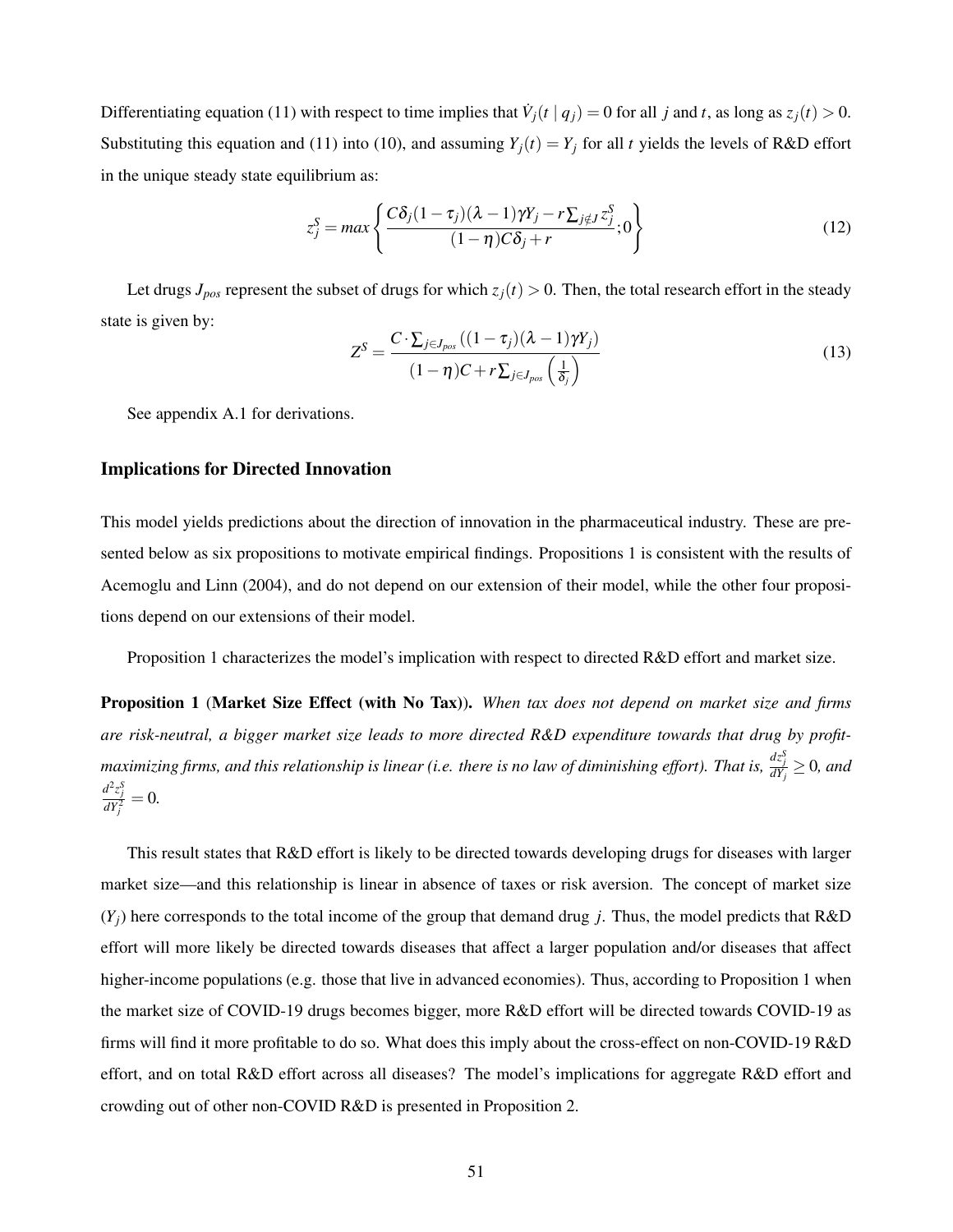#### Proposition 2 (Effect of Market Size on Aggregate R&D Effort and the Crowding Out Effect). *An increase*

*in R&D effort directed towards COVID crowds out R&D effort towards other diseases, but the size of crowding* out is smaller when installed R&D capacity is bigger. That is, for all  $j \neq COVID, \frac{dz^S_j}{dz_{CovID}} \leq 0$ , and  $|\frac{d^2z^S_j}{dz_{CovID}dC}| \leq$ 0*. At the same time, aggregate R&D effort increases, i.e.*  $\frac{dZ^{S}}{dz_{CovID}} \geq 0$ .

As per Proposition 2, the model predicts that when the market size of COVID-19 drugs becomes larger it leads to a reduction in R&D effort for non-COVID-19 diseases (depending on the magnitude of installed R&D capacity), while at the same time it leads to an increase in total R&D effort. This implies that under the model's assumptions, the crowding out effect of market size discussed in Proposition 1 is less than one-for-one.

Proposition 3 considers the role of non-monetary incentives in shaping R&D effort.

Proposition 3 (Role of Non-Monetary Incentives). *Firms with greater non-monetary incentives exert more*  $R\&D$  effort, i.e.  $\frac{dz_j^S}{d\eta}>0$ . Moreover, if  $\frac{dz_j^S}{dY_j}\geq 0$ , then firms with greater non-monetary incentives exert more R&D *effort for a drug with a larger market size, i.e.*  $\frac{d^2 z_j^S}{dY_j d\eta} > 0$ *.* 

In our model, the non-monetary incentives act as an added motive to conduct R&D effort. To see this, first note that in the classic creative destruction models upon which the model of Acemoglu and Linn (2004) is based, the possibility of having your innovation being replaced by another competitor works as a deterrent to innovation. In our model, however, firms that have greater non-monetary incentives (i.e. higher  $\eta$ ) are less likely to internalize the deterring effect of being replaced by another firm (as they are value being first to bring an innovation to market beyond the monetary incentives). Thus, high  $\eta$  firms are likely to exert more R&D effort. This same effect makes them more likely to exert R&D effort towards drugs with a larger marker size, as they get the benefits of market size while being relatively less impacted by being replaced compared to low  $\eta$  firms.

The first three propositions considered a case with no taxation. The next two propositions consider how disease-specific taxation impacts the relationship between market size and R&D effort.

Proposition 4 (The Market Size Paradox and the Law of Diminishing Effort). *If after-tax profits from a drug are subject to progressive taxation, i.e.*  $\frac{d\tau_j}{dY_j} > 0$  and  $\frac{d^2(1-\tau_j)Y_j}{dY_i^2}$  $\frac{dI - V_j |I_j|}{dY_j^2} < 0$ , then directed R&D expenditure for *drug j* is concave with respect to market size, i.e.  $\frac{d^2z_j^S}{dY_j^2} < 0$ .

Proposition 4 studies the case in which the ex-post taxation of a pharmaceutical firm's profits may depend on the market size. As discussed in the main text, we consider the case in which the pharmaceutical products may be subject to progressive taxation *de facto* due to political or social considerations. The notion of progressive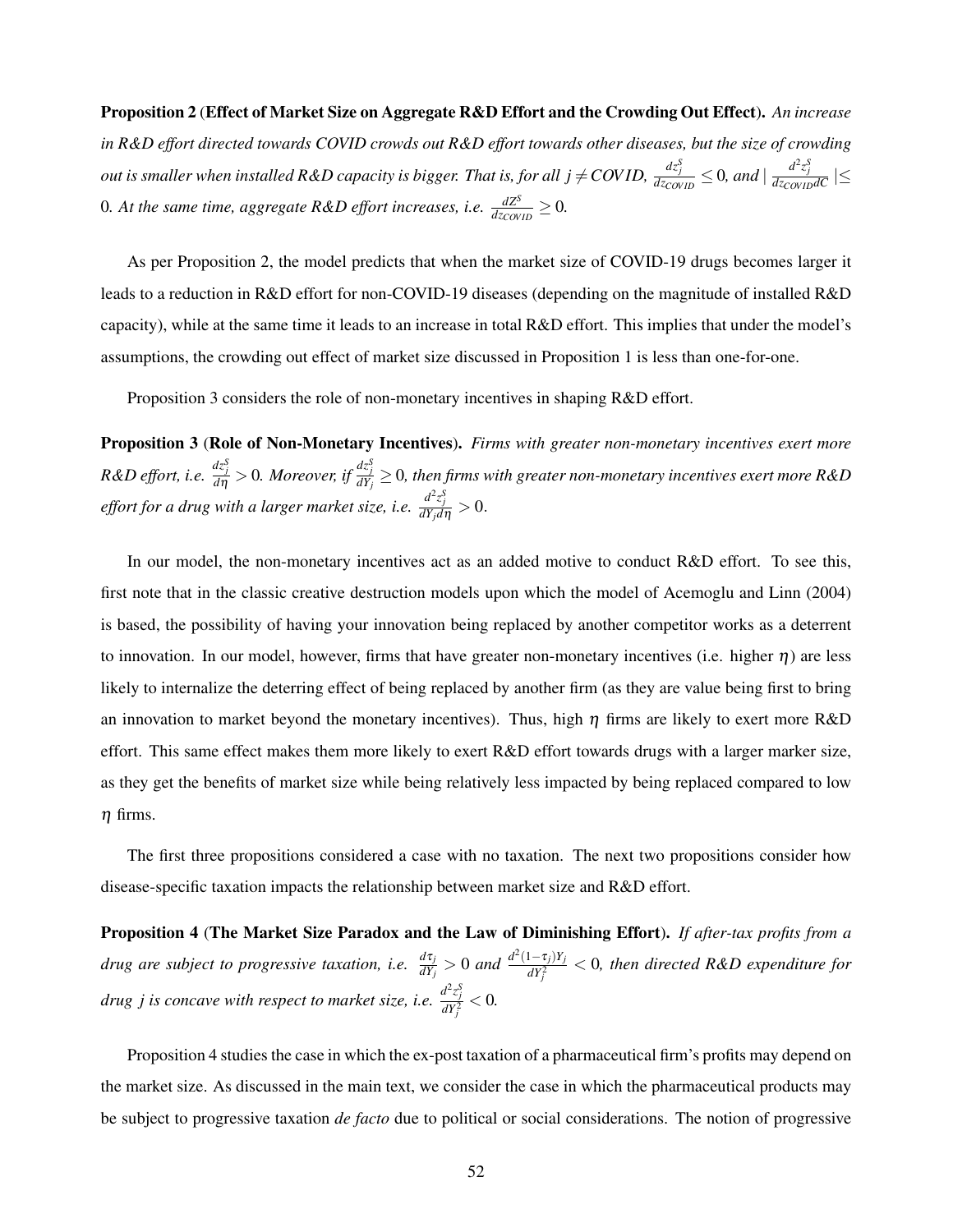taxation here relates to situation in which the tax rate rises with the market size and the after-tax profits are a concave function of the market size. A simple functional form for the tax rate that satisfies the progressive taxation assumption is:  $\tau_j = 1 - \alpha Y_j^{-\beta}$  for some non-negative constants  $\alpha, \beta$  with  $\beta < 1$ . This proposition shows why this could be one reason why we observe a concave relationship between the R&D effort directed towards development of drugs for a disease and its market size. Moreover, as discussed in proposition 5 below, when the convexity of taxation becomes relatively high, we can have a situation in which an increase in market size can lead to a decrease in R&D effort. We see the results in Proposition 4 and 5 as one possible mechanism (among others) by which one may generate the law of diminishing effort in the model.

Proposition 5 (The Market Size Paradox and the Reversal Effect). *If the elasticity of taxation with respect to market size exceeds the inverse tax ratio at some point, i.e.*  $\frac{d \ln \tau_j}{d \ln Y_j} > \frac{(1-\tau_j)}{\tau_j}$  $\frac{\sigma_{ij}}{\tau_j}$ , then we the market size paradox *can lead to reversal effects, such that an increase in market size reduces directed R&D expenditure towards drug j, i.e.*  $\frac{dz_j^S}{dY_j} < 0$ .

The next section discusses how we map these propositions to our empirical propositions.

#### Mapping the Model to Data

The main predictions of the model relate to the R&D innovation in the pharmaceutical industry responds to (a) market size  $(Y_i)$ , (b) non-monetary incentives, and (c) disease-specific taxation regimes  $(\tau_i)$ . To test the predictions with respect to market size we rely on variation in the income-weighted death burden of different diseases. Thus, we interpret *j* as a given disease (e.g. COVID-19, Malaria, etc.), and evaluate *Y<sup>j</sup>* by summing up the national death burden weighted by the GDP per capita of each country. Following Acemoglu and Linn (2004), we derive the estimation equation for Table 1, by considering equation (12) as  $r \to 0$ . To account for *de facto* progressive taxation we suppose  $\tau_j = 1 - \alpha Y_j^{-\beta}$  for some non-negative constants  $\alpha, \beta$  with  $\beta < 1$  (as in Proposition 4). Then, we can re-write equation (12) as:

$$
\ln z_j^S = Constant + \eta + (1 - \beta) \ln Y_j
$$

where *Constant* = ln( $\lambda$  -1) + ln  $\gamma$  + ln  $\alpha$  and we have used the log approximation  $-\ln(1-\eta) \approx \eta$ . That is, log R&D effort is a function of the log market size  $Y_j$ , non-monetary incentives  $\eta$ , and a constant term. Here, the elasticity of R&D effort with respect to market size is given by  $1-\beta$ . This is the relationship we estimate in Table 1. Note that the constant term is an increasing function of non-monetary incentives  $\eta$ , such that a greater presence of non-monetary incentives increases research effort.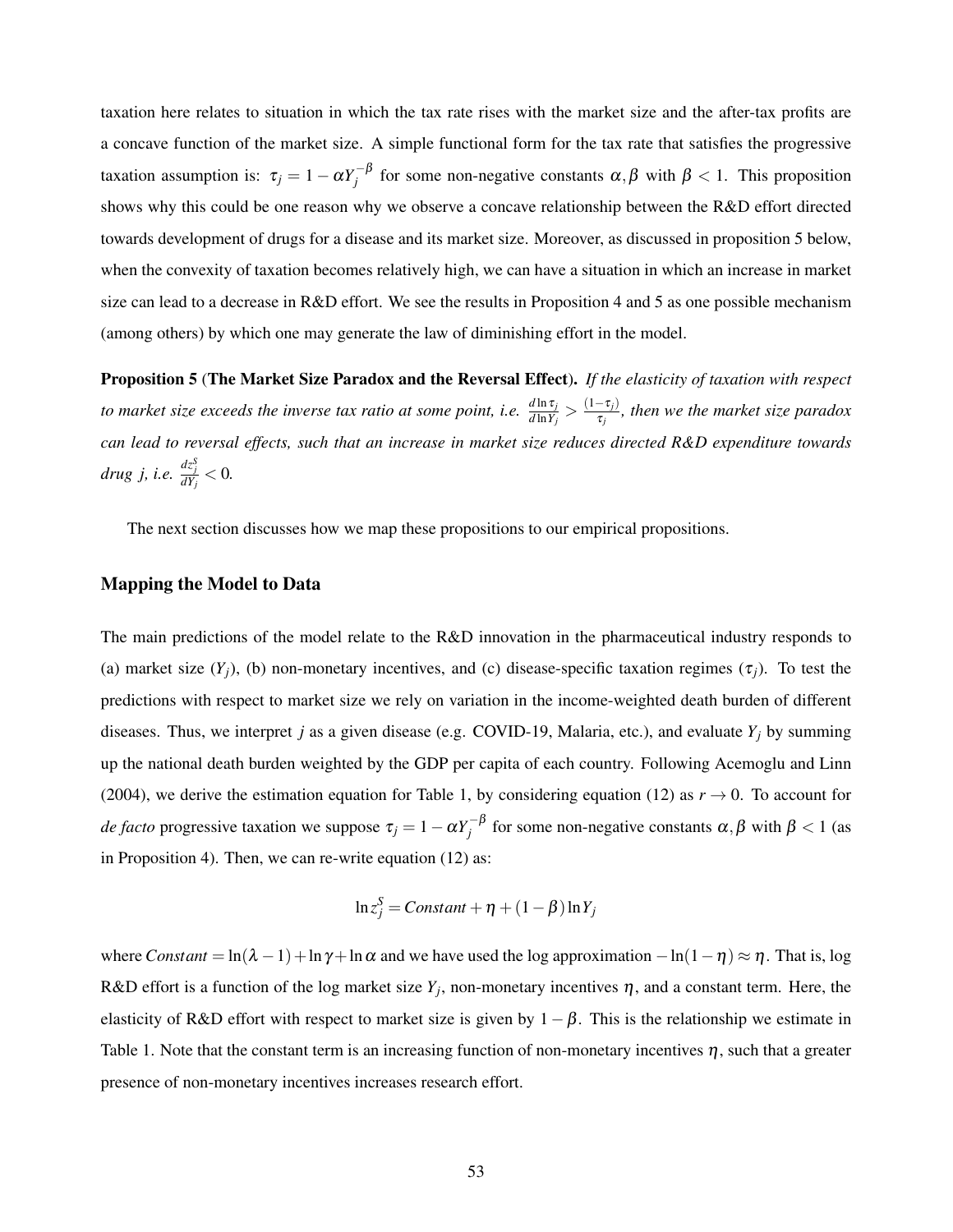## Proofs and Derivations

#### A.1: Derivation of Steady State R&D Effort

Differentiating equation (11) with respect to time implies that  $\dot{V}_j(t | q_j) = 0$  for all *j* and *t*, as long as  $z_j(t) > 0$ . Substituting this equation and (11) into (10), and assuming  $Y_j(t) = Y_j$  for all *t* yields the levels of R&D effort in the unique steady state equilibrium as:

<span id="page-55-0"></span>
$$
z_j^S = \max\left\{\frac{(1-\tau_j)(\lambda-1)\gamma Y_j \delta\phi(Z^S) - r}{\delta\phi(Z^S)(1-\eta)}; 0\right\}
$$
(14)

Based on (4) we have  $\phi(Z^S) = \frac{C}{Z^S}$ , and  $Z^S = \sum_{j \in 1,\dots,J} z_j^S$ . Substituting these into [\(14\)](#page-55-0) above we get:

<span id="page-55-1"></span>
$$
z_j^S = \max \left\{ \frac{C \delta_j (1 - \tau_j)(\lambda - 1) \gamma Y_j - r \sum_{j \notin J} z_j^S}{(1 - \eta) C \delta_j + r}; 0 \right\}
$$
(15)

Let drugs  $J_{pos}$  represent the subset of drugs for which  $z_j(t) > 0$ . Substituting  $Z^S = \sum_{j \in 1,...,J} z_j^S$  in the equation for  $\phi(Z^S) = \frac{C}{Z^S}$ , and summing over all *j* in [\(14\)](#page-55-0) we can total research effort in steady state as:

<span id="page-55-2"></span>
$$
Z^{S} = \sum_{j \in 1, \dots, J_{pos}} z_{j}^{S} = \frac{C \cdot \sum_{j \in J_{pos}} ((1 - \tau_{j})(\lambda - 1)\gamma Y_{j})}{(1 - \eta)C + r\sum_{j \in J_{pos}} (\frac{1}{\delta_{j}})}\tag{16}
$$

#### A.2: Proof of Propositions

**Proposition 1:** The first proposition considers the case with  $\frac{d\tau_j}{dY_j} = 0$ . Under this case if  $z_j^S > 0$ , taking the derivative in [\(15\)](#page-55-1) we get:

$$
\frac{dz_j^S}{dY_j} = \frac{C\delta_j(1-\tau_j)(\lambda-1)\gamma}{(1-\eta)C\delta_j+r}
$$

and the second derivative is zero:  $\frac{d^2z_j^S}{dY_j^2} = 0$ .

The first derivative is positive since by assumption,  $\lambda > 1$ ,  $r \ge 0$ ,  $C > 0$ ,  $\delta_j > 0$ ,  $0 \le \tau_j < 1$ ,  $\eta \le 1$ . Thus, we have the result for Proposition 1: if  $\frac{d\tau_j}{dY_j} = 0$  then  $\frac{dz_j^S}{dY_j} \ge 0$  and  $\frac{d^2z_j^S}{dY_j^2} = 0$ .

**Proposition 2:** For the second proposition consider the case with  $z_j^S > 0$ . Then taking the derivative in [\(15\)](#page-55-1) we get for all  $j \neq COVID$ :

$$
\frac{dz_j^S}{dz_{\text{COVID}}} = -\frac{r}{(1-\eta)C\delta_j + r} < 0
$$

which is negative under our parameter assumptions. Thus, we have the result presented in Proposition 2: for all  $j \neq COVID$ ,  $\frac{dz_j^S}{dz_{C(VID)}} \leq 0$ . Also, the magnitude of crowding is smaller when the installed R&D capacity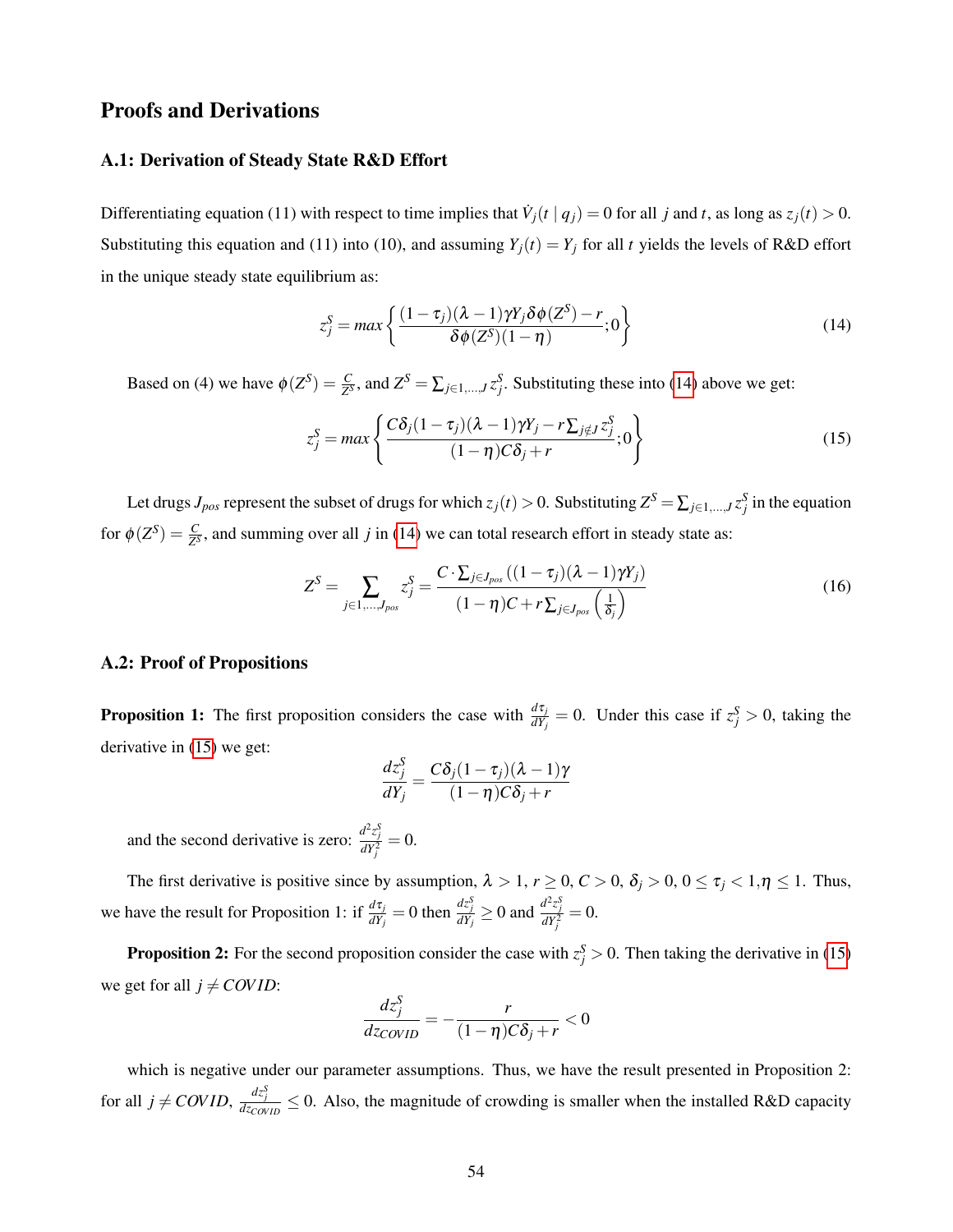(*C*) is larger such that: and  $\frac{d^2 z_j^S}{dz_{\text{Cov}} \cdot \mu \nu dC}$  |=  $-r(1-\eta)\delta_j = \leq 0$ .

In addition, taking derivative of [\(16\)](#page-55-2) with respect to *z*<sub>*COVID*</sub> we get:

$$
\frac{dZ^{S}}{dz_{COVID}} = \frac{dZ^{S}}{dY_{COVID}} \frac{dY_{COVID}}{dz_{COVID}} = \frac{(1 - \tau_j)(\lambda - 1)\gamma C}{(1 - \eta)C + r\sum_{j \in J_{pos}} \left(\frac{1}{\delta_j}\right)} \left(\frac{dY_{COVID}}{dz_{COVID}}\right)
$$

which under our assumptions and the result of Proposition 1 is positive. Thus, we have the result presented in Proposition 2: for all  $\frac{dZ^S}{dz_{\text{C}\text{OVID}}} \geq 0$ .

Proposition 3: To derive the result for the third proposition we can take the derivative of R&D effort in [\(15\)](#page-55-1) with respect to  $\eta$  and the cross-derivative with respect to  $\eta$  and market size  $Y_j$  to get:

$$
\frac{dz_j^S}{d\eta} = \frac{C\delta_j \left[ (1-\tau_j)(\lambda-1)\gamma Y_j C\delta_j - r\sum_{j \notin J} z_j^S \right]}{[(1-\eta)C\delta_j + r]^2}
$$
\n
$$
\frac{d^2z_j^S}{dY_j d\eta} = \frac{C^2\delta_j^2 (1-\tau_j)(\lambda-1)\gamma \left(1-\tau_j - Y_j \frac{d\tau_j}{dY_j}\right)}{[(1-\eta)C\delta_j + r]^2}
$$

Thus, as represented in Proposition 3, under our parameter assumptions,  $\frac{dz_j^S}{d\eta} > 0$ . And,  $\frac{d^2z_j^S}{dY_j d\eta} > 0$  as long we do not have a paradox of market size effect, i.e. as long as  $1 - \tau_j - Y_j \frac{d\tau_j}{dY_j}$  $\frac{d^2V_j}{dY_j} > 0$  or equivalently as long as  $\frac{dz_j^S}{dY_j}>0.$ 

**Proposition 4:** The fourth proposition considers the case  $\tau_j$  a function of  $Y_j$  such that  $\frac{d\tau_j}{dY_j} \ge 0$  and  $(1-\tau_j)Y_j$ is a concave function of  $Y_j$ . The second condition is equivalent to having:  $2\frac{d\tau_j}{dY_j} + Y_j\frac{d^2\tau_j}{dY_j^2}$  $\frac{d^2U_j}{dY_j^2} > 0$ . Then note that when  $z_j > 0$ , taking the first and second derivatives of  $z_j^S$  with respect to  $Y_j$  in [\(15\)](#page-55-1) we get:

$$
\frac{dz_j^S}{dY_j} = \frac{C\delta_j(1-\tau_j)(\lambda-1)\gamma\left(1-\tau_j-Y_j\frac{d\tau_j}{dY_j}\right)}{(1-\eta)C\delta_j+r}
$$
\n
$$
\frac{d^2z_j^S}{dY_j^2} = -\frac{C\delta_j(1-\tau_j)(\lambda-1)\gamma\left(2\frac{d\tau_j}{dY_j}+Y_j\frac{d^2\tau_j}{dY_j^2}\right)}{(1-\eta)C\delta_j+r}
$$

Under our assumptions then we get  $\frac{d^2z_j^S}{dY_j^2} \le 0$ , which is the result in Proposition 4.

**Proposition 5:** The fifth proposition sets out the conditions under which  $\frac{dz_j^s}{dY_j} < 0$ . From the first derivative derived in the proof of proposition 4, we can see this is the case when:

$$
1-\tau_j-Y_j\frac{d\tau_j}{dY_j}<0
$$